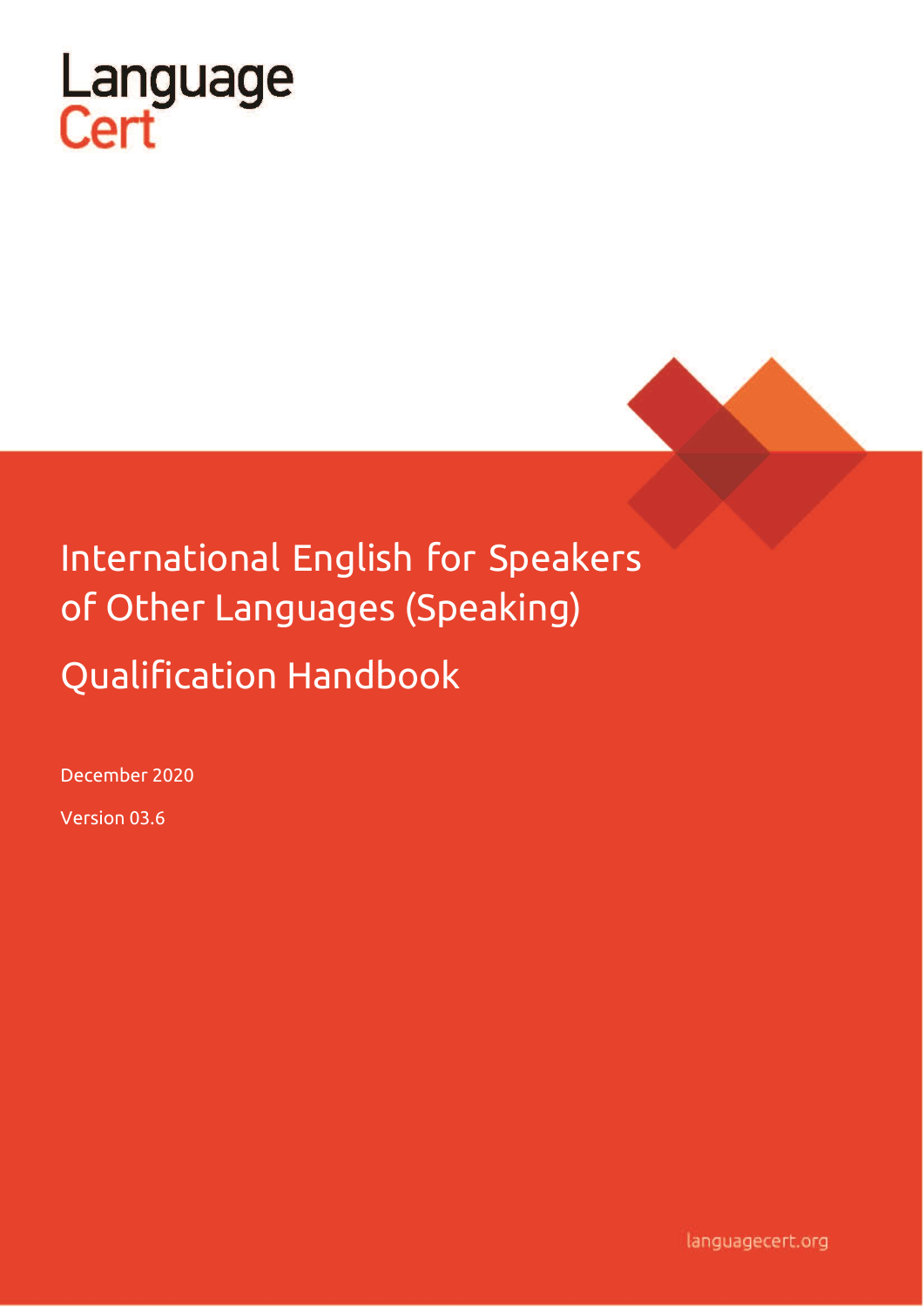# **Table of Contents**

<span id="page-1-0"></span>

| 1.  |                                                              |  |
|-----|--------------------------------------------------------------|--|
| 1.1 |                                                              |  |
| 1.2 |                                                              |  |
| 1.3 |                                                              |  |
| 1.4 |                                                              |  |
| 1.5 |                                                              |  |
| 1.6 |                                                              |  |
| 1.7 |                                                              |  |
| 1.8 |                                                              |  |
| 2.  |                                                              |  |
| 2.1 |                                                              |  |
| 2.2 |                                                              |  |
| 2.3 |                                                              |  |
| 2.4 |                                                              |  |
| 2.5 |                                                              |  |
| 2.6 |                                                              |  |
| 2.7 |                                                              |  |
| 3.  | OVERVIEW OF ASSESSMENT FOR INTERNATIONAL ESOL (SPEAKING)  78 |  |
| 3.1 |                                                              |  |
| 3.2 |                                                              |  |
| 4   |                                                              |  |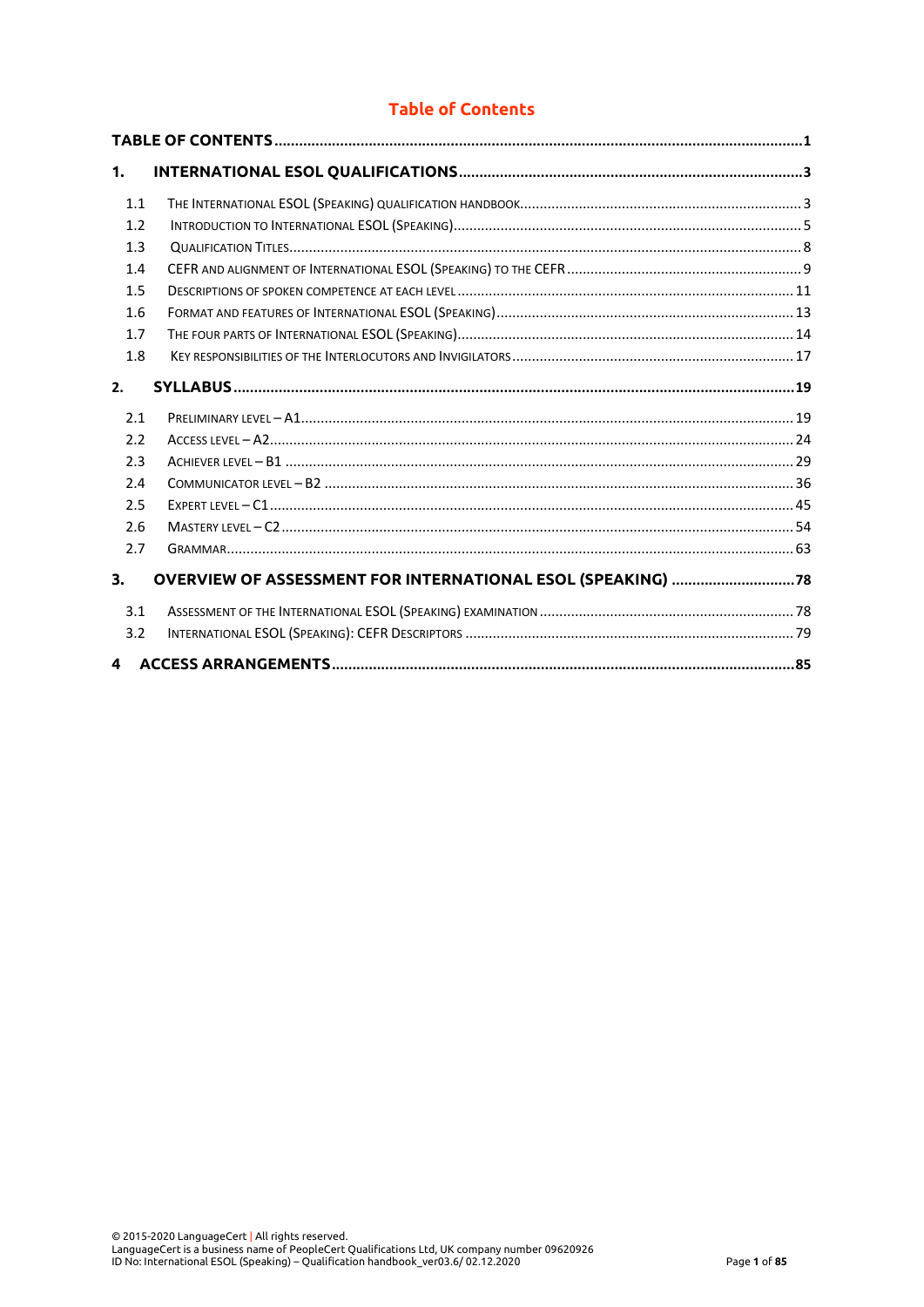# **About LanguageCert**

LanguageCert is an Ofqual recognised Awarding Organisation responsible for the development and award of language qualifications. LanguageCert's mission is to offer high quality language qualifications that are truly fit-for-purpose for the markets/candidates they serve.

LanguageCert International ESOL Qualifications (Entry level, Level 1, Level 2, and Level 3, corresponding to CEFR levels A1 to C2) are regulated by Ofqual.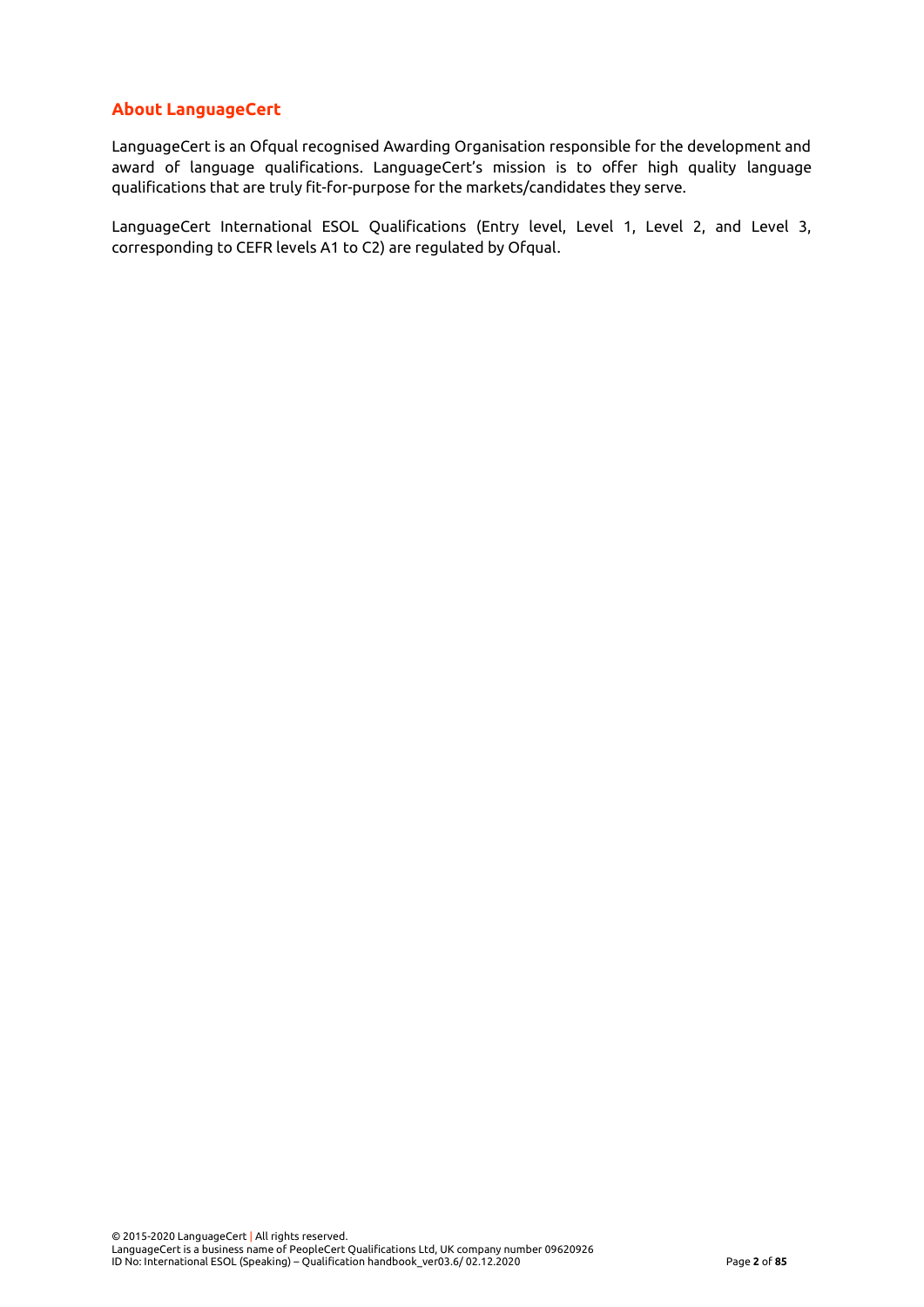# <span id="page-3-0"></span>**1. International ESOL Qualifications**

ESOL International qualifications are designed for candidates who are not native speakers of English and who wish to achieve a high quality, internationally recognised qualification in English that is available and recognised worldwide and at the highest level (RQF level 3 / CEFR C2). They are suitable for candidates who are preparing for entry to higher education or professional employment in the UK or elsewhere, or for candidates who need to demonstrate that they have met the required level of English by passing a test with a Home Office approved Secure English Language testing (SELT) provider. ESOL International qualifications are designed to reference the descriptions of language proficiency in the Common European Framework of Reference for Languages (CEFR). The levels in the CEFR have been mapped to the levels in the Regulated Qualifications Framework for England, Wales and Northern Ireland (see *Pathways to Proficiency: the alignment of language proficiency scales for assessing competence in English Language* DFES / QCA, 2003).

# <span id="page-3-1"></span>**1.1 The International ESOL (Speaking) qualification handbook**

The LanguageCert International ESOL (Speaking) qualification handbook provides a comprehensive introduction to the LanguageCert suite of International ESOL (Speaking) (English for Speakers of Other Languages) qualifications and their associated examinations.

The aim of this handbook is to provide information and advice for users of LanguageCert's qualifications, inclusive of all existing and potential centres offering the LanguageCert International ESOL (Speaking) qualifications. This handbook also serves as a reference point for teachers who prepare their candidates for the LanguageCert International ESOL examinations.

Separate qualification handbooks have been produced for the International ESOL (Listening, Reading and Writing) qualifications, and for the International ESOL (Speaking & Listening) qualifications.

For further advice and/or guidance that may be required, LanguageCert can be contacted using the LanguageCert "Contact us Guide".

#### **International ESOL (Speaking)**

This range of qualifications offers a communicative approach to the testing of Speaking at six levels. The names used for each level of the LanguageCert International ESOL qualifications and each level's correspondence to the Common European Framework of Reference (CEFR) and UK national levels are shown in the following table: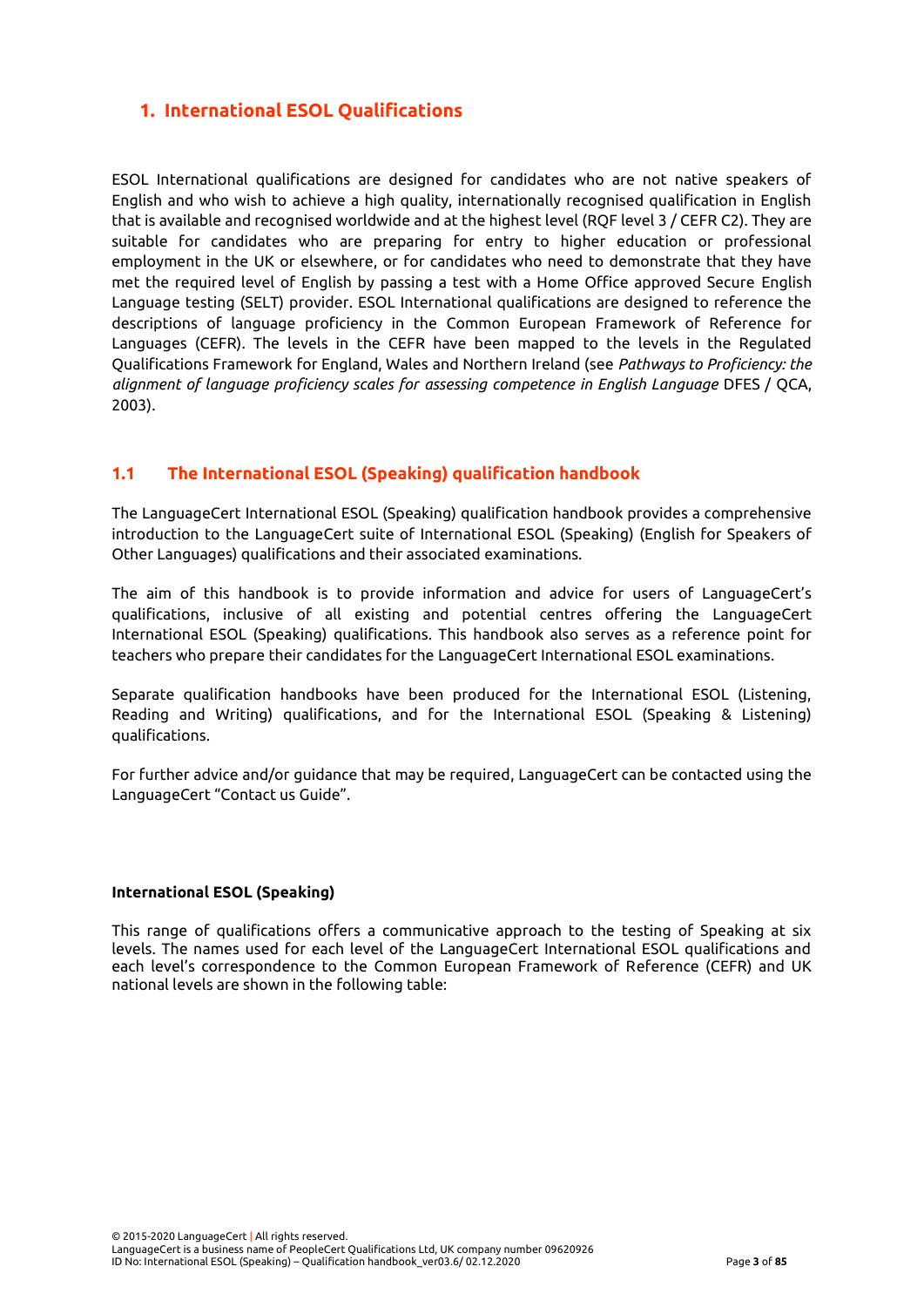| <b>LanguageCert</b><br><b>International ESOL</b><br><b>Qualification Levels</b> | <b>Corresponding CEFR Levels</b>     | <b>Equivalent UK (England and</b><br><b>Wales) national levels</b> |
|---------------------------------------------------------------------------------|--------------------------------------|--------------------------------------------------------------------|
| Preliminary                                                                     | A1 Breakthrough                      | Entry 1                                                            |
| Access                                                                          | A2 Waystage                          | Entry 2                                                            |
| Achiever                                                                        | <b>B1 Threshold</b>                  | Entry 3                                                            |
| Communicator                                                                    | <b>B2 Vantage</b>                    | Level 1                                                            |
| Expert                                                                          | C1 Effective Operational Proficiency | Level 2                                                            |
| Mastery                                                                         | C <sub>2</sub> Mastery               | Level 3                                                            |

# **Total Qualification Time (TQT) and Guided Learning Hours (GLH)**

The term 'Guided Learning Hours' is defined as the hours of guided learning under the immediate guidance or supervision of a lecturer, supervisor, tutor or other appropriate provider of education or training.

'Total Qualification Time' is the number of notional hours which represent an estimate of the total amount of time that could reasonably be expected to be required in order for a learner to achieve and demonstrate the achievement of the level of attainment necessary for the award of a qualification.

With regard to Guided Learning Hours, LanguageCert is consistent with CEFR references which assign approximate values to levels of ESOL qualifications. As highlighted by the Association of Language Testers in Europe (ALTE), as a learner advances up the levels, the number of hours to attain each level increases, this being evidence of the continual nature of language learning.

| <b>CEFR Level and</b><br><b>Corresponding</b><br><b>LanguageCert</b><br>and UK national<br><b>Levels (England</b><br>and Wales) | <b>Qualification Title</b>                                                                              | <b>Guided</b><br>Learning<br><b>Hours</b><br>(GLH) | <b>Total</b><br>Qualification<br><b>Time (TQT)</b> |
|---------------------------------------------------------------------------------------------------------------------------------|---------------------------------------------------------------------------------------------------------|----------------------------------------------------|----------------------------------------------------|
| <b>Preliminary</b><br>$Level -$<br>$A1$ – Entry 1                                                                               | LanguageCert Entry Level Certificate in ESOL<br>International (Entry 1) (Speaking) (Preliminary<br>(A1) | 95 hours                                           | 200 hours                                          |
| <b>Access Level -</b><br>$A2$ – Entry 2                                                                                         | LanguageCert Entry Level Certificate in ESOL<br>International (Entry 2) (Speaking) (Access A2)          | 95 hours                                           | 200 hours                                          |
| <b>Achiever Level</b><br>$B1 -$ Entry 3                                                                                         | LanguageCert Entry Level Certificate in ESOL<br>International (Entry 3) (Speaking) (Achiever B1)        | 180 hours                                          | 300 hours                                          |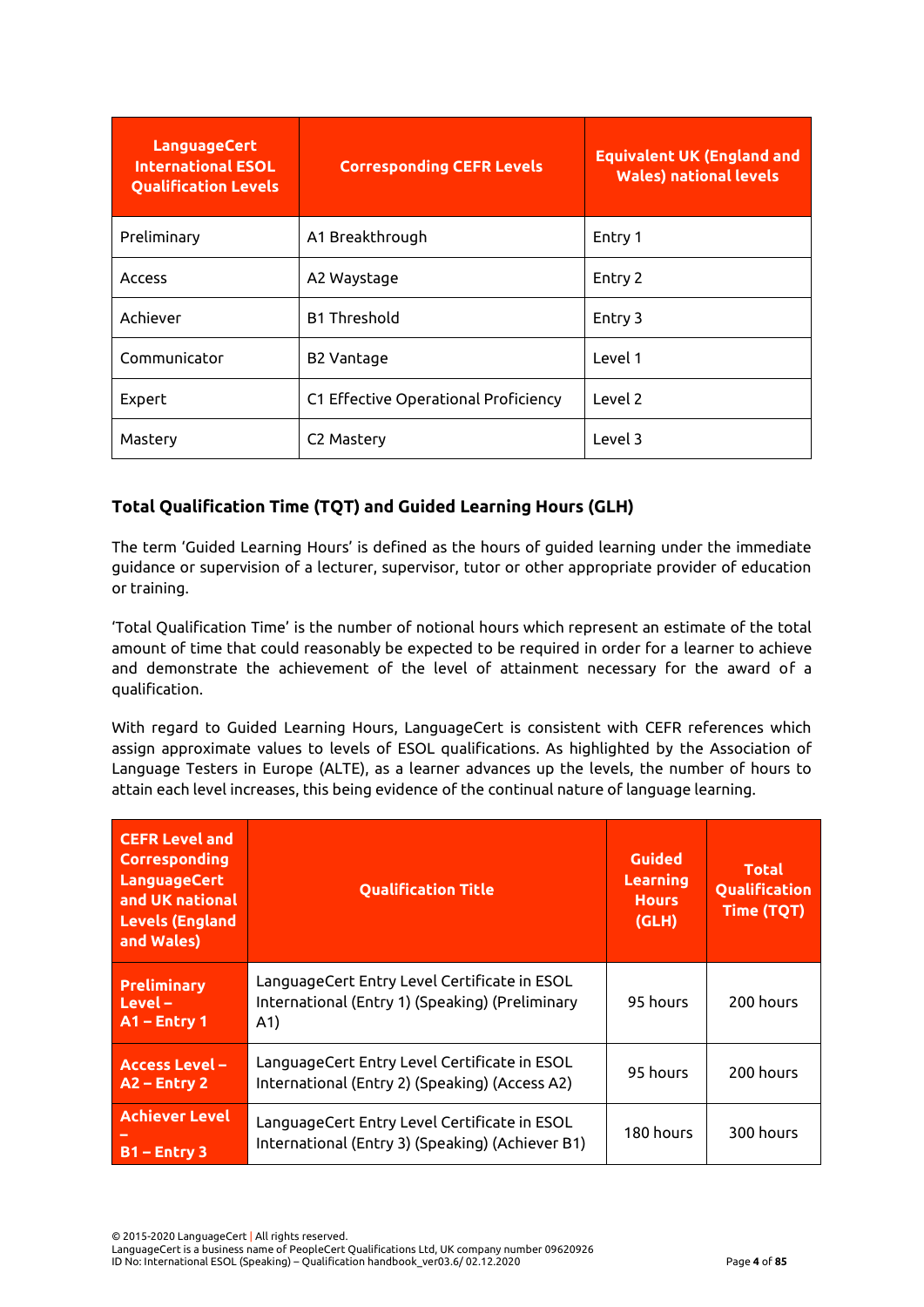| <b>Communicator</b><br>$Level - B2 -$<br>Level 1 | LanguageCert Level 1 Certificate in ESOL<br>International (Speaking) (Communicator B2) | 180 hours | 300 hours |
|--------------------------------------------------|----------------------------------------------------------------------------------------|-----------|-----------|
| <b>Expert Level-</b><br>$C1 - Level 2$           | LanguageCert Level 2 Certificate in ESOL<br>International (Speaking) (Expert C1)       | 200 hours | 350 hours |
| Mastery Level -<br>$C2 - Level 3$                | LanguageCert Level 3 Certificate in ESOL<br>International (Speaking) (Mastery C2)      | 250 hours | 350 hours |

Please note that the above figures are estimates of numbers of hours a learner is reasonably likely to undertake in respect of each respective level of the qualification, not cumulative estimates across levels.

LanguageCert liaises with its centres and users to ensure that appropriate and consistent numbers of study hours are assigned to its qualifications.

Recognition of Prior Learning (RPL) is not applicable to the suite of International ESOL qualifications.

# <span id="page-5-0"></span>**1.2 Introduction to International ESOL (Speaking)**

The aim of the LanguageCert International ESOL qualifications is to demonstrate a candidate's ability to communicate using the English language across the CEFR levels from A1 (Entry 1) to C2 (Level 3).

The LanguageCert International ESOL (Speaking) qualifications offer a comprehensive test of spoken English. The tasks in the examinations are designed to test the use of English in real-life situations. The Spoken ESOL series of graded examinations provides 'steps up the ladder' of proficiency and can motivate candidates who are attending courses over a long period to continue their studies. They are also suitable for candidates attending short courses in English. The LanguageCert International ESOL (Speaking) qualifications are also suitable for those who need to demonstrate that they have met the required level of English by passing a test with a UK Home Office approved Secure English Language Testing (SELT) provider.

These examinations have been mapped to the levels of the Common European Framework of Reference for Languages (CEFR).

# **Who are the LanguageCert International ESOL qualifications intended for?**

The overall objective of the LanguageCert International ESOL qualifications is to provide candidates with a qualification that they can use where the ability to speak, write and understand verbal and written English is required. The qualifications are suitable for:

- non-native speakers of English worldwide
- young people or adults attending an English course either in the UK or overseas
- students learning English as part of their school or college curriculum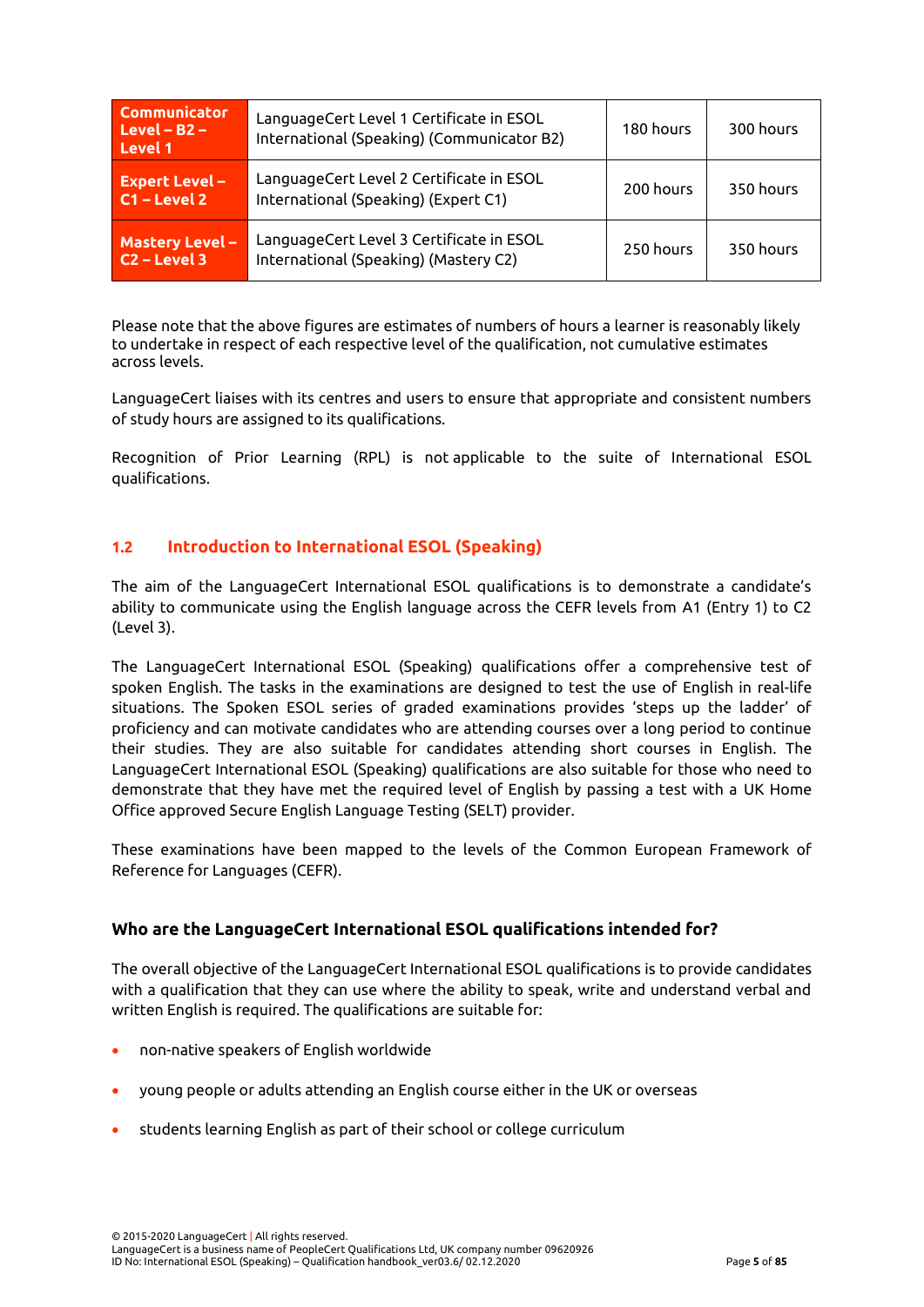- people needing English for their everyday or working life
- learners who require externally recognised certification of their command of the English language
- those who are attending courses over a period and require a series of graded examinations which provide steps in the ladder of English Language proficiency
- learners attending short courses in English
- visa applicants who need to demonstrate that they have met the required level of English by passing a test with a UK Home Office approved Secure English Language Testing (SELT) provider.

Entry Requirements:

- There are no other qualifications that a candidate must achieve prior to taking a LanguageCert International ESOL qualification.
- There are no prior learning requirements that candidates must achieve/have prior to taking the LanguageCert International ESOL qualifications, however it is important that centres offer candidates the most appropriate LanguageCert International ESOL qualification, dependent on each candidate's ability and needs.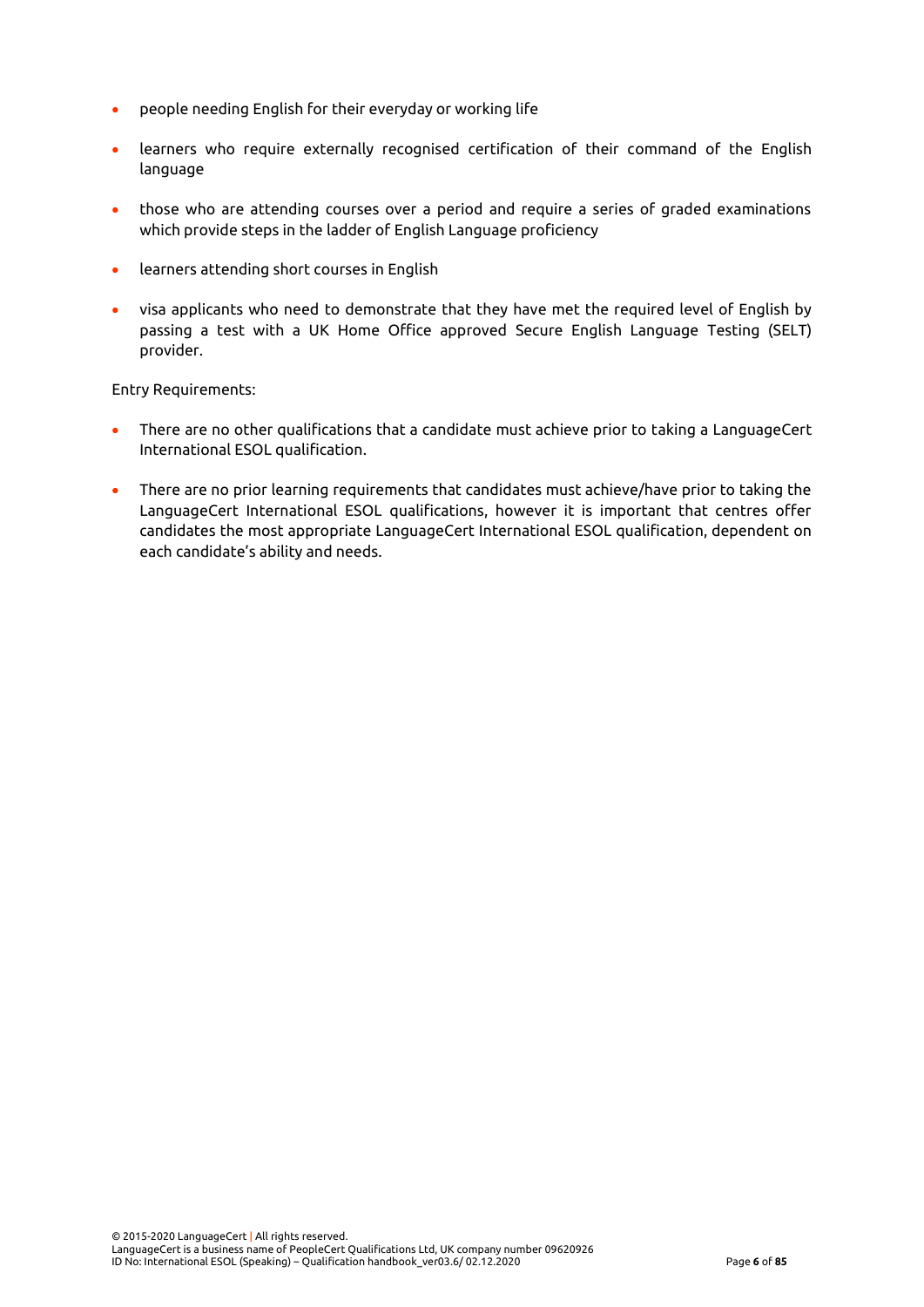# **Why take LanguageCert International ESOL qualifications?**

#### *Flexible Examination Dates*

Centres, LanguageCert regional offices, and candidates are in control of scheduling the date and time of the examinations and can arrange examinations whenever it is suitable for them.

#### *Integrity of total external assessment*

All exams are externally set and are assessed by a closed group of markers at LanguageCert, regularly standardised through training to ensure consistency and objectivity of assessment that is benchmarked against the CEFR.

#### *Ofqual Recognition*

LanguageCert is an Awarding Organisation recognised and regulated by Ofqual. Ofqual is a nonministerial government department that regulates qualifications, exams and tests in England. Ofqual is independent of government and reports directly to Parliament.

#### *UK Home Office recognition*

LanguageCert is authorized by UK Visas and Immigration (UKVI), to deliver Home Office approved, Secure English Language Tests (SELTs) in the UK and globally. UKVI is the part of the Home Office which runs the UK's visa service. LanguageCert's SELTs are a secure, reliable, trusted and attractive choice for candidates applying for UK visas where English language ability must be demonstrated.

#### *International recognition*

LanguageCert International English Qualifications are quality English language exams recognised by employers, educational institutions and professional bodies worldwide for both academic progression and employment.

#### *Relevance*

The tasks are sufficiently universal to suit all language learning styles and preparation methods. Exam content authentically replicates real-life English in use. All efforts are made to minimise bias in the examination materials. This includes robust quality assurance in the qualifications/exams development process and extensive trialing of qualification/assessment materials before live use.

## **Levels and duration of the exam**

The following chart shows the six levels of the International ESOL (Speaking) qualifications and the duration of each associated examination. All examinations test Speaking skills.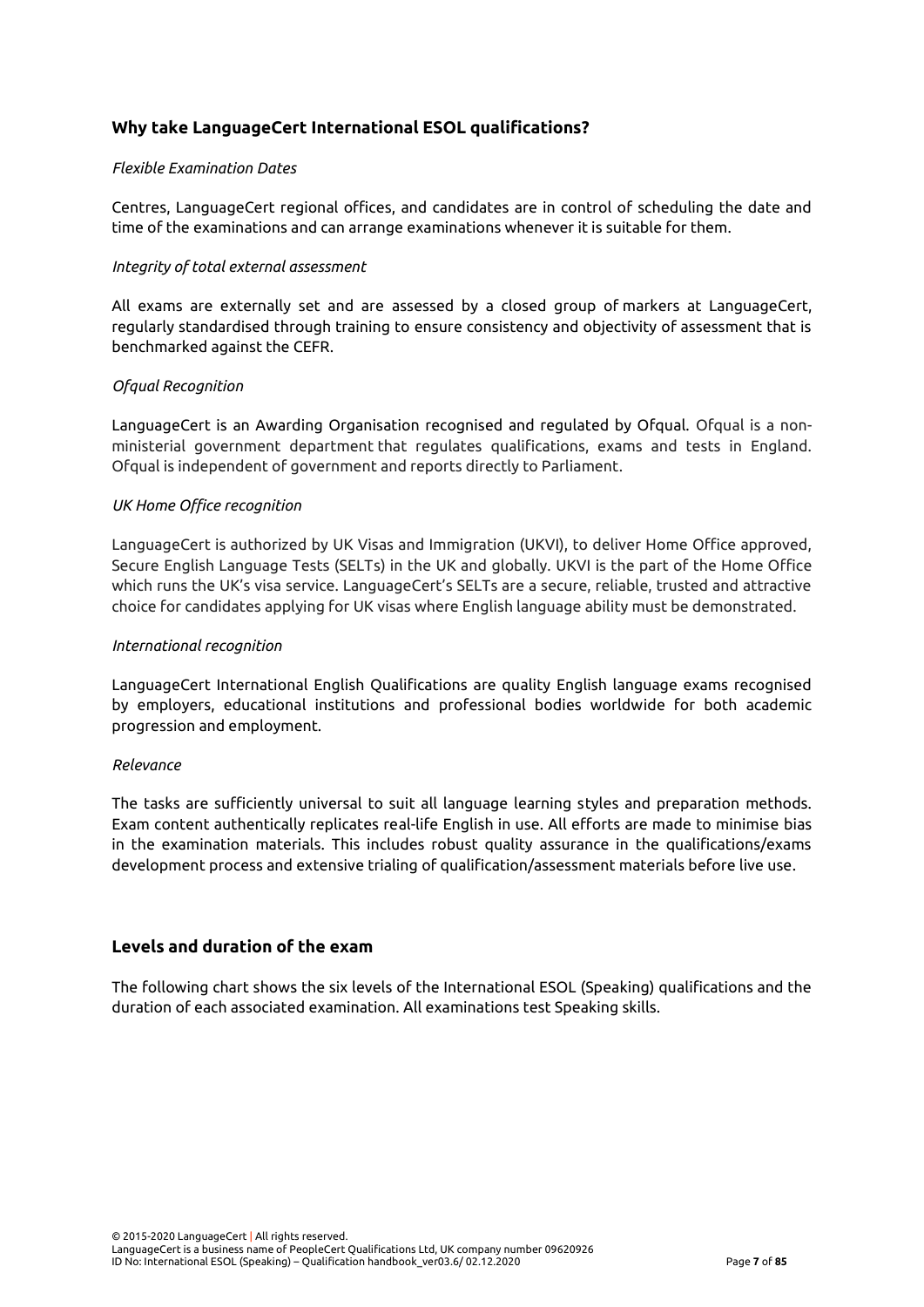| <b>Examination Levels</b>     | <b>Qualification Titles</b>                                                                            | <b>Duration of</b><br><b>Speaking Test</b> |
|-------------------------------|--------------------------------------------------------------------------------------------------------|--------------------------------------------|
| A1 - Preliminary - (Entry 1)  | LanguageCert Entry Level Certificate in<br>ESOL International (Entry 1) (Speaking)<br>(Preliminary A1) | 6 minutes                                  |
| A2 - Access - (Entry 2)       | LanguageCert Entry Level Certificate in<br>ESOL International (Entry 2) (Speaking)<br>(Access A2)      | 9 minutes                                  |
| B1 - Achiever - (Entry 3)     | LanguageCert Entry Level Certificate in<br>ESOL International (Entry 3) (Speaking)<br>(Achiever B1)    | 12 minutes                                 |
| B2 - Communicator - (Level 1) | LanguageCert Level 1 Certificate in ESOL<br>International (Speaking) (Communicator<br>B2)              | 13 minutes                                 |
| C1-Expert - (Level 2)         | LanguageCert Level 2 Certificate in ESOL<br>International (Speaking) (Expert C1)                       | 15 minutes                                 |
| C2 - Mastery - (Level3)       | LanguageCert Level 3 Certificate in ESOL<br>International (Speaking) (Mastery C2)                      | 17 minutes                                 |

# <span id="page-8-0"></span>**1.3 Qualification Titles**

The following table outlines the level names, full titles and qualification numbers for all levels of the International ESOL (Speaking) qualifications.

| <b>LanguageCert and</b><br><b>CEFR levels</b> | <b>Qualification Title</b>                                                                          | <b>Ofqual Qualification</b><br><b>Number</b> |
|-----------------------------------------------|-----------------------------------------------------------------------------------------------------|----------------------------------------------|
| Preliminary (A1)                              | LanguageCert Entry Level Certificate in ESOL<br>International (Entry 1) (Speaking) (Preliminary A1) | 603/1956/2                                   |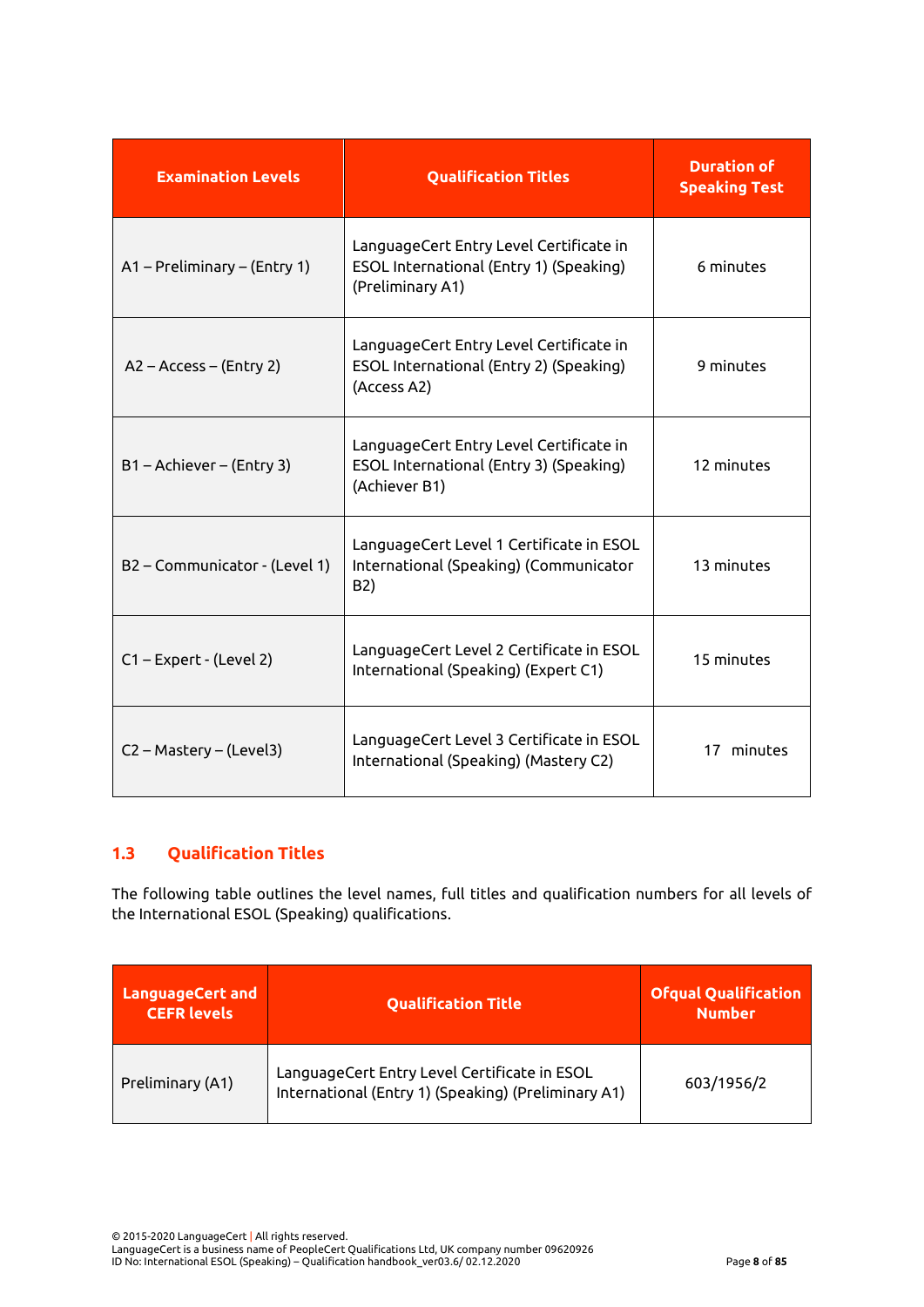| <b>LanguageCert and</b><br><b>CEFR levels</b> | <b>Qualification Title</b>                                                                       | <b>Ofqual Qualification</b><br><b>Number</b> |
|-----------------------------------------------|--------------------------------------------------------------------------------------------------|----------------------------------------------|
| Access (A2)                                   | LanguageCert Entry Level Certificate in ESOL<br>International (Entry 2) (Speaking) (Access A2)   | 603/1958/6                                   |
| Achiever (B1)                                 | LanguageCert Entry Level Certificate in ESOL<br>International (Entry 3) (Speaking) (Achiever B1) | 603/1960/4                                   |
| Communicator (B2)                             | LanguageCert Level 1 Certificate in ESOL<br>International (Speaking) (Communicator B2)           | 603/1962/8                                   |
| Expert (C1)                                   | LanguageCert Level 2 Certificate in ESOL<br>International (Speaking) (Expert C1)                 | 603/1964/1                                   |
| Mastery (C2)                                  | LanguageCert Level 3 Certificate in ESOL<br>International (Speaking) (Mastery C2)                | 603/1966/5                                   |

The full qualification titles identify the level of each qualification inclusive of the LanguageCert, CEFR, and England and Wales levels.

The name of each examination and appropriate CEFR Level appear below the title on each certificate.

# <span id="page-9-0"></span>**1.4 CEFR and alignment of International ESOL (Speaking) to the CEFR**

The six levels of the LanguageCert International ESOL (Speaking) qualifications are linked to those of the Common European Framework of Reference for Languages<sup>1</sup> developed by the Council of Europe. The comparative levels chart below shows how the levels relate to each other.

| <b>LanguageCert Levels</b> | <b>Common European Framework</b> | <b>Equivalent UK</b><br>national levels (England and<br><b>Wales</b> ) |
|----------------------------|----------------------------------|------------------------------------------------------------------------|
| A1 Preliminary             | A1 Breakthrough                  | Entry 1                                                                |
| A <sub>2</sub> Access      | A2 Waystage                      | Entry 2                                                                |
| <b>B1 Achiever</b>         | <b>B1 Threshold</b>              | Entry 3                                                                |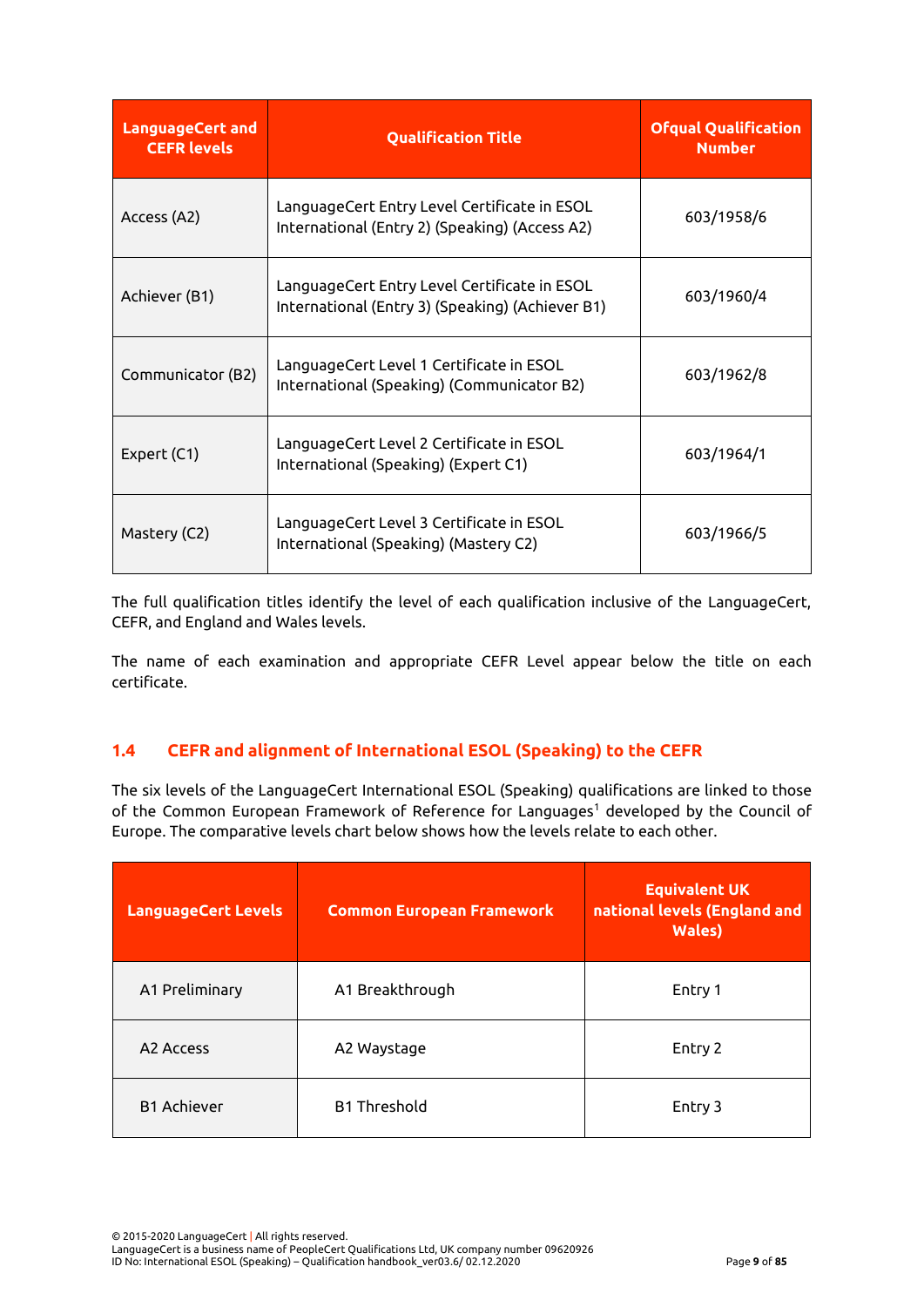| <b>B2 Communicator</b> | <b>B2 Vantage</b>                       | Level 1 |
|------------------------|-----------------------------------------|---------|
| C1 Expert              | C1 Effective Operational<br>Proficiency | Level 2 |
| C2 Mastery             | C2 Mastery                              | Level 3 |

<sup>1</sup>See 'Common European Framework of Reference for Languages: Learning, teaching, assessment' Cambridge University Press, 2001) ISBN 0521 005310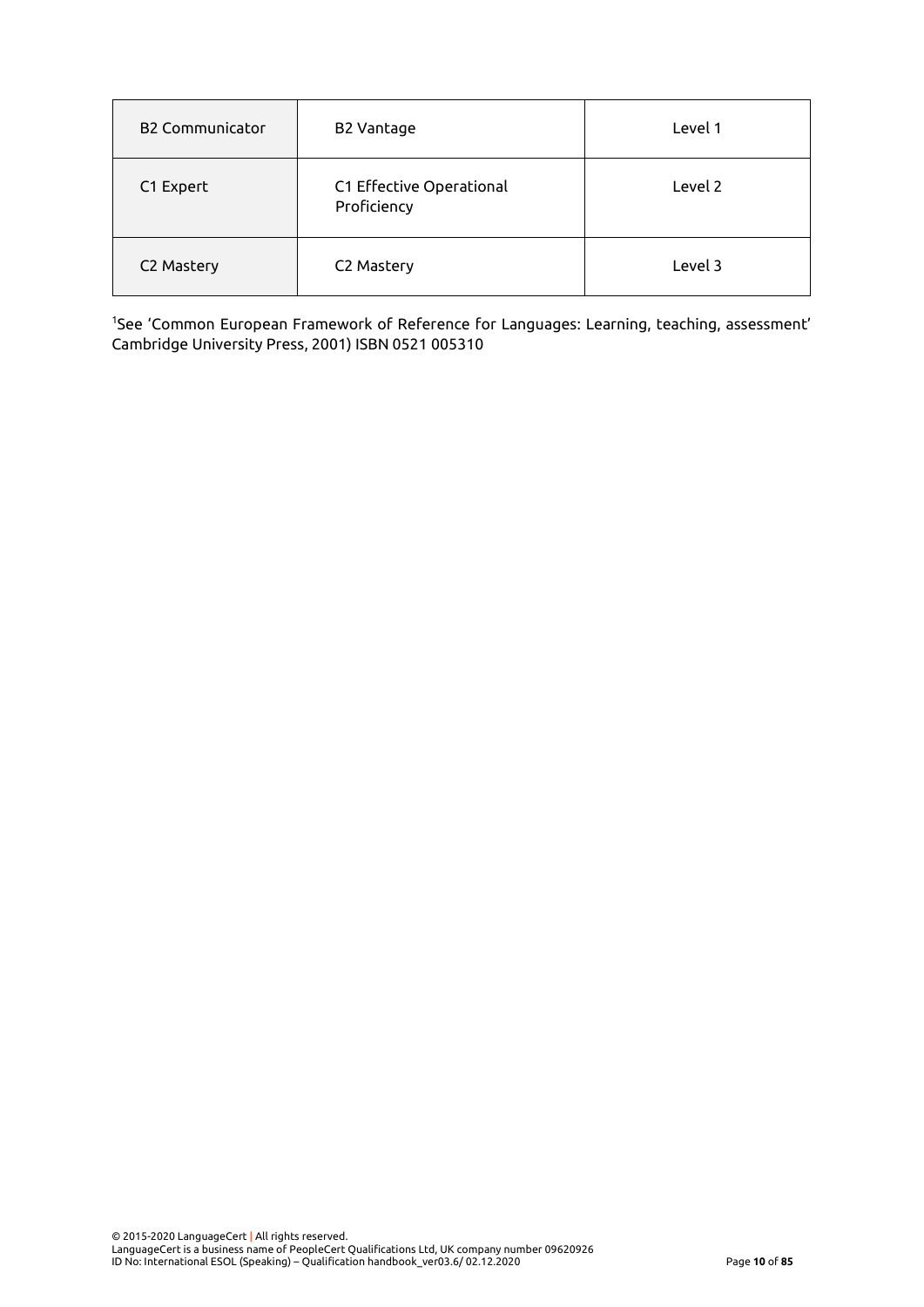| <b>LanguageCert and</b><br><b>CEFR</b> qualification<br>level | <b>Descriptor</b>                                                                                                                                                                                                                            |
|---------------------------------------------------------------|----------------------------------------------------------------------------------------------------------------------------------------------------------------------------------------------------------------------------------------------|
| Preliminary (A1)                                              | • Can understand and use familiar everyday expressions and very basic<br>phrases satisfying practical needs in connection with education, training<br>and social roles.                                                                      |
|                                                               | • Can introduce him/herself and others and can ask and answer questions<br>about personal details such as possessions, address and people known.                                                                                             |
|                                                               | • Can interact in a simple way provided the other person talks slowly and<br>clearly and is prepared to help.                                                                                                                                |
| Access (A2)                                                   | • Can understand sentences and frequently-used expressions related to<br>areas of most immediate relevance such as basic personal and family<br>information, shopping, local geography, employment, education,<br>training and social roles. |
|                                                               | . Can communicate in simple and routine tasks requiring a direct<br>exchange of information, feelings and opinions on familiar and routine<br>matters.                                                                                       |
|                                                               | • Can engage in conversation to establish shared understanding about<br>familiar topics.                                                                                                                                                     |
| Achiever (B1)                                                 | • Can understand the main points of clear standard communication on<br>matters regularly encountered in social roles, work, school, leisure,<br>education and training.                                                                      |
|                                                               | • Can convey information, feelings and opinions on familiar topics, using<br>appropriate formality.                                                                                                                                          |
|                                                               | • Can engage in discussion in a familiar situation making relevant points<br>and responding to reach a shared understanding.                                                                                                                 |
|                                                               | • Can deal with most situations likely to arise whilst travelling in an area<br>where the language is spoken.                                                                                                                                |
|                                                               | • Can describe experiences and events, dreams, hopes and ambitions and<br>briefly give explanations for opinions and plans.                                                                                                                  |
| Communicator (B2)                                             | • Can understand the main ideas of complex communication on both<br>concrete and abstract topics, including technical discussions in his/her<br>field of specialisation.                                                                     |
|                                                               | • Can communicate with a degree of fluency and spontaneity that makes<br>interaction quite possible without strain for either party.                                                                                                         |
|                                                               | • Can adapt to take account of the listener(s), the context and the<br>medium.                                                                                                                                                               |

# <span id="page-11-0"></span>**1.5 Descriptions of spoken competence at each level**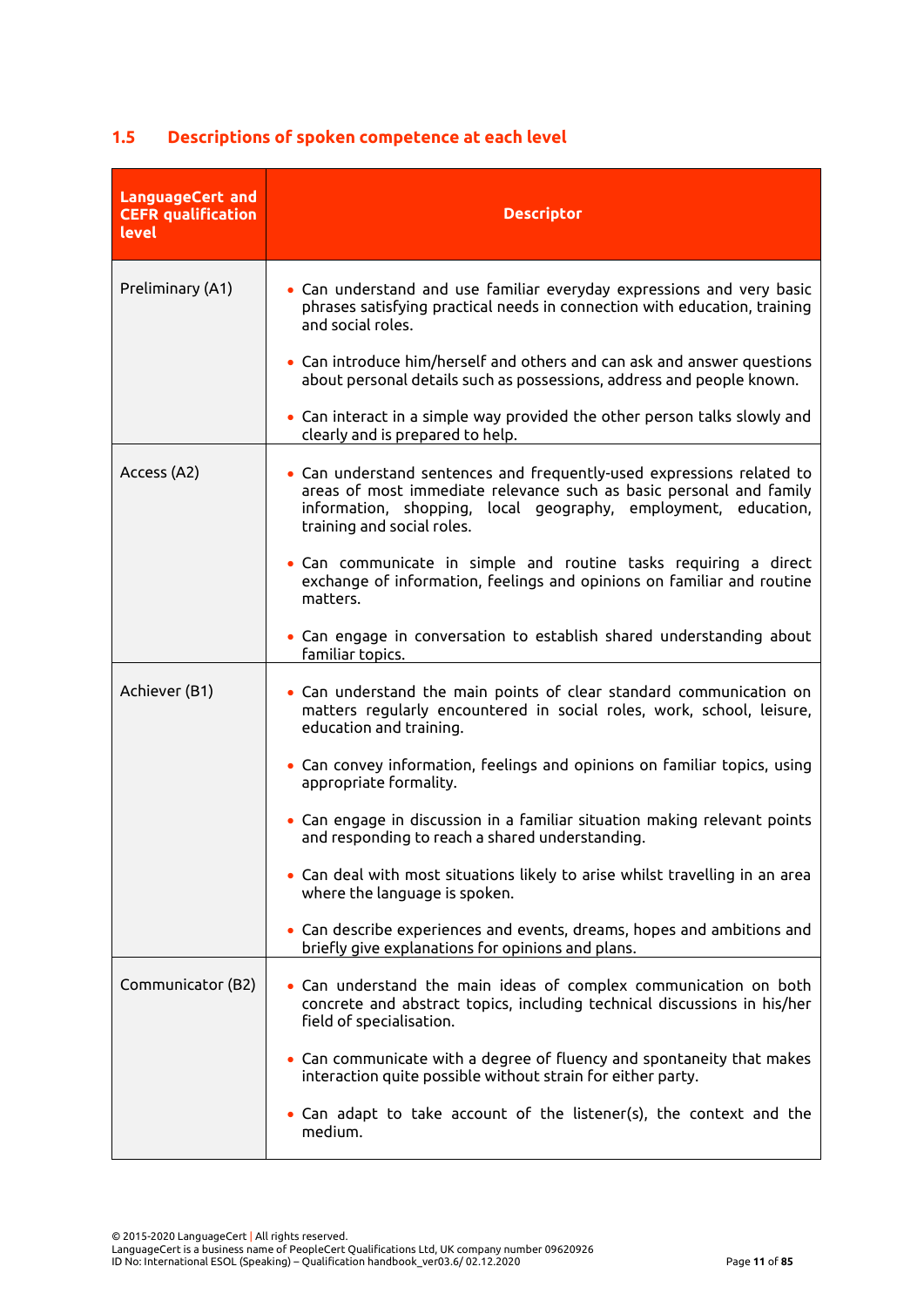| <b>LanguageCert and</b><br><b>CEFR</b> qualification<br><b>level</b> | <b>Descriptor</b>                                                                                                                                                     |  |
|----------------------------------------------------------------------|-----------------------------------------------------------------------------------------------------------------------------------------------------------------------|--|
|                                                                      | • Can engage in discussion in familiar and unfamiliar situations making<br>clear and relevant contributions.                                                          |  |
|                                                                      | • Can communicate clearly and in detail on a wide range of subjects and<br>explain a viewpoint giving the advantages and disadvantages of various<br>options.         |  |
| Expert (C1)                                                          | • Can use the language fluently and spontaneously without much obvious<br>searching for expressions.                                                                  |  |
|                                                                      | • Can respond to extended information and narratives, follow detailed<br>explanations and complex instructions, adapting response to audience,<br>medium and context. |  |
|                                                                      | • Can engage in discussion in a variety of situations making clear and<br>effective contributions.                                                                    |  |
|                                                                      | • Can use language flexibly.                                                                                                                                          |  |
|                                                                      | • Can communicate ideas and opinions effectively, appropriate to<br>purpose, content and audience.                                                                    |  |
| Mastery (C2)                                                         | • Can express him/herself spontaneously, very fluently and precisely,<br>differentiating finer shades of meaning even in more complex<br>situations.                  |  |

The above descriptors have been adapted from the global description of the Common European Framework of Reference for Languages.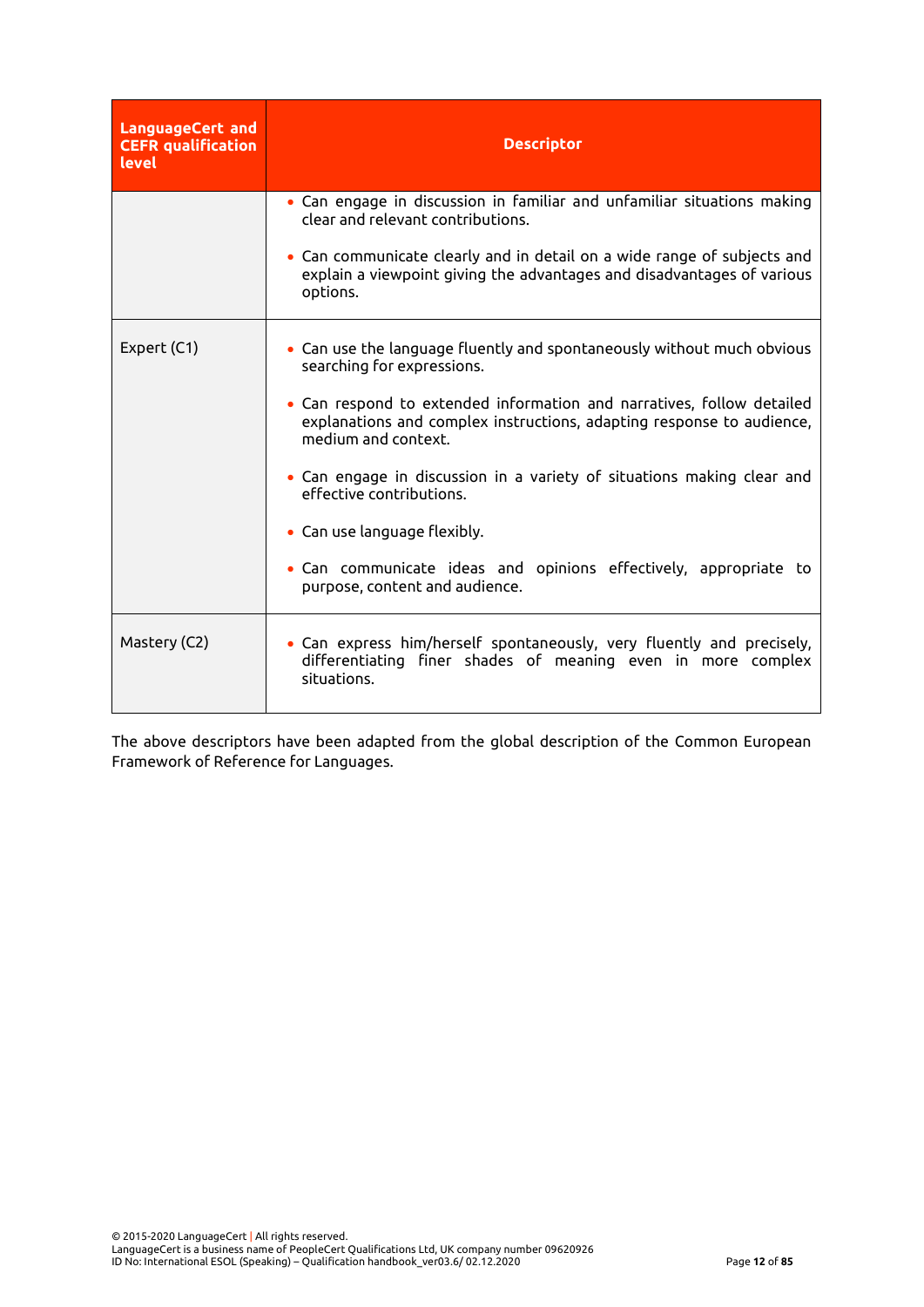# <span id="page-13-0"></span>**1.6 Format and features of International ESOL (Speaking)**

| <b>Skill &amp; Focus</b>                                                                                                                                                                                                                                                                                                                                      | <b>Task</b>                                                                                                                                                                                                                                                                                                                                |
|---------------------------------------------------------------------------------------------------------------------------------------------------------------------------------------------------------------------------------------------------------------------------------------------------------------------------------------------------------------|--------------------------------------------------------------------------------------------------------------------------------------------------------------------------------------------------------------------------------------------------------------------------------------------------------------------------------------------|
| Speaking Part 1 - to communicate personal<br>information                                                                                                                                                                                                                                                                                                      |                                                                                                                                                                                                                                                                                                                                            |
| <b>Preliminary and Access:</b> to give personal information<br>Achiever and Communicator: also to express opinions<br>and ideas<br>Expert and Mastery: to communicate opinions and<br>ideas on a variety of topics and to give personal<br>opinions on contemporary issues                                                                                    | • Give and spell name<br>• Give country of origin<br>• Answer up to five questions                                                                                                                                                                                                                                                         |
| Speaking Part 2 - to communicate appropriately in<br>social situations<br>All levels: to communicate in real-life situations using<br>a range of functional language to elicit or respond as<br>appropriate<br><b>Expert and Mastery:</b> to also show the ability to use a<br>wide range of language functions and use of register                           | • Two or more situations are presented<br>by the interlocutor at each level and<br>candidates are required to respond<br>to and initiate interactions.                                                                                                                                                                                     |
| Speaking Part 3 - to exchange information and<br>opinions<br>Preliminary and Access: to exchange information to<br>complete a simple task<br>Achiever and Communicator: to co-operate to reach<br>agreement/decision<br><b>Expert and Mastery:</b> to engage in discussion and to<br>justify, challenge and persuade when expressing and<br>eliciting opinion | • Exchange information to identify<br>similarities<br>and<br>differences<br>in.<br>pictures of familiar situations<br>at<br>Preliminary and Access levels<br>• Hold a short discussion to make a<br>plan, arrange or decide something<br>using visual prompts at Achiever, and<br>written text as the prompt at the<br>three higher levels |
| Speaking Part 4 - to present a topic<br>Preliminary and Access: to demonstrate the ability to<br>use sentences and produce a piece of connected<br>spoken English<br>Achiever and Communicator: to narrate, describe                                                                                                                                          | • After 30 seconds of preparation time,<br>talk about a topic provided by the<br>interlocutor and answer follow-up<br>questions<br>Preliminary – half a minute<br>$Access - 1$ minute<br>Achiever - 1 and a half minutes                                                                                                                   |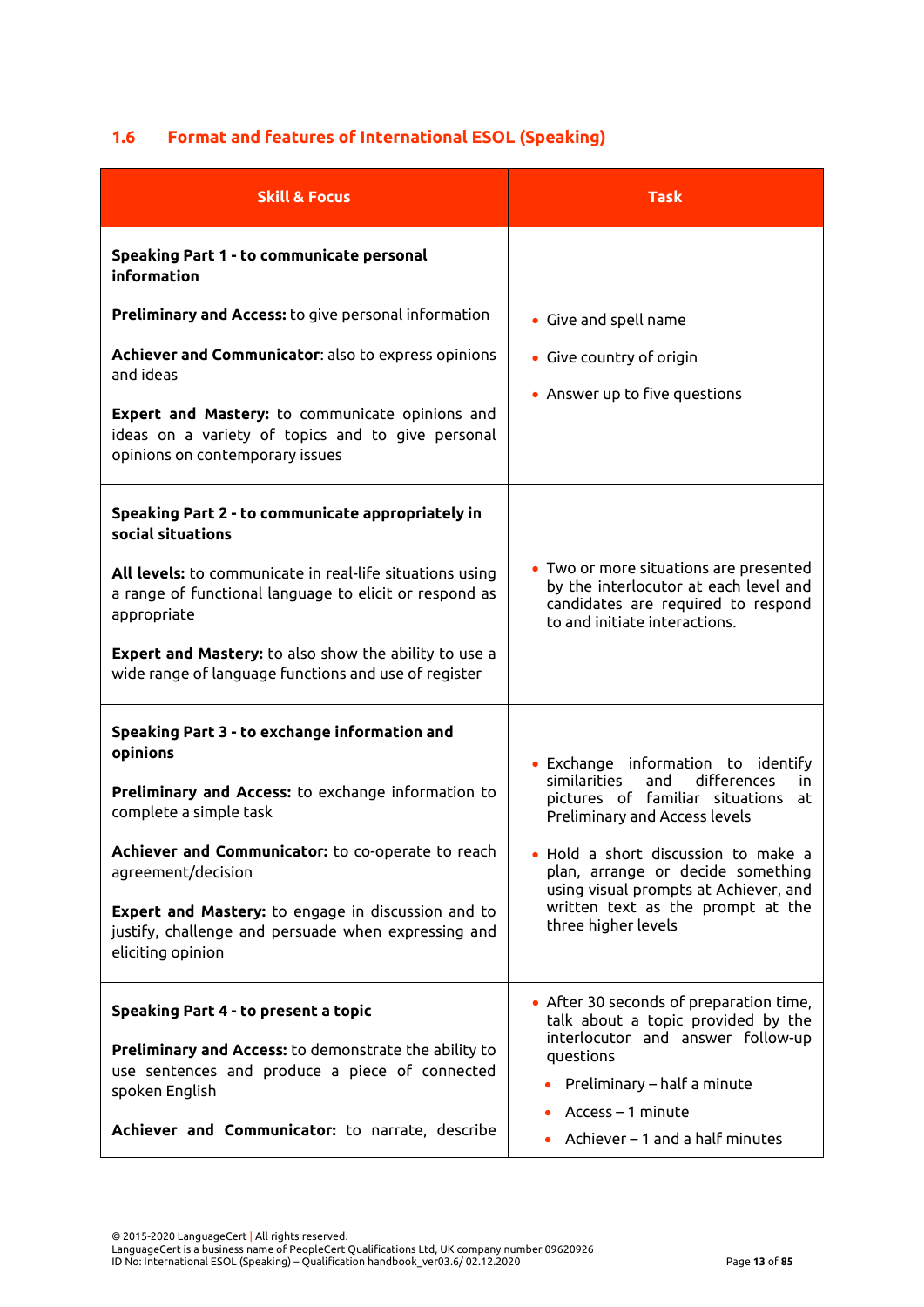| <b>Skill &amp; Focus</b>                                                                                        | <b>Task</b>                                    |
|-----------------------------------------------------------------------------------------------------------------|------------------------------------------------|
| communicate ideas and express opinions                                                                          | Communicator $-2$ minutes                      |
| <b>Expert and Mastery:</b> to speak in depth on one topic<br>from a wide range of abstract and complex subjects | $Expert - 2 minutes$<br>$M$ astery – 3 minutes |

# <span id="page-14-0"></span>**1.7 The four parts of International ESOL (Speaking)**

#### **Part 1 – communicating personal information and opinions**

The aim of this part is to settle the candidate and to elicit personal and everyday information. The interlocutor first asks for the spelling of their family name and then asks for the candidate's country of origin. It is not necessary for any information to be written down. The interlocutor then selects further questions from the list provided.

From **Access** to **Mastery** levels, the questions are given under five topic headings. The questions allow the candidate to respond by giving personal information, ideas and opinions on a range of topics and should produce a natural interaction in the time allowed.

Questions range from very simple, e.g. *How old are you?* **(Preliminary)** to complex, e.g. *Which aspects of your education so far have been the most beneficial for you?* **(Mastery)**. The interlocutor may expand the questioning, particularly at the higher levels, to help the candidate produce sufficient language.

#### **Part 2 – communicating appropriately in social situations**

The aim of this part is to test the candidate's use of functional language in a range of real-life situations. The interlocutor and candidate enact at least two situations. The Interlocutor may need to assume a different persona, but the candidate is never required to do so.

At the lower levels, the dialogue will usually involve four exchanges (up to two short turns each). At the higher levels, the given situations will require the candidate to enter into exchanges of greater length and complexity. The interlocutor reads aloud the exact words given for the chosen situation which signals the start of the dialogue.

The interlocutor first chooses one from four given situations, to which the candidate responds.

| At <b>Preliminary</b> level, a typical situation | Interlocutor: I'm your friend. I start.                                                                                                      |
|--------------------------------------------------|----------------------------------------------------------------------------------------------------------------------------------------------|
| might be:                                        | 'When can you come to my house?'                                                                                                             |
| might be:                                        | At Achiever level, a typical situation Interlocutor: I'm a tourist in your town. I start.<br>'Excuse me, is there a shopping centre nearby?' |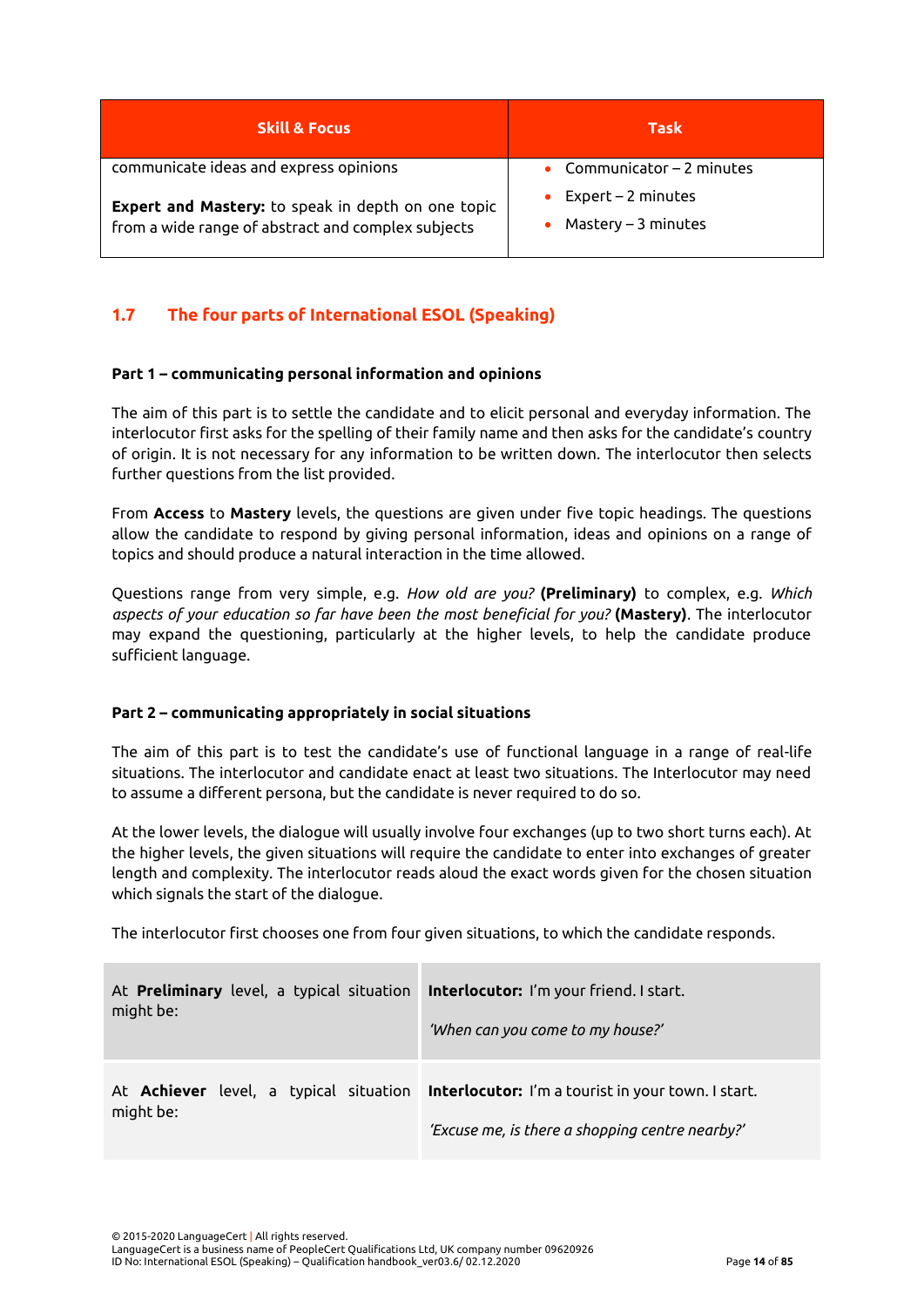| At <b>Mastery</b> level, a typical situation might<br>be: | Interlocutor: I'm your boss. I start.<br>'Some of your colleagues have been complaining that<br>you're not really pulling your weight, I'm afraid.' |
|-----------------------------------------------------------|-----------------------------------------------------------------------------------------------------------------------------------------------------|

The interlocutor then chooses one from four given situations which require the candidate to initiate the interaction.

| At Preliminary level, a typical situation                 | <b>Interlocutor:</b> I'm your friend. You can't do your                                                                               |
|-----------------------------------------------------------|---------------------------------------------------------------------------------------------------------------------------------------|
| might be:                                                 | homework. You start.                                                                                                                  |
| At <b>Achiever</b> level, a typical situation             | <b>Interlocutor:</b> I'm waiting for you outside the cinema.                                                                          |
| might be:                                                 | You're very late. You start.                                                                                                          |
| At <b>Mastery</b> level, a typical situation might<br>be: | <b>Interlocutor:</b> I'm your boss at a 24-hour store. You<br>would like to be excused from working on the night<br>shift. You start. |

At **Preliminary** and **Access** levels the interlocutor guides the interaction and supports the candidate. At the higher levels, especially **Expert** and **Mastery,** the interlocutor allows the candidate to guide and maintain the interaction. At the higher levels the candidate's contribution is expected to demonstrate an awareness of the tone and register appropriate to the situations. For example, when making a complaint it is necessary to consider how direct the language should be and which tone of voice should be used. Further guidance for interlocutors can be found in the LanguageCert *Guide for Interlocutors.*

#### **Part 3 – exchanging information and opinions**

The aim of this part is to test the candidate's ability to use English to give and receive information in order to perform a communicative task. The task topics do not require the candidate to have specialist knowledge but at **Expert** and **Mastery** levels candidates are required to have an awareness of and opinions about social and contemporary issues. The interlocutor and candidate exchange information to perform a task.

It is the language used in the interaction that is most important, not the ability to complete the task in the given time. However, the interaction should move towards achievement of the task set.

At **Preliminary** and **Access** levels, the candidate needs to give and ask for information to spot the similarities and the differences between two pictures.

At **Achiever,** an attempt at agreement after a discussion based on visual prompts is expected.

At **Communicator** level, a plan or arrangement is attempted after a discussion based on one written prompts.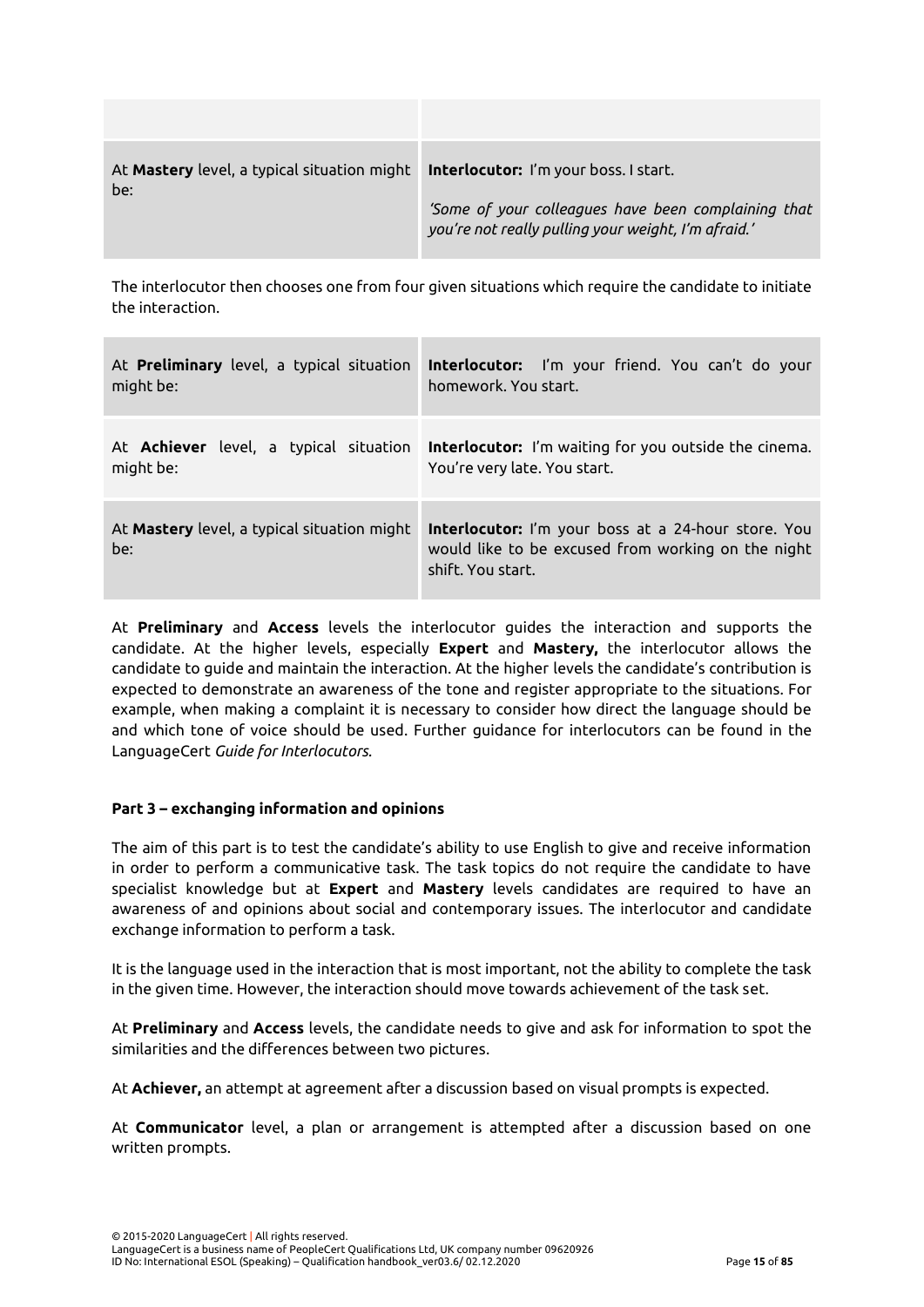At **Expert** and **Mastery** levels, the task takes the form of a discussion or negotiation based on written prompts. The candidate is asked to rank or prioritise, analyse, eliminate or hypothesise. Candidates at these levels will be required to expand and exemplify, justify, challenge and ask the interlocutor for clarification.

| A typical discursive<br>task at Mastery level<br>is: | <b>Interlocutor:</b> Here is a list of some of the factors which might be<br>important for job satisfaction. Let's discuss the different factors and<br>decide the most and least important ones for us. Let's also consider<br>which jobs involve the different factors. |                |                  |
|------------------------------------------------------|---------------------------------------------------------------------------------------------------------------------------------------------------------------------------------------------------------------------------------------------------------------------------|----------------|------------------|
|                                                      | social status                                                                                                                                                                                                                                                             | variety        | lack of pressure |
|                                                      | exercising power                                                                                                                                                                                                                                                          | freedom        | meeting people   |
|                                                      |                                                                                                                                                                                                                                                                           | anything else? |                  |

#### **Part 4 – presenting a topic**

The aim of this part is to test a candidate's ability to speak at greater length with minimum participation from the interlocutor. This part of the test gives candidates the opportunity to demonstrate their range and fluency in English. The interlocutor chooses one of three given topics and asks the candidate to talk about it. The candidate is given pen/pencil and paper to make notes during the 30 seconds of preparation time. The Interlocutor ensures that the chosen topic is not one which has already been touched on in the previous three parts of the test.

| At Preliminary level, a typical topic might be:     | What you watch on television.                            |
|-----------------------------------------------------|----------------------------------------------------------|
| At <b>Achiever</b> level, a typical topic might be: | An exciting experience.                                  |
| At Mastery level, a typical topic might be:         | The qualities you regard as essential for<br>leadership. |

The candidate may be asked to answer follow-up questions to their presentation or may be interrupted with questions from the interlocutor.

LanguageCert offers a comprehensive range of candidate practice papers and specimen assessment materials for its International ESOL qualifications which can be downloaded via the LanguageCert website.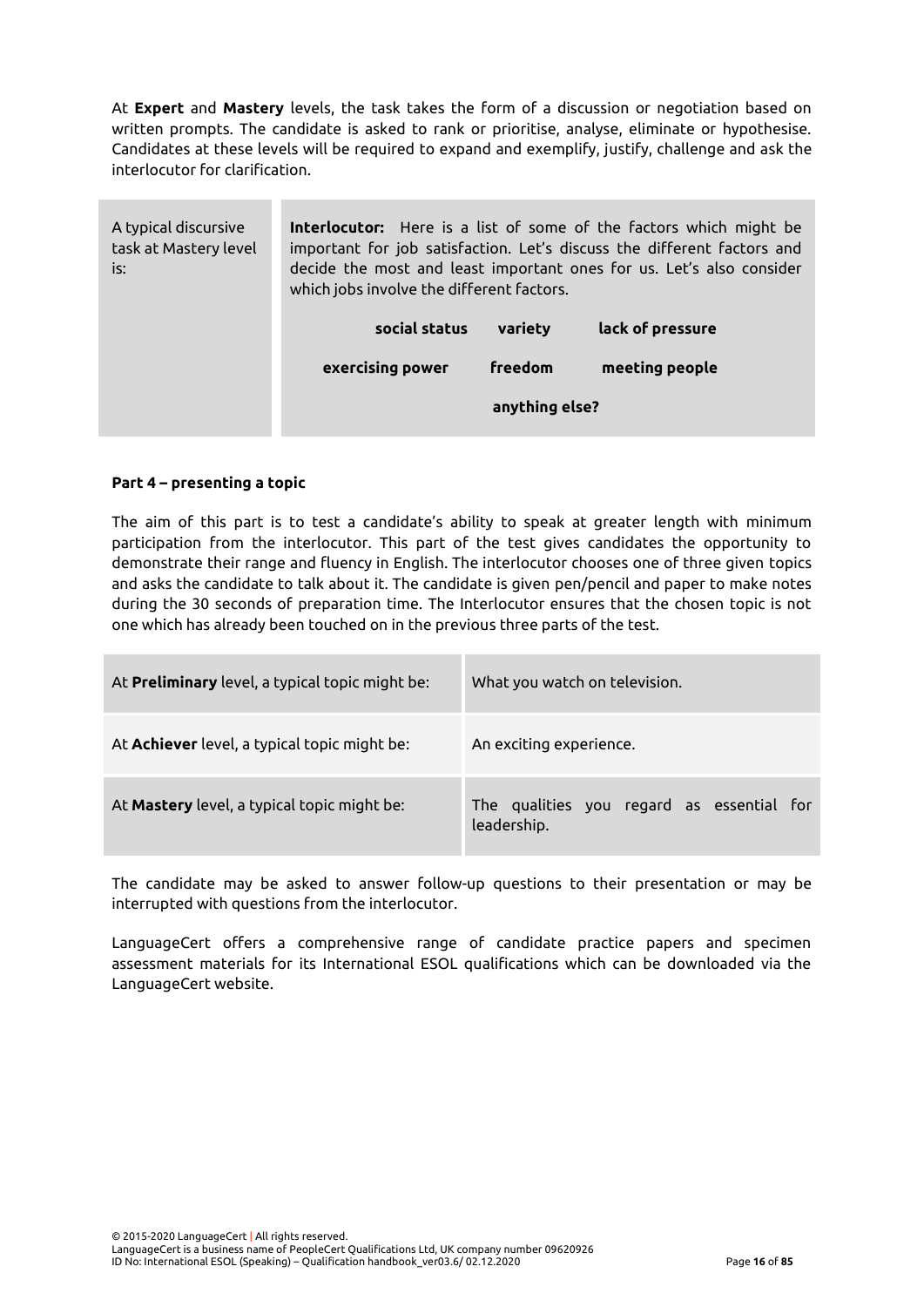# <span id="page-17-0"></span>**1.8 Key responsibilities of the Interlocutors and Invigilators**

The Interlocutor is responsible for conducting LanguageCert International ESOL (Speaking) examinations. S/he elicits the spoken performance of the candidate by asking questions or setting up speaking tasks using the scripted Interlocutor Framework.

The Interlocutor must be:

- fluent in spoken English
- suitably qualified and experienced in the Teaching of English as a Foreign Language
- fully familiar with the six levels of the Common European Framework (CEFR)
- able to adjust their language to reflect the six levels of the CEFR
- highly skilled at eliciting

The Interlocutor may be a native or non-native speaker of English. They must have an excellent command of English, and be able to use the language to high degrees of skill in order to elicit language at an appropriate level from the candidate. A wide range of spoken skills are tested: long turns, short turns, interactional and transactional language.

All recorded live exams are sent directly to LanguageCert where they are marked centrally by LanguageCert Marking examiners who do not know the candidates.

To ensure all candidates have an equal chance of giving their best performance, the examinations must be conducted fairly and consistently and in accordance with the rules and regulations laid down by LanguageCert.

Interlocutors do not assess the candidate's performance. The **Interlocutor** must:

- be fully familiar with the contents of:
	- The Guide for Interlocutors
	- The International ESOL (Speaking) Handbook
	- The regulations for the conduct of examinations
- manage the interaction in the test and facilitate the candidate's performance
- be able to attend training prior to administering a live exam
- help set up the examination room
- be completely familiar with the scripted Interlocutor Framework for each level of the International ESOL (Speaking) exams and deliver it as accurately as possible
- read each exam paper thoroughly before using it in a live exam
- adjust own use of English and speed of delivery as is appropriate for the level of the exam
- keep to the prescribed timings for all parts of the exam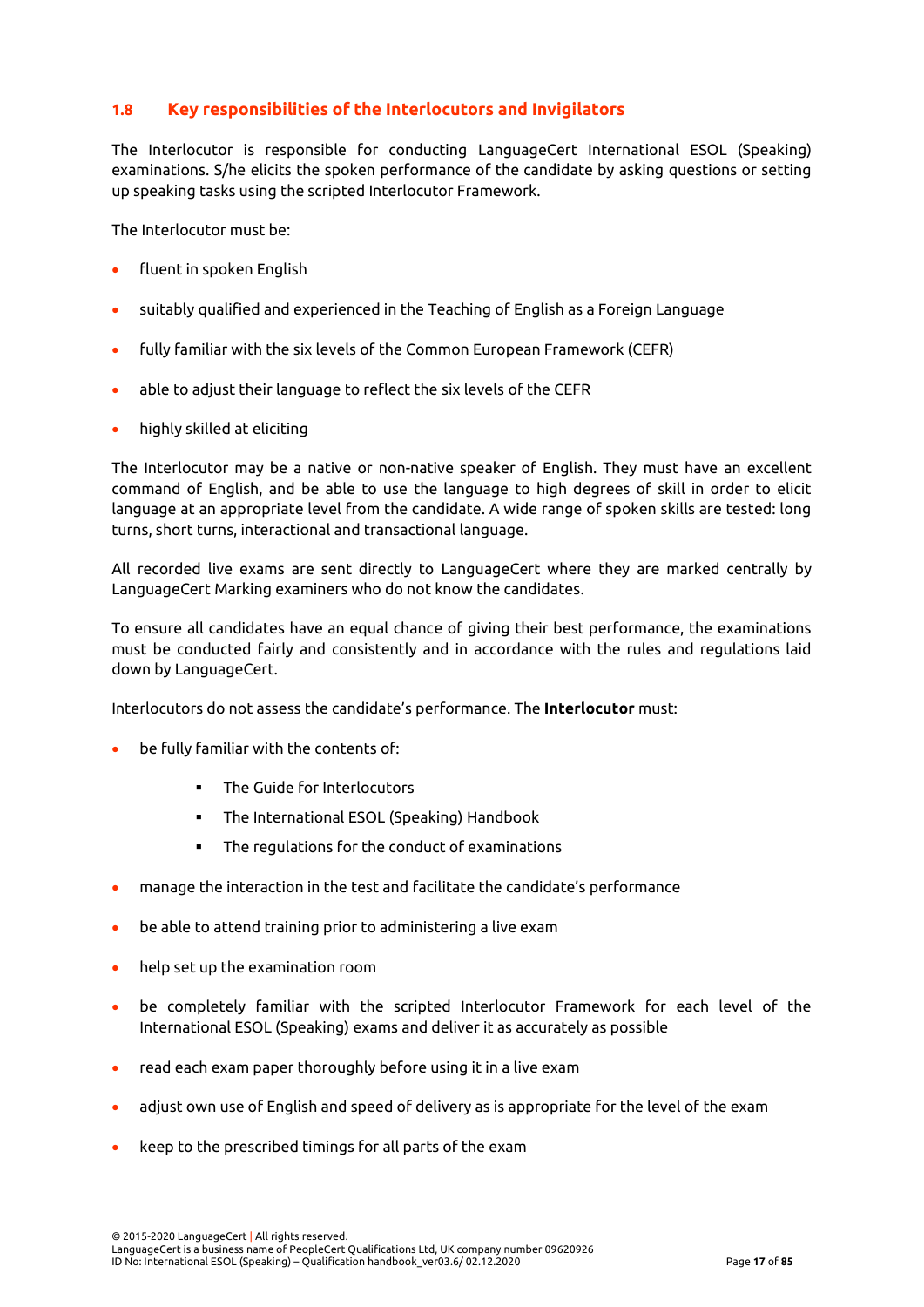- ensure that all candidates are treated fairly and given an equal opportunity to speak
- conduct the exam in accordance with LanguageCert's Regulations for the conduct of examinations
- ensure the security of examination material at all times
- record spoken examinations in digital format
- ensure the examinations are recorded live with the candidate in the same room
- ensure that all the administration connected with the live exam recordings is accurately carried out.
- ensure all necessary procedures are in place to prevent malpractice during the examination
- ensure that all examination scripts are collected immediately after the examination and handed to the person responsible for despatching them
- undertake to offer the services set out above within the specified times and in accordance with LanguageCert' procedures.

Further guidance for interlocutors can be found in the LanguageCert *Guide for Interlocutors.*

During each examination, an Invigilator is available for all aspects of the examination outside the Exam Room. (In OLP exams, an online proctor or the interlocutor takes on the role of the invigilator.) The **Invigilator** is responsible for:

- checking the identity of each candidate prior to the exam
- ensuring that candidates wait in a designated area prior to their exam taking place
- showing candidates into the Exam Room at the appropriate time
- ensuring that candidates who have completed their exam do not mix with those who are still waiting to go into the Exam Room
- ensuring that timings are adhered to as accurately as possible, if necessary by pointing out to the Interlocutor between candidates that each exam is taking too long or not long enough
- ensuring that candidates do not bring unauthorised material into the exam room
- ensuring that people moving around in the vicinity of the Exam Room remain quiet.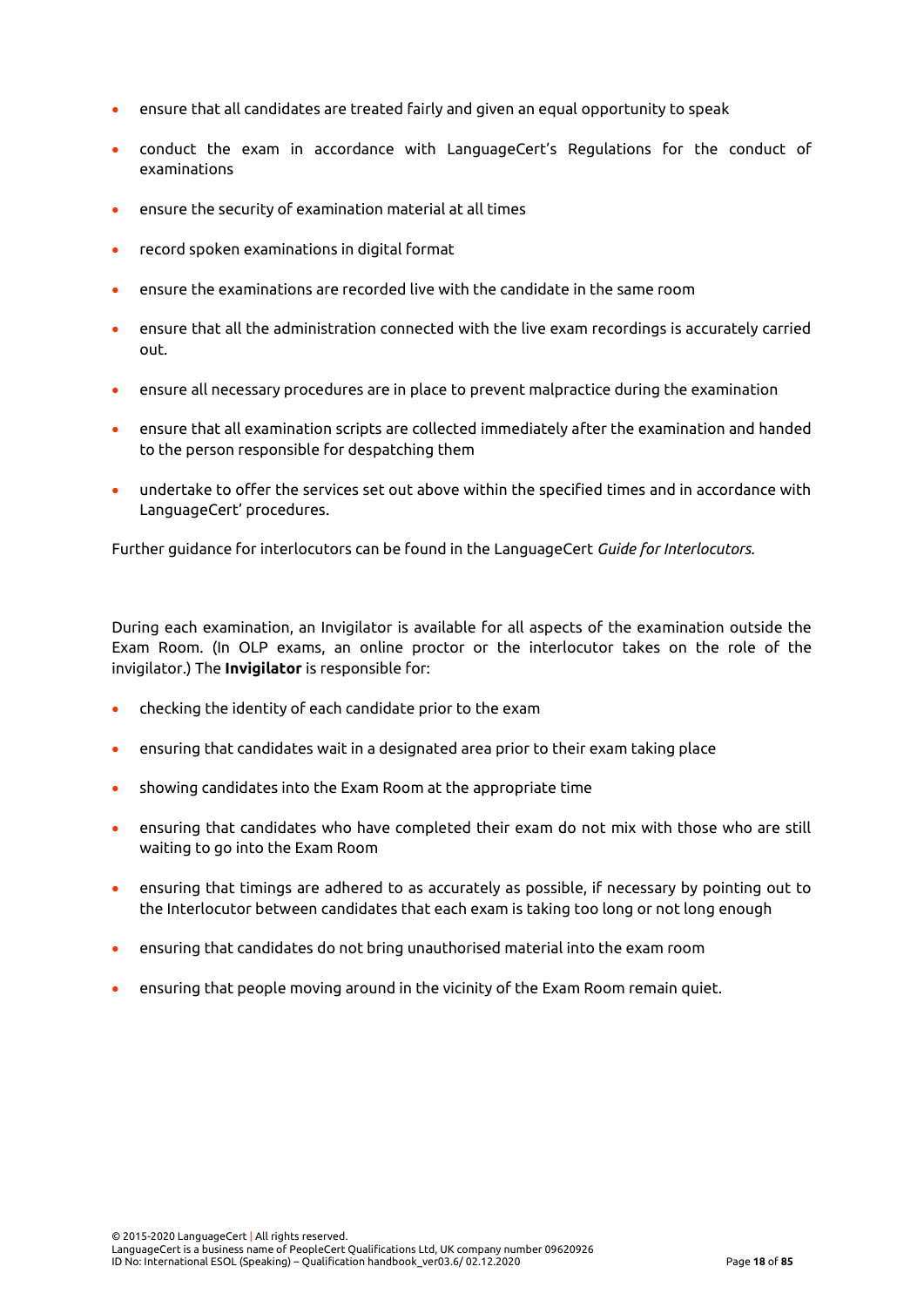# <span id="page-19-0"></span>**2. Syllabus**

The syllabus shows the standards which a learner must achieve to gain a pass in each of the six levels of the examination. The standards must be read in conjunction with the sections showing the grammar tested at each level and the functions and topics used and tested at each level. These follow each set of standards.

The standards set out in the following pages are cumulative. That is, an A2 candidate, for example, will be able to carry out the standards set out for A1 and A2. Similarly, a C2 candidate will be able to meet the standards of all lower levels (A1-C1) in addition to the C2 standards.

## <span id="page-19-1"></span>**2.1 Preliminary level – A1**

#### **Speaking**

The candidate will be able to:

- interact in a simple way provided the other person is prepared to repeat or rephrase things at a slower rate of speech
- initiate and respond to simple statements about personal details, in areas of immediate need or on very familiar topics
- communicate in a very limited range of social situations using a basic range of functional language
- exchange information to perform a task
- describe and explain familiar topics and simple routines
- give single-step instructions and directions in familiar contexts
- ask and answer simple questions
- produce simple phrases to express likes, dislikes and preferences in relation to familiar topics
- contribute points to a discussion, provided the other speakers are co-operative.

#### **Pronunciation**

The candidate will be able to:

• pronounce with sufficient clarity a limited repertoire of words and phrases so they can be understood by a sympathetic listener.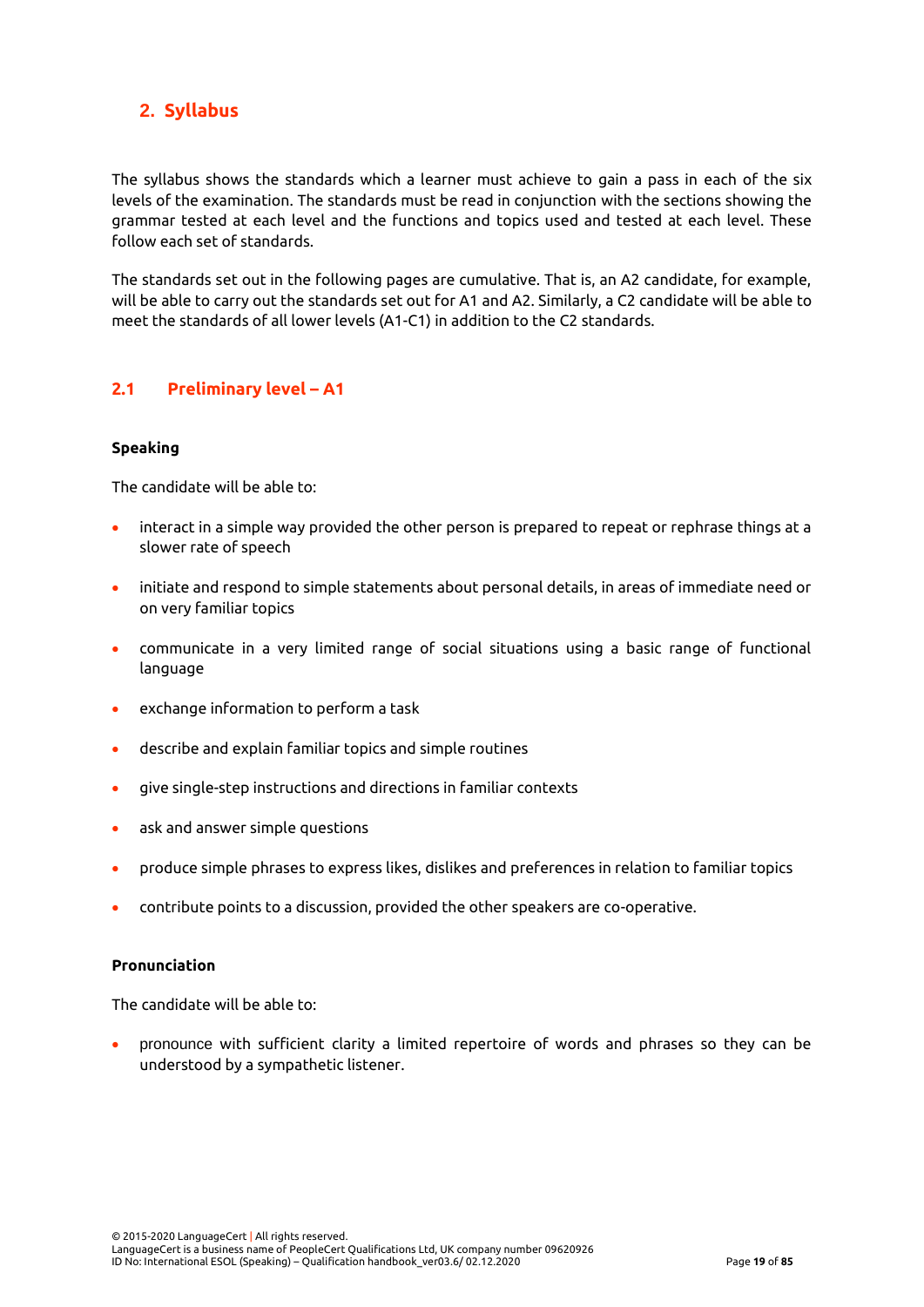#### **Accuracy**

The candidate will be able to:

• display a limited control of very basic grammatical structures.

#### **Range**

The candidate will be able to:

• produce simple phrases and sentences to give basic information about and descriptions of familiar people and places, feelings and opinions.

#### **Register**

The candidate will be able to:

• cope appropriately, with support from the other person, in a limited range of familiar social situations.

#### **Fluency**

The candidate will be able to:

- manage the conventions of turn taking in very simple interactions
- use a very limited range of connectors to link utterances.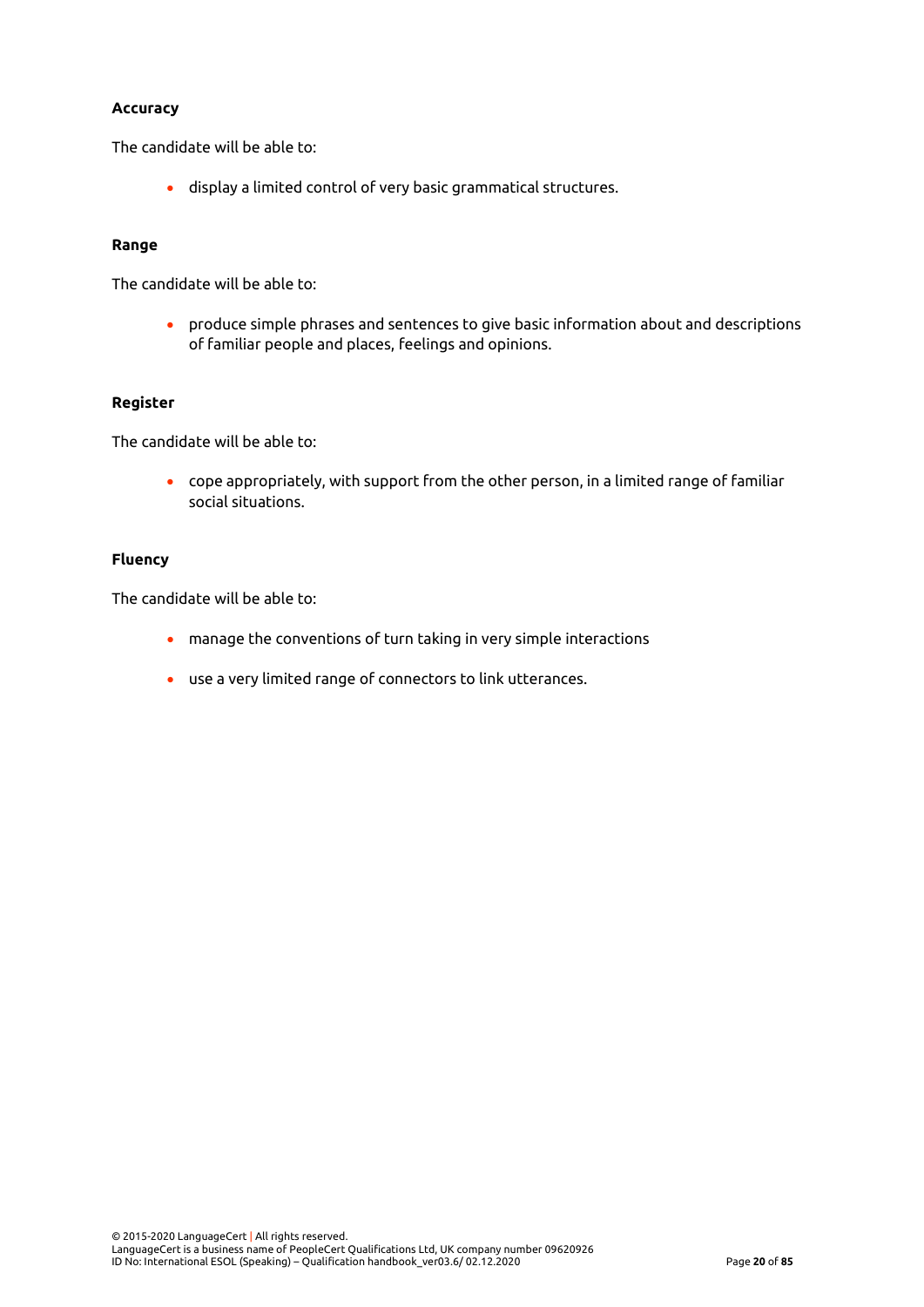# **Topics - Preliminary Level – A1**

The candidate will be able to engage in spoken interaction on the following topics.

#### **PERSONAL IDENTIFICATION**

- name
- address
- date and place of birth
- age
- sex
- marital status
- nationality
- origin
- occupation
- family
- likes and dislikes
- physical appearance
- title
- first language

#### **HOUSE, HOME, AND LOCAL AREA**

- accommodation, rooms
- furniture, furnishing
- services
- amenities
- region
- flora and fauna

## **DAILY LIFE**

- at home
- at work

#### **FREE TIME, ENTERTAINMENT**

- leisure
- hobbies and interests
- TV, radio, computer etc.
- cinema, theatre
- intellectual pursuits
- sports
- press
- internet
- music
- holidays

#### **TRAVEL**

- public transport
- private transport
- traffic
- holiday accommodation
- luggage
- travel documents
- signs and notices

## **LANGUAGE**

- foreign language ability
- spelling and the alphabet

#### **RELATIONS WITH OTHER PEOPLE**

- relationships
- correspondence
- behaviour
- friends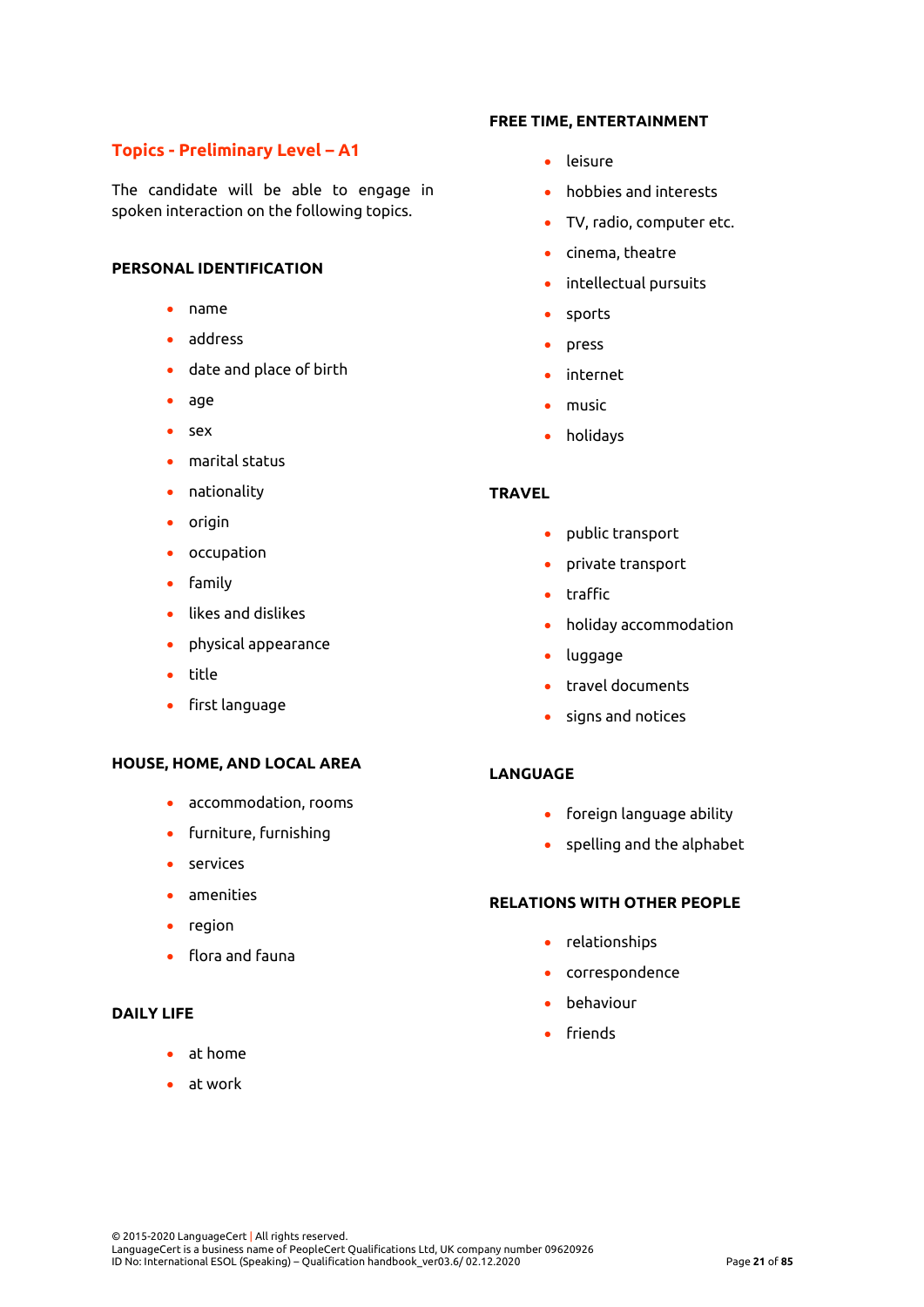#### **HEALTH AND BODYCARE**

- parts of the body
- personal comfort
- hygiene
- ailments, accidents
- medical services

#### **SHOPPING**

- shopping facilities
- foodstuffs
- clothes, fashion
- household articles
- prices

## **FOOD AND DRINK**

- types of food and drink
- eating and drinking out

#### **SERVICES**

- post
- telephone
- banking
- police
- hospital, surgery
- garage
- petrol station
- emergency

## **PLACES**

- asking the way and giving directions
- location

#### **WEATHER**

- giving information about the climate and weather
- climate and weather

#### **MEASURES AND SHAPES**

- digits and cardinal numbers up to 31
- telephone numbers
- height, length, weight, capacity, temperature
- dates, times, days
- shape

#### **EDUCATION**

- schooling
- subjects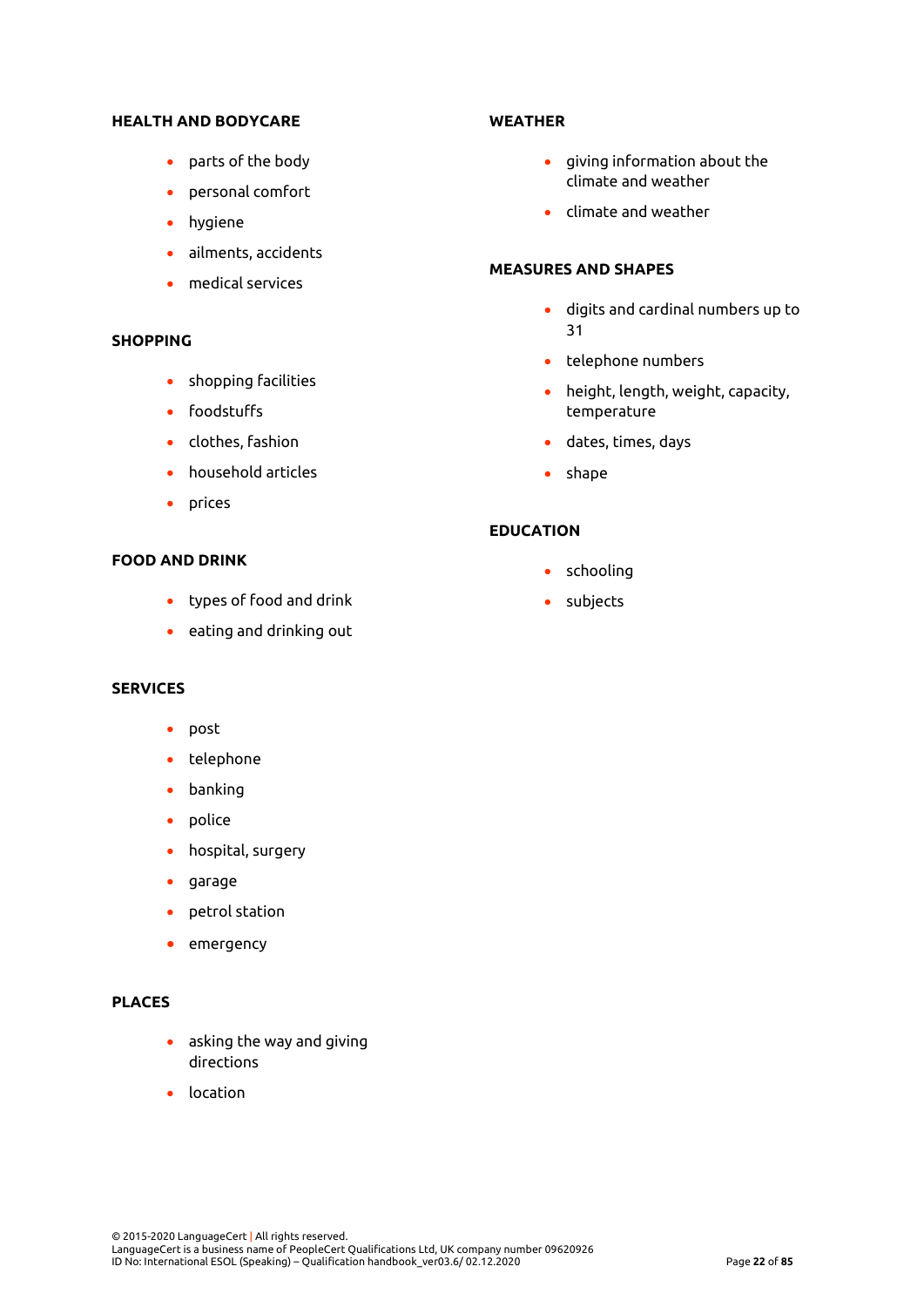# **Functions - Preliminary Level – A1**

(see Topics list for contexts)

#### **Personal environment**

- asking for and giving personal information
- describing where one lives (accommodation, area, etc.)
- asking and answering questions for confirmation, information, identification
- describing familiar people, places and things
- correcting information
- explaining daily routines.

#### **Expressing thoughts and feelings**

- expressing agreement or disagreement
- stating knowledge or ignorance of something or someone
- stating and asking about ability or inability to do something
- seeking, granting or denying permission
- expressing wishes
- expressing a preference
- expressing likes and dislikes
- offering and accepting an apology.

#### **Making things happen**

- responding to a request
- requesting something or requesting someone to do something
- inviting someone to do something
- accepting or declining an offer or invitation
- giving single-step instructions
- counting and using numbers.

#### **Social contact**

- getting someone's attention
- greeting people and responding to greetings
- expressing thanks
- addressing somebody
- introducing oneself, family and close friends
- opening, closing a conversation
- indicating lack of understanding
- asking someone to clarify something
- asking for and giving the spelling and meaning of words
- asking for and telling people the time, day, date
- taking leave.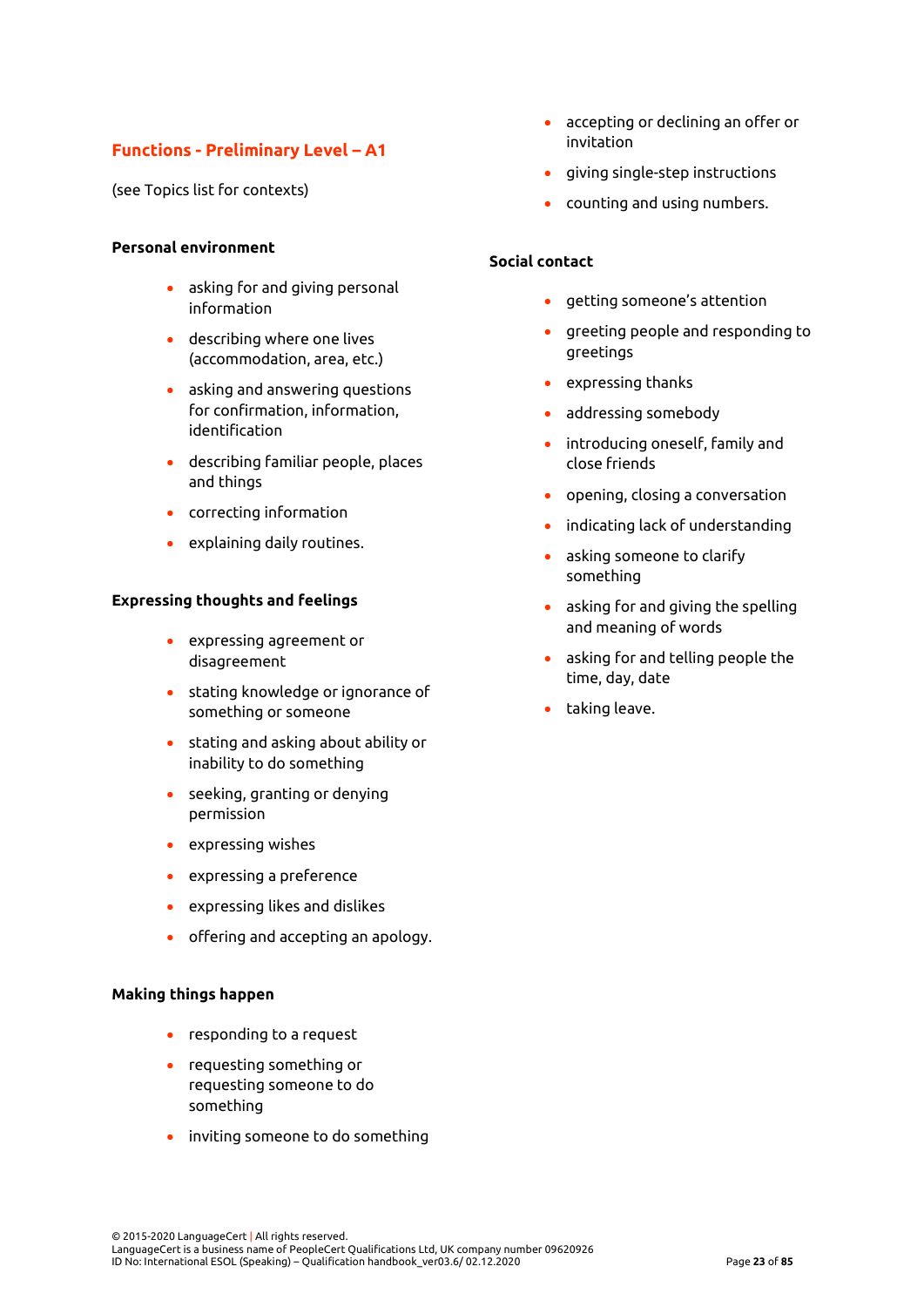# <span id="page-24-0"></span>**2.2 Access level – A2**

#### **Speaking**

The candidate will be able to:

- speak with reasonable ease in structured situations and short conversations on familiar topics, although from time to time will be asked to repeat or clarify
- communicate personal information to give simple descriptions of family, other people, living or working conditions, habits and daily routines, education background and/or job
- communicate in a limited number of social situations using a range of functional language
- exchange information to perform a task
- give simple directions, instructions and explanations
- ask and answer questions
- give a short description or tell a simple story using simple and compound sentences
- express simple feelings and opinions and establish a shared understanding.

#### **Pronunciation**

The candidate will be able to:

• pronounce the sounds of English sufficiently clearly to be generally understood.

#### **Accuracy**

The candidate will be able to:

• display some control of basic grammatical structures.

#### **Range**

The candidate will be able to:

• display an adequate range of vocabulary to communicate on familiar topics and perform simple tasks.

#### **Register**

The candidate will be able to:

• adjust language to suit context in straightforward situations.

#### **Fluency**

The candidate will be able to:

- manage the conventions of turn taking in short social exchanges, using simple techniques to start, maintain, and end a conversation
- use a limited number of common discourse markers.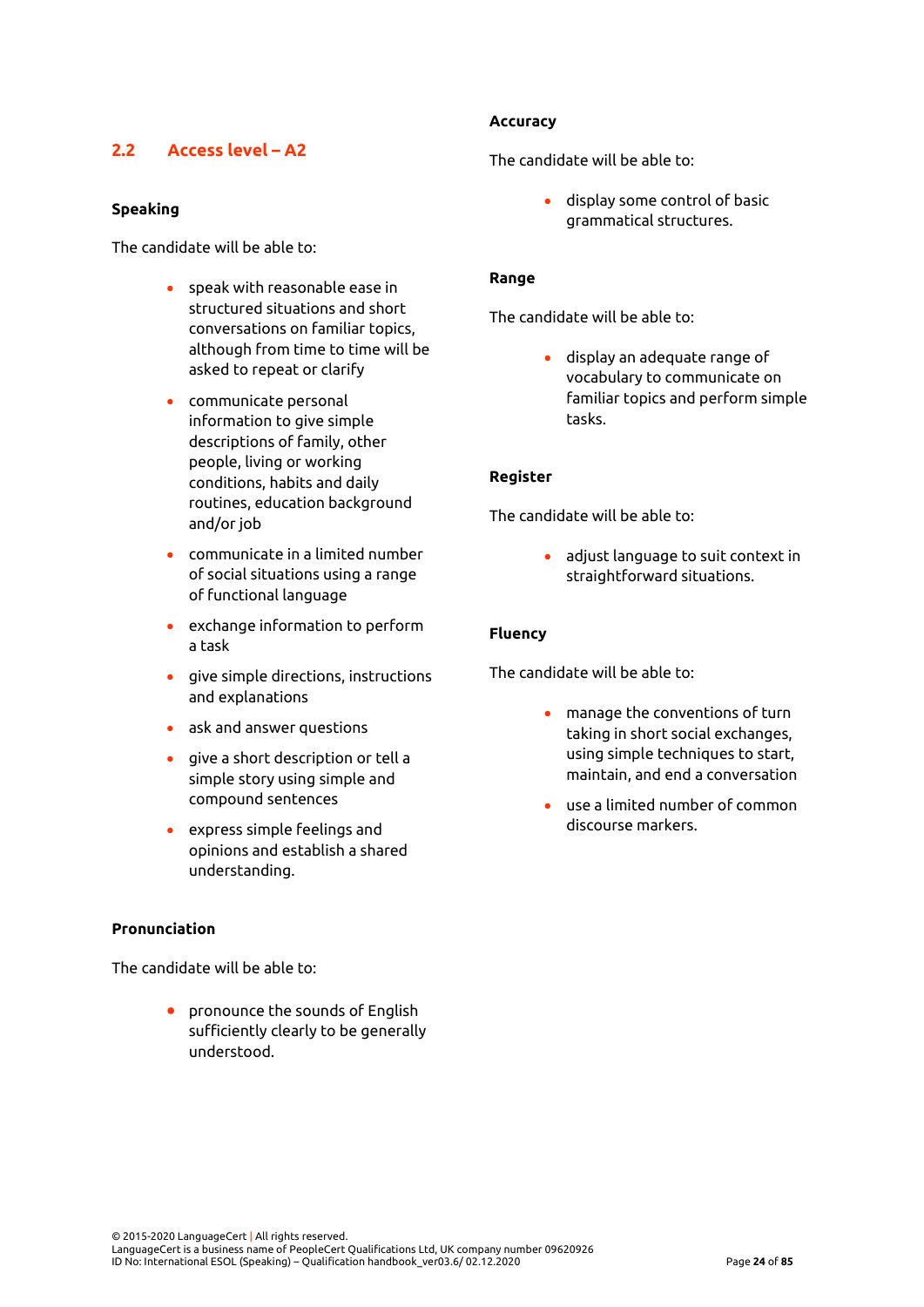# **Topics – Access Level – A2**

#### **PERSONAL IDENTIFICATION**

- name
- address
- date and place of birth
- age
- sex
- marital status
- nationality
- origin
- occupation
- family
- likes and dislikes
- physical appearance
- title
- first language

#### **HOUSE, HOME, AND LOCAL AREA**

- accommodation, rooms
- furniture, furnishing
- services
- amenities
- region
- flora and fauna

#### **DAILY LIFE**

- at home
- at work

#### **FREE TIME, ENTERTAINMENT**

- leisure
- hobbies and interests
- TV, radio, computer etc.
- cinema, theatre
- intellectual pursuits
- sports
- press
- internet
- music
- holidays

#### **TRAVEL**

- public transport
- private transport
- traffic
- holiday accommodation
- luggage
- travel documents
- signs and notices

## **RELATIONS WITH OTHER PEOPLE**

- relationship
- correspondence
- behaviour
- invitations
- friends

#### **HEALTH AND BODYCARE**

- parts of the body
- personal comfort
- hygiene
- ailments, accidents
- medical services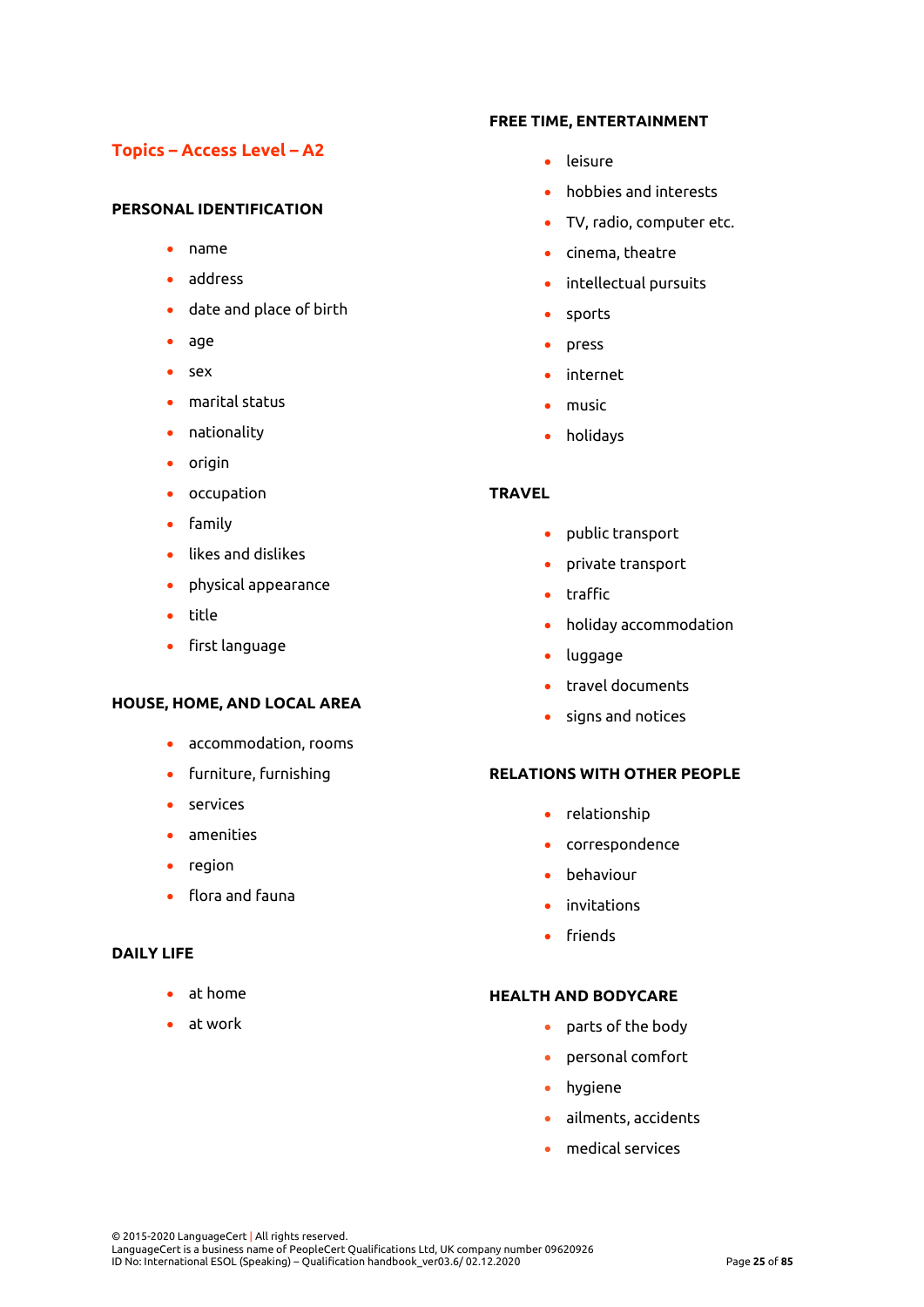#### **SHOPPING**

- shopping facilities
- foodstuffs
- clothes, fashion
- household articles
- prices

#### **FOOD AND DRINK**

- types of food and drink
- eating and drinking out

#### **SERVICES**

- post
- telephone
- banking
- police
- hospital, surgery
- garage
- petrol station
- emergency

#### **PLACES**

- asking the way and giving directions
- location

#### **LANGUAGE**

- foreign language ability
- spelling and the alphabet

#### **WEATHER**

• providing limited information about the climate and weather

#### **MEASURES AND SHAPES**

- digits and cardinal numbers up to 100 and multiples of 100
- telephone numbers, process
- height, length, weight, capacity, temperature
- dates, times, days
- shape

## **EDUCATION**

- schooling
- subjects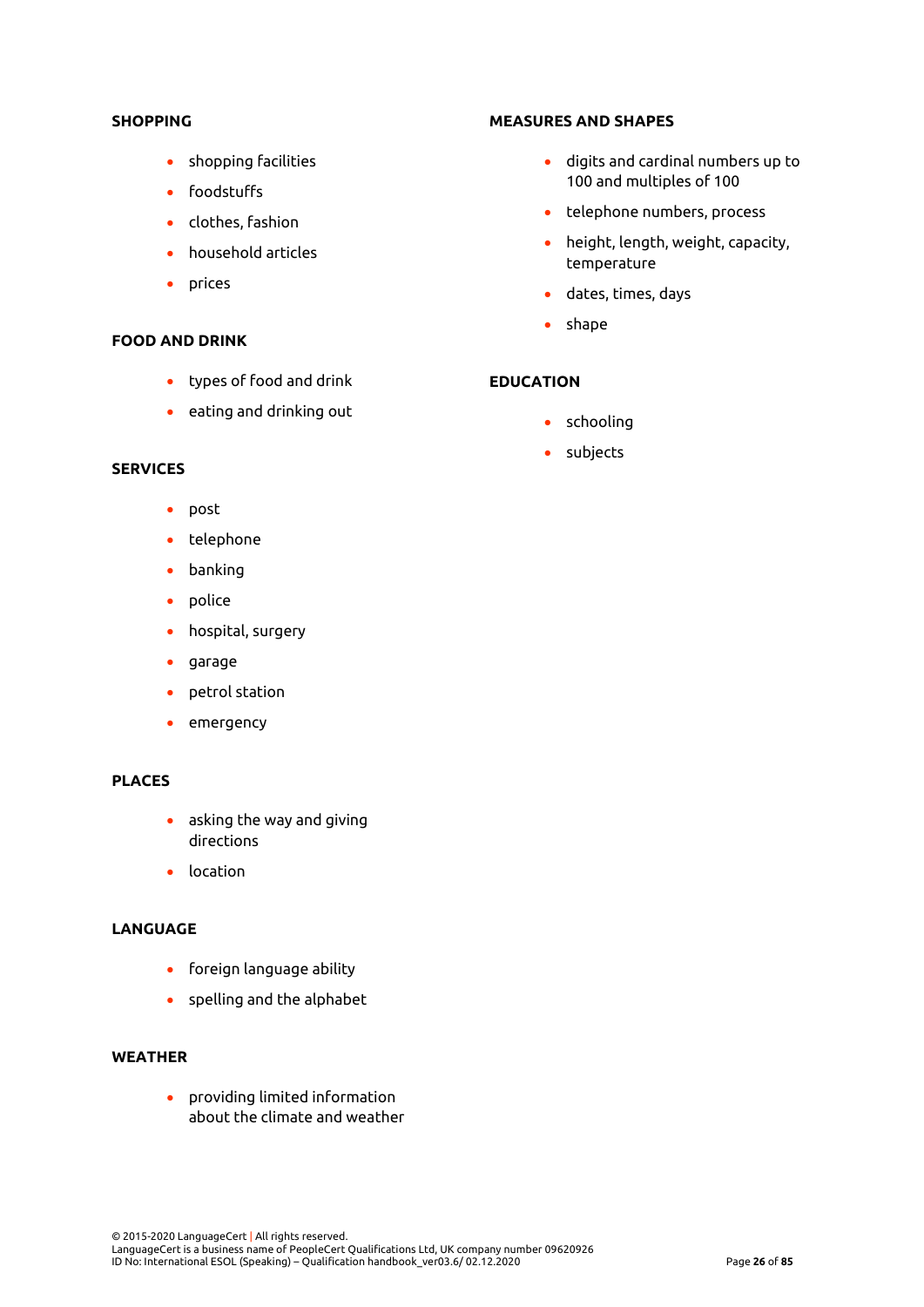# **Functions - Access Level – A2**

(See Topics list for contexts)

#### **Personal environment**

- asking for and giving personal information
- describing where one lives (accommodation, area, etc.)
- asking and answering questions for confirmation, information, identification
- describing people, places and things
- correcting information
- explaining daily routines
- describing past events
- comparing things, people

#### **Expressing thoughts and feelings**

- expressing agreement or disagreement
- denying something
- expressing views and feelings with reasons
- stating and asking about knowledge or ignorance of something or someone
- stating and asking about ability or inability to do something
- stating and asking about certainty or uncertainty of something
- seeking, granting or denying permission
- expressing and asking about wishes and hopes
- expressing and asking about wants, desires, needs
- stating and asking about intention
- stating a preference
- expressing and asking about likes and dislikes, with reasons
- expressing and asking about (dis)pleasure, (un)happiness
- expressing gratitude
- offering and accepting an apology
- expressing approval or appreciation
- expressing regret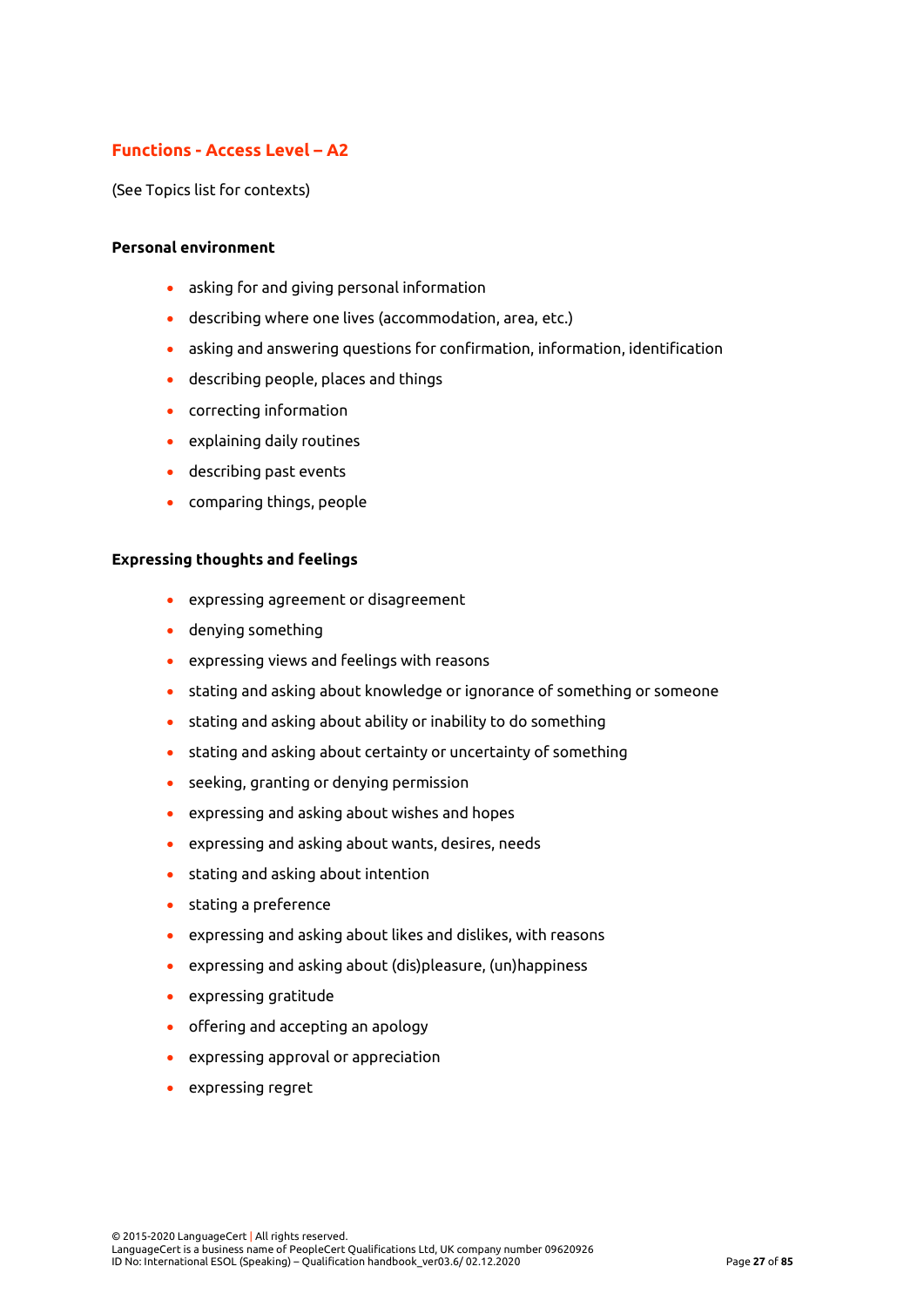#### **Making things happen**

- responding to a request
- requesting something or requesting someone to do something
- inviting someone to do something
- accepting or declining an offer or invitation
- giving instructions
- giving advice
- warning others to be careful or to stop doing something
- offering and requesting assistance
- suggesting a course of action

#### **Social contact**

- getting someone's attention
- greeting people and responding to greetings
- expressing thanks
- addressing somebody
- introducing oneself, family and close friends
- opening, closing a conversation
- congratulating someone
- indicating lack of understanding
- asking someone to clarify or explain something
- asking someone to repeat all or part of something
- asking someone to speak more slowly
- asking for help in finding words or phrases
- asking for and giving the spelling and meaning of words
- counting and using numbers
- asking for and telling people the time, day, date
- interrupting politely
- summing up
- taking leave
- observing telephone conventions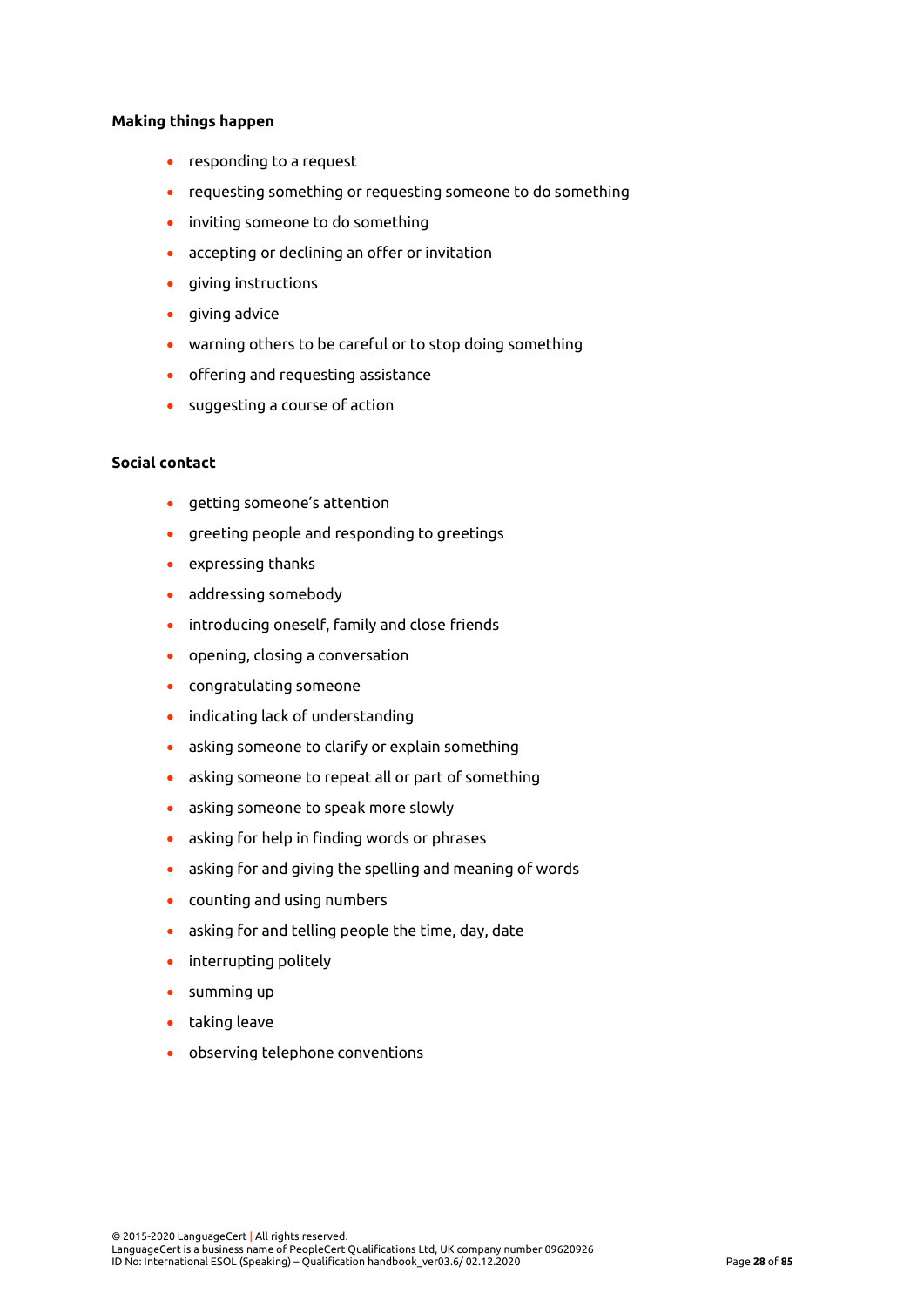# <span id="page-29-0"></span>**2.3 Achiever level – B1**

#### **Speaking**

The candidate will be able to:

- interact competently if not always accurately in everyday situation
- communicate personal information, opinions and ideas and respond to those of others
- communicate in a variety of social situations using an appropriate range of functional language
- exchange information, feelings and opinions to perform a task
- narrate, describe, explain and express opinions in extended speech related to familiar contexts
- contribute points to a simple discussion.

#### **Pronunciation**

The candidate will be able to:

• pronounce the sounds of English sufficiently well to be generally understood and show a fair control of stress and intonation patterns.

#### **Accuracy**

The candidate will be able to:

• display a good control of basic grammatical structures without impeding errors when dealing with familiar topics.

#### **Range**

The candidate will be able to:

- display an adequate range of vocabulary and expression to deal with familiar situations and topics
- narrate using past tenses.

#### **Register**

The candidate will be able to:

- adopt a degree of formality appropriate to familiar circumstances
- use appropriate phrases in familiar situations such as greeting and leave-taking.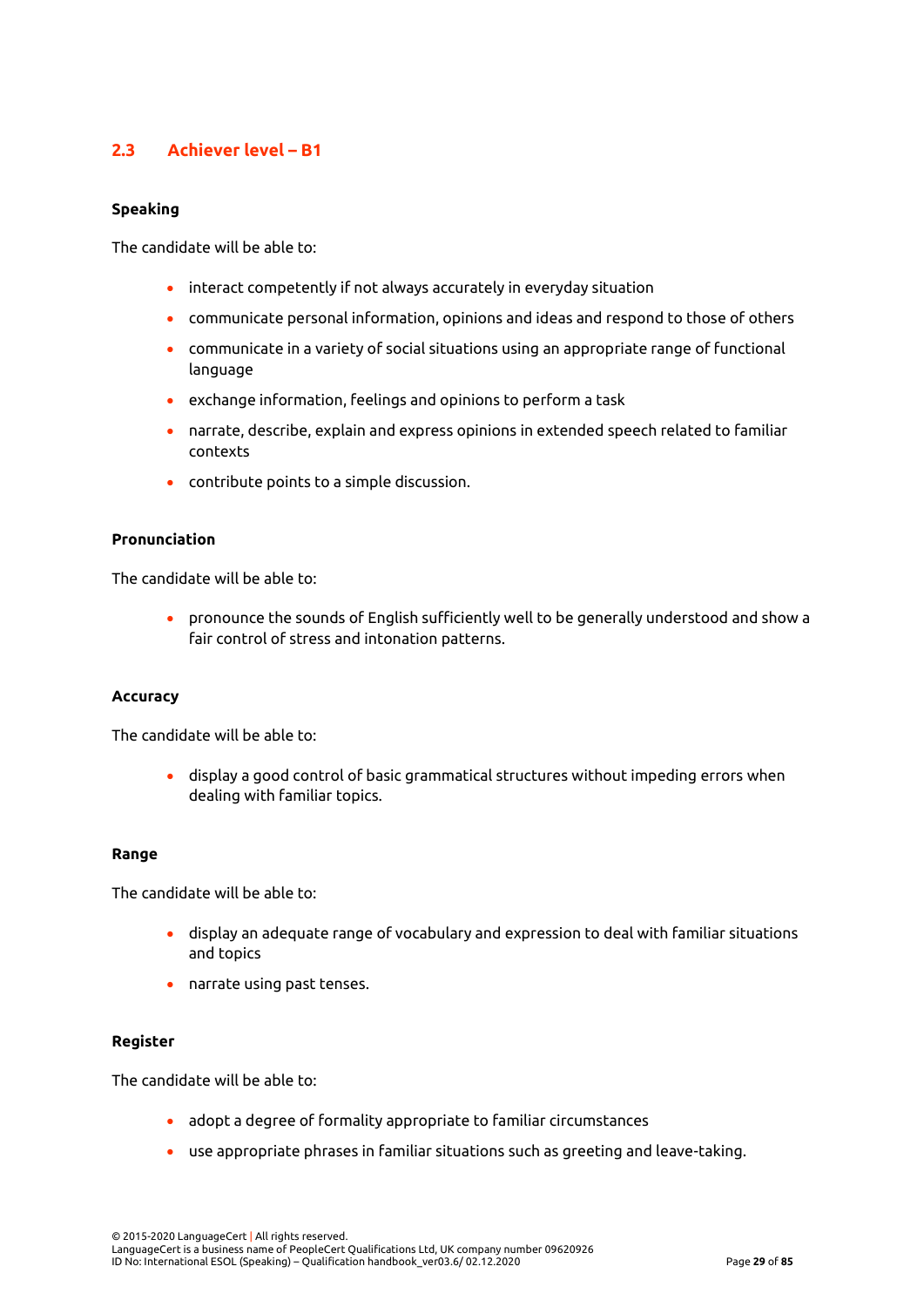#### **Fluency**

The candidate will be able to:

- initiate and follow the norms of turn-taking, prompt and manage the discourse with a degree of independence
- connect descriptions, narratives and descriptions in simple ways
- speak without undue hesitation unless searching for information, vocabulary or when reformulating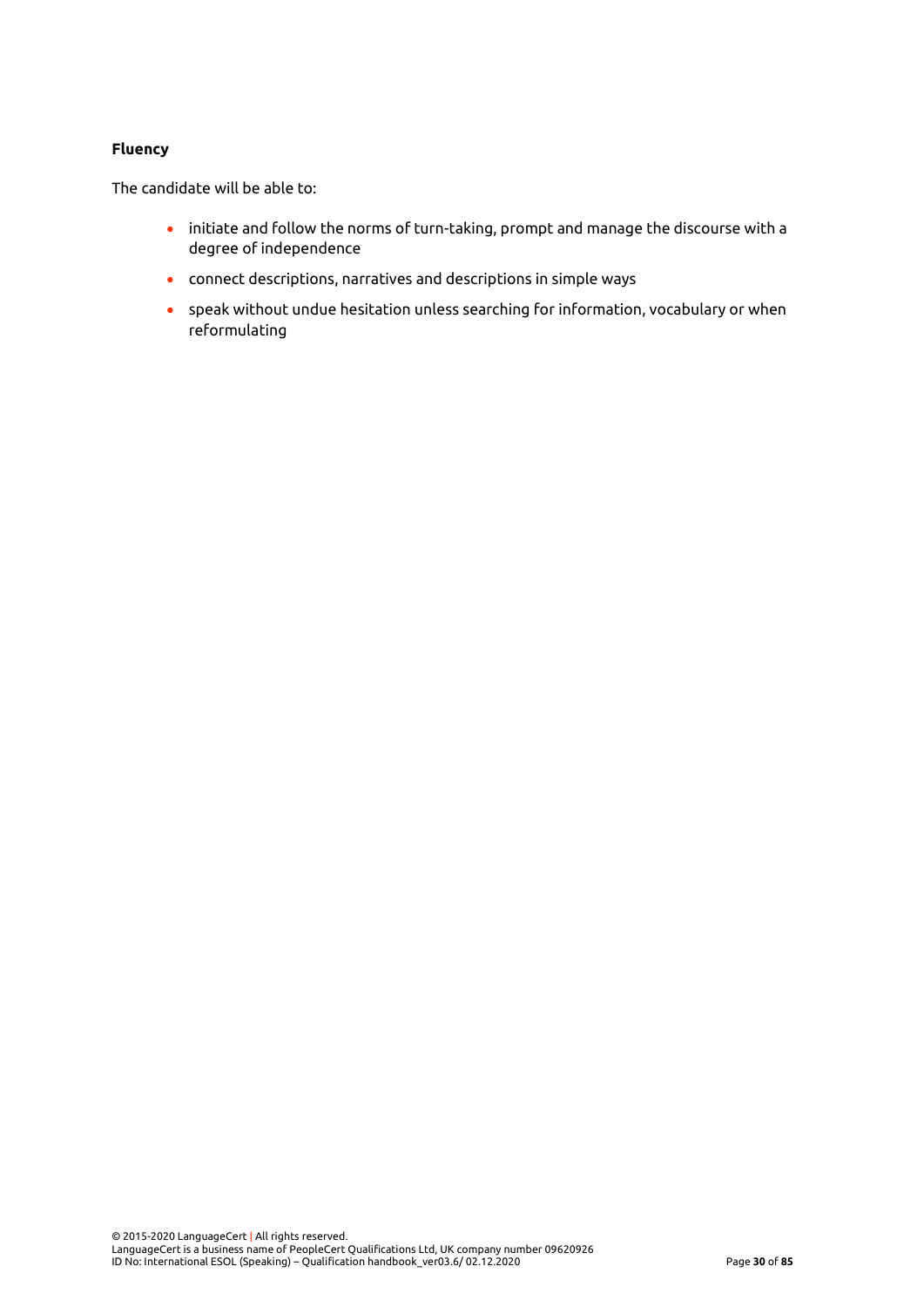# **Topics - Achiever Level – B1**

#### **PERSONAL IDENTIFICATION**

- name
- address
- date and place of birth
- age
- sex
- marital status
- nationality
- origin
- occupation
- family
- likes and dislikes
- physical appearance
- title
- first language
- character, disposition

#### **HOUSE, HOME, AND LOCAL AREA**

- accommodation, rooms
- furniture, bedclothes
- services
- amenities
- region
- flora and fauna
- types of accommodation
- cost

#### **DAILY LIFE**

- at home
- at work
- income
- prospects

#### **FREE TIME, ENTERTAINMENT**

- leisure
- hobbies and interests
- TV, radio, computer etc.
- cinema, theatre
- intellectual pursuits
- sports
- press
- internet
- music
- holidays
- exhibitions, museums
- artistic pursuits

#### **PLACES**

- asking the way and giving directions
- location

#### **MEASUR**E**S AND SHAPES**

- all digits and cardinal numbers
- telephone numbers
- height, length, weight, capacity, temperature
- dates, times, days
- shape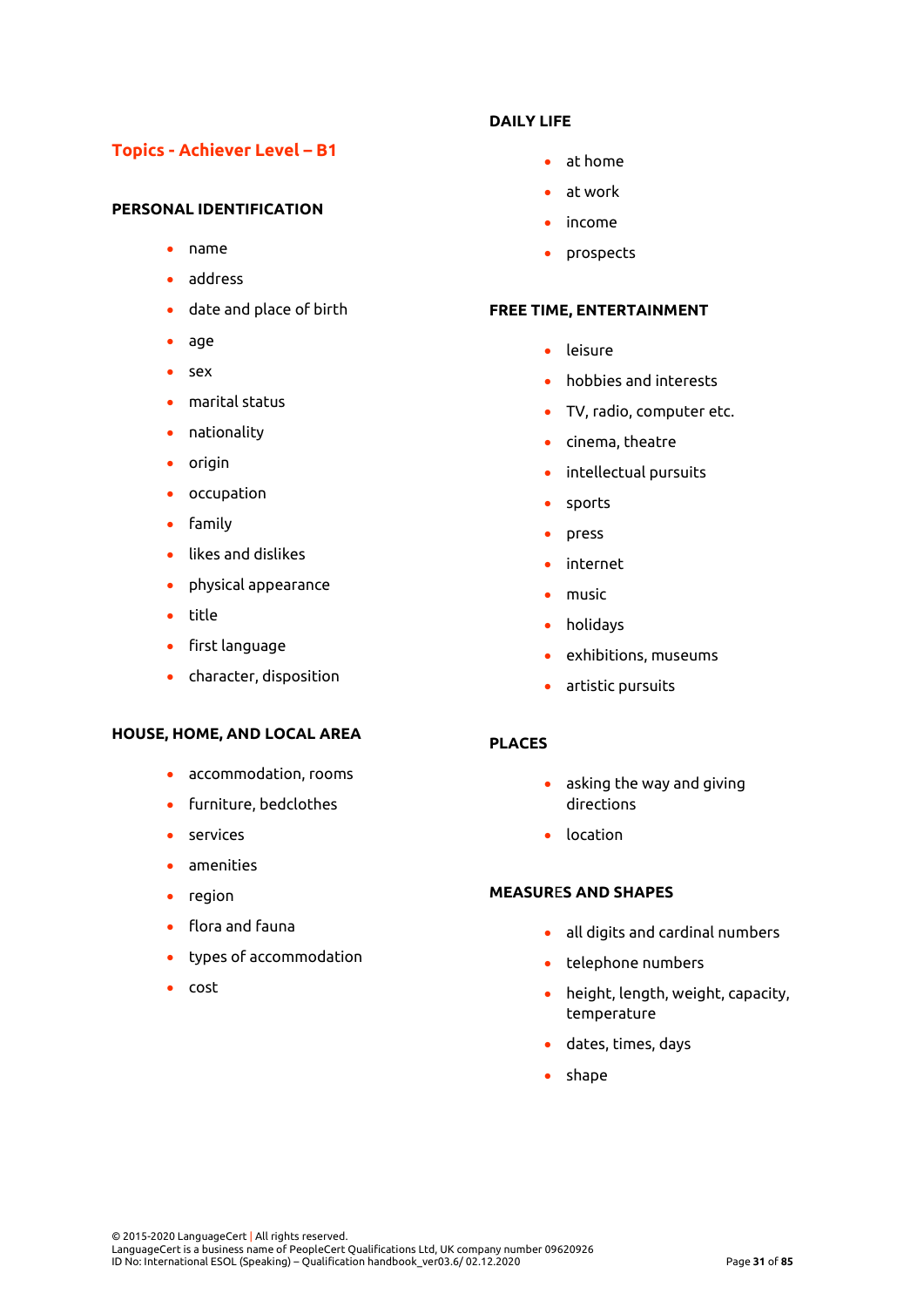#### **TRAVEL**

- public transport
- private transport
- traffic
- holiday accommodation
- luggage
- travel documents
- signs and notices
- entering and leaving a country

#### **RELATIONS WITH OTHER PEOPLE**

- relationships
- correspondence
- behaviour
- invitations
- club membership
- government and politics
- crime and justice
- social affairs
- friends

### **HEALTH AND BODYCARE**

- parts of the body
- personal comfort
- hygiene
- ailments, accidents
- medical services

#### **SHOPPING**

- shopping facilities
- foodstuffs
- clothes, fashion
- household articles
- prices

#### **FOOD AND DRINK**

- types of food and drink
- eating and drinking out

#### **SERVICES**

- post
- telephone
- banking
- police
- hospital, surgery
- garage
- petrol station
- emergency

#### **LANGUAGE**

- foreign language ability
- understanding, expression
- spelling and the alphabet

#### **WEATHER**

• give information about the climate and weather

#### **EDUCATION**

- schooling
- subjects
- qualifications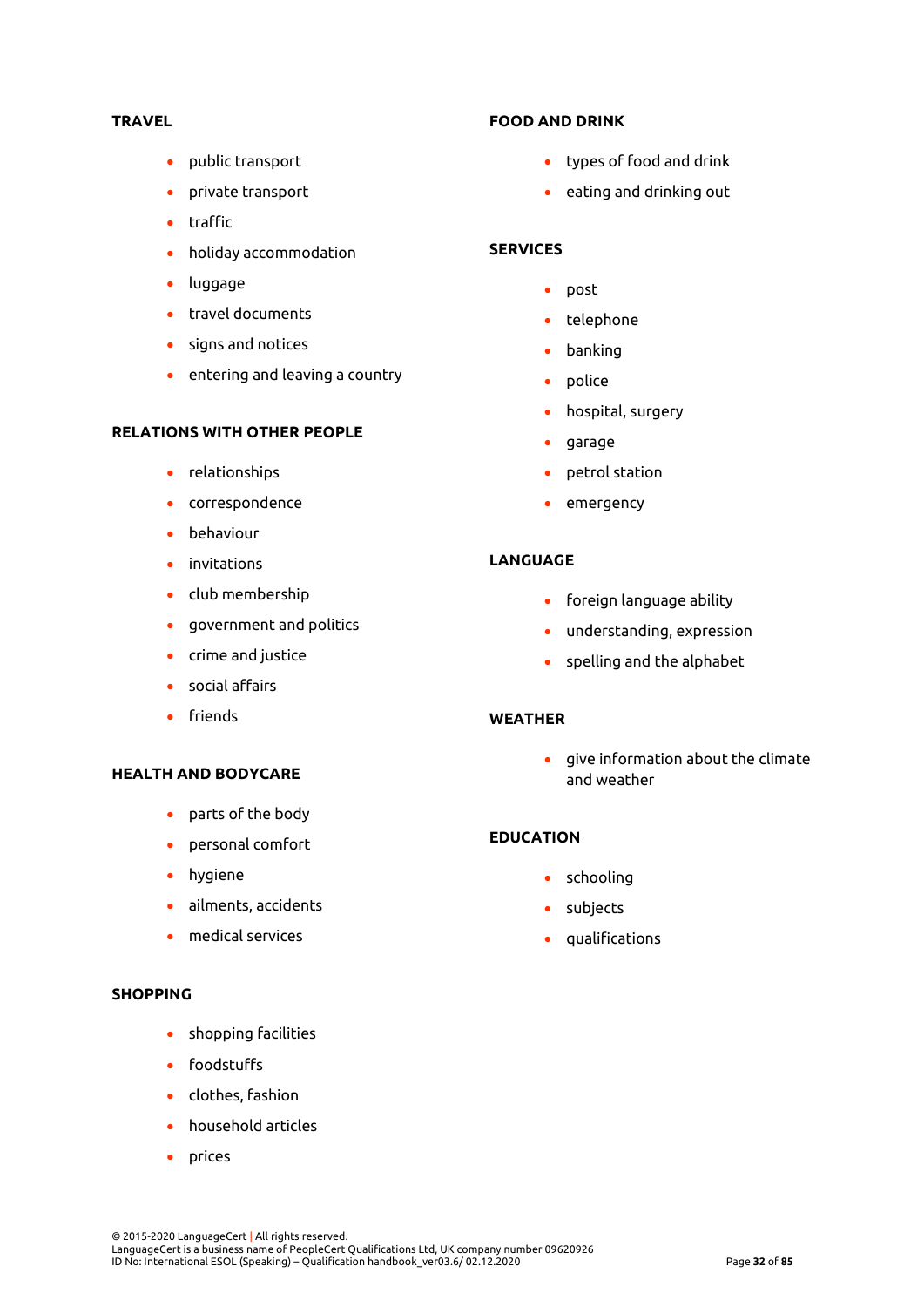# **Functions – Achiever Level – B1**

(see Topics list for contexts)

#### **Personal environment**

- asking for and giving personal information
- describing where one lives (accommodation, area etc.)
- asking and answering questions for confirmation, information, identification
- describing people, places, things
- correcting information
- explaining daily routines
- narrating and describing past, present and future events
- comparing things, people
- reporting facts, actions.

#### **Expressing thoughts, feelings and attitudes**

- expressing and asking about agreement or disagreement
- denying something
- expressing views and feelings with reasons
- stating and asking about knowledge or ignorance of something or someone
- stating whether a person, thing or action is remembered or forgotten
- enquiring of someone else whether a person, thing or action is remembered or forgotten
- stating and asking about degrees of probability
- expressing, denying or asking about necessity (including logical deduction)
- stating and asking about one's certainty or uncertainty of something
- stating and asking about one's ability or inability to do something
- stating and enquiring about one's obligation (or lack of) to do something
- seeking, granting or denying permission
- stating and asking about the permissibility of doing something
- expressing and asking about wishes and hopes
- expressing and asking about wants, desires, needs
- stating and asking about intention
- stating, responding to and asking about preference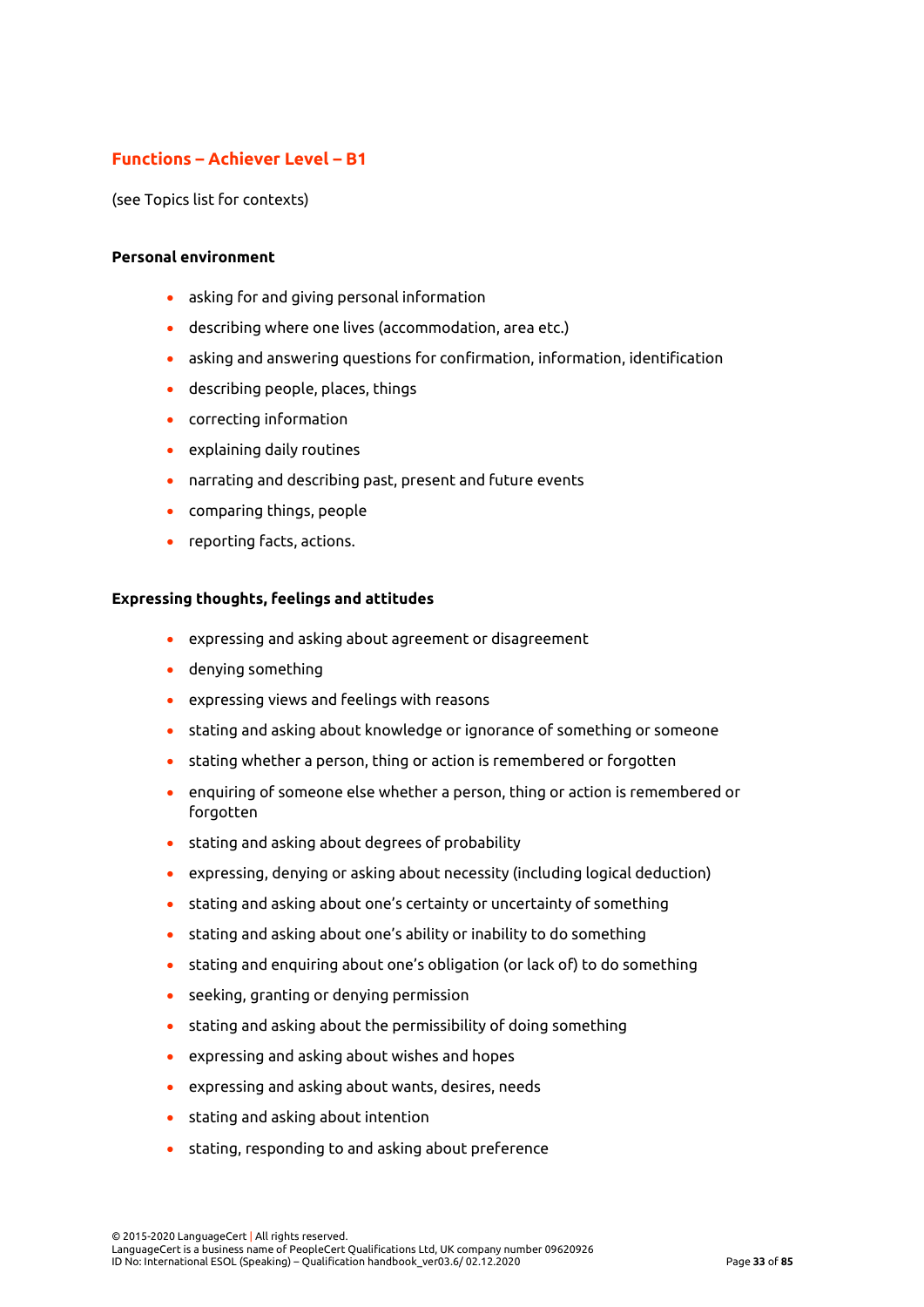- expressing and asking about likes and dislikes, with reasons
- expressing and asking about (dis)pleasure, (un)happiness
- expressing and asking about satisfaction or dissatisfaction
- expressing disappointment
- expressing gratitude
- expressing and asking about interest or lack of it
- expressing surprise or lack of it
- expressing and asking about fear or worry
- giving reassurance
- expressing regret, sympathy
- offering and accepting an apology
- granting forgiveness
- expressing approval or appreciation
- expressing regret
- expressing indifference
- expressing and asking about approval or disapproval
- expressing moral obligation

#### **Making things happen**

- responding to a request
- requesting something or requesting someone to do something
- inviting someone to do something
- accepting or declining an offer or invitation
- giving instructions
- giving and asking for advice
- responding to or rejecting advice, with reasons
- warning others to be careful or to stop doing something
- offering and requesting assistance
- insisting politely
- persuading someone to do something
- suggesting a course of action
- asking for, responding to or rejecting suggestions with reason/alternative
- encouraging someone to do something
- making and agreeing plans and arrangements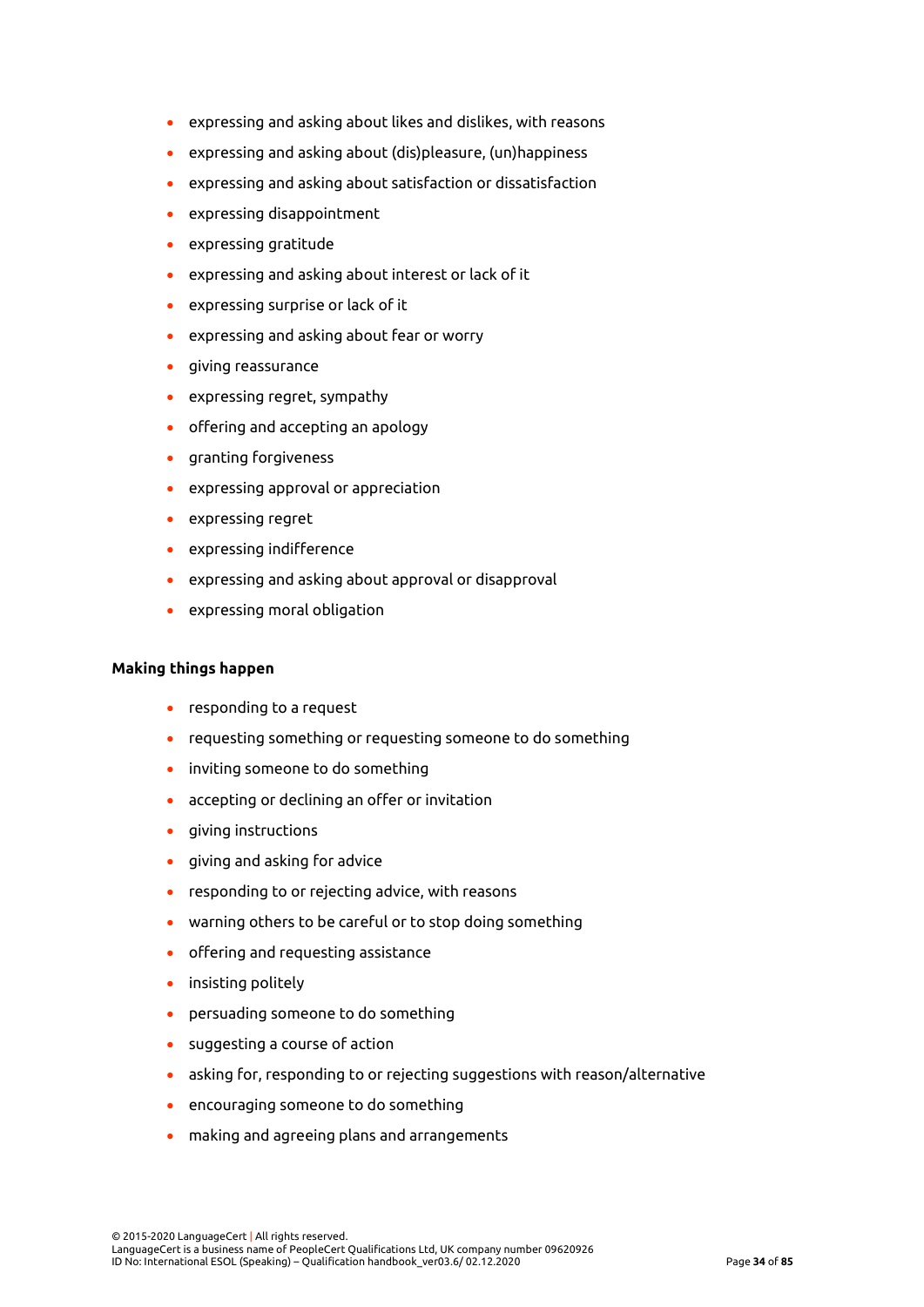- reaching a compromise
- prohibiting someone from doing something
- making a complaint
- Social contact
- getting someone's attention
- greeting people and responding to greetings
- expressing thanks
- addressing somebody
- making and responding to introductions
- opening, closing a conversation
- congratulating someone
- praising someone
- paying a compliment
- asking someone's opinion
- indicating lack of understanding
- giving and asking for clarification or explanation of something
- confirming one's own or another's understanding
- asking someone to repeat a word, phrase or sentence
- asking someone to speak more slowly
- asking for help in finding words or phrases
- asking for and giving the spelling and meaning of words
- counting and using numbers
- asking for and telling people the time, day, date
- interrupting politely
- exemplifying or emphasising a point
- encouraging another speaker to continue
- indicating a wish to continue or finish speaking
- summing up
- taking leave
- observing telephone conventions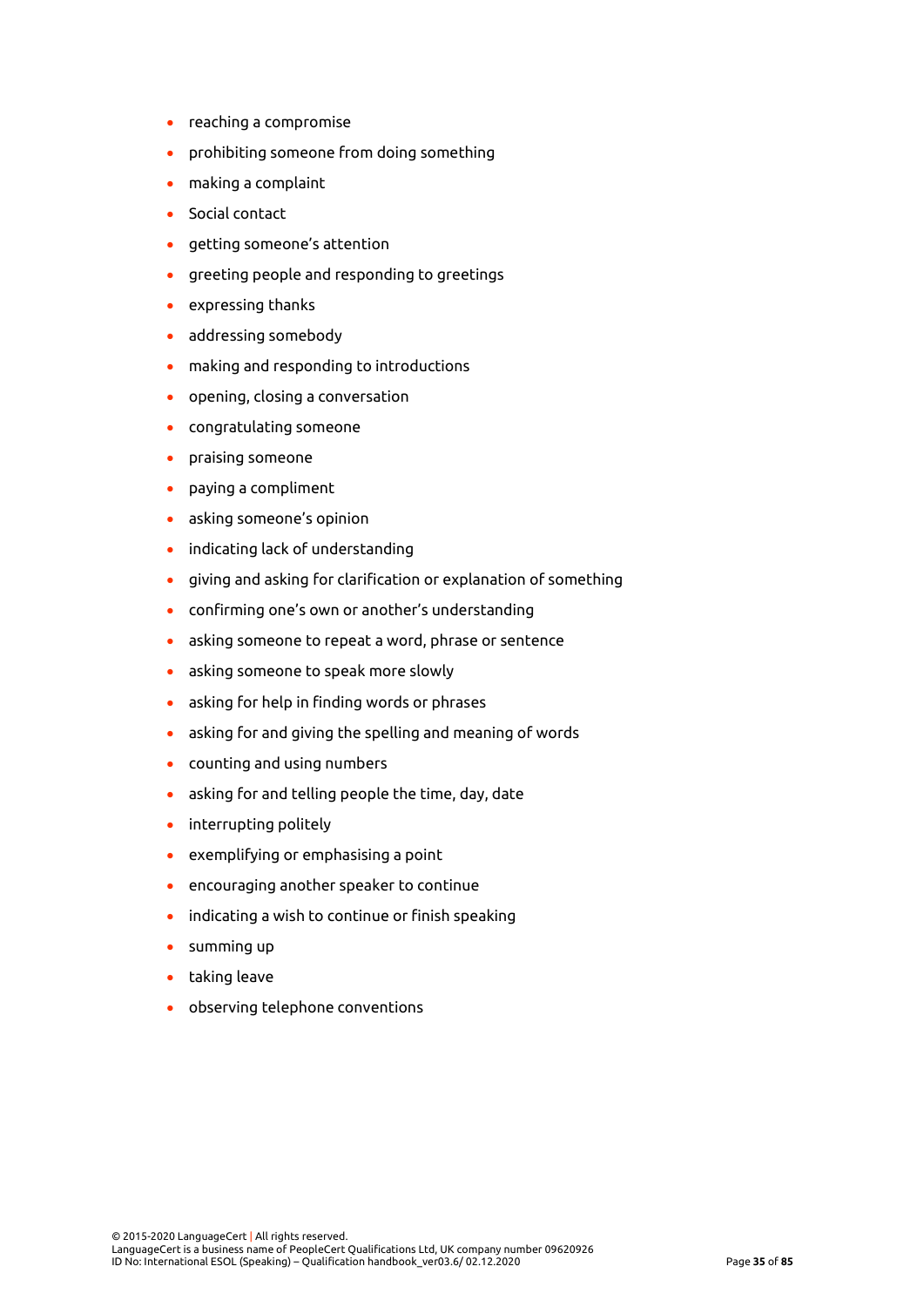# **2.4 Communicator level – B2**

## **Speaking**

The candidate will be able to:

- speak with a degree of fluency and spontaneity making sustained interaction possible without undue strain
- communicate personal information, opinions, feelings and ideas
- communicate in a variety of social situations using a range of functional language
- exchange information to perform a task
- narrate, describe, explain and express opinions in extended speech
- give straightforward descriptions, narratives, directions, instructions on topics encountered in personal, social, academic or vocational life
- contribute points to an argument on a familiar topic integrating sub-themes and coming to a conclusion.

#### **Pronunciation**

The candidate will be able to:

- pronounce clearly the sounds of English in connected speech
- produce stretches of language with few noticeable long pauses, but with some hesitation when searching for patterns and expressions.

## **Accuracy**

The candidate will be able to:

• display a relatively high degree of grammatical control without impeding errors.

#### **Range**

The candidate will be able to:

- use sufficient range of language to give detailed descriptions and arguments and be able to highlight personal events and emotions
- produce complex sentences although there is still some searching for vocabulary and expressions.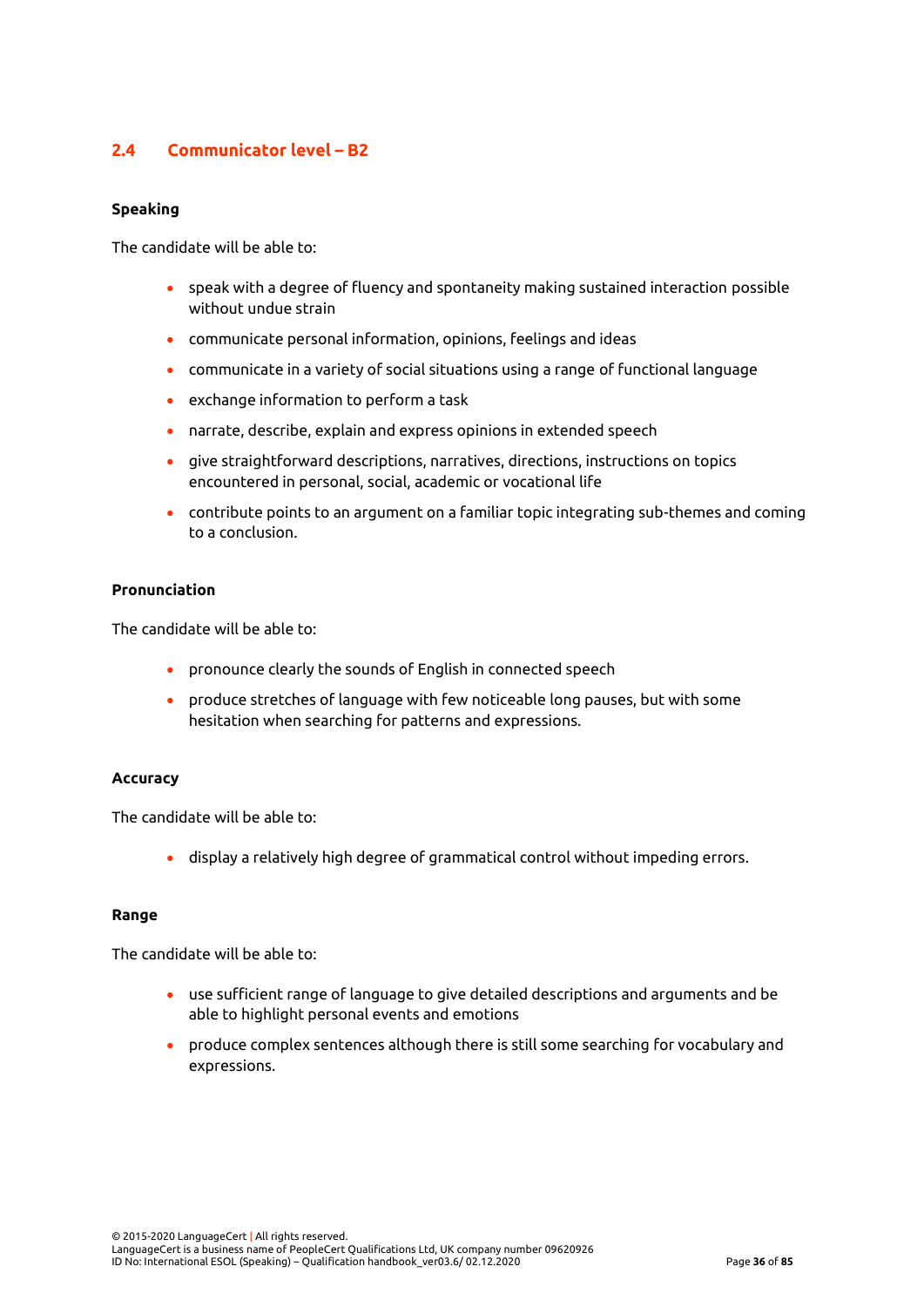## **Register**

The candidate will be able to:

- adopt a degree of formality appropriate to the circumstances
- cope linguistically with more stressful kinds of interaction such as complaints or disputes.

### **Fluency**

The candidate will be able to:

- manage the conventions of turn taking using appropriate phrases for making and dealing with interruptions and requesting information
- link utterances using some cohesive devices although there may be some 'jerkiness' in extended speech.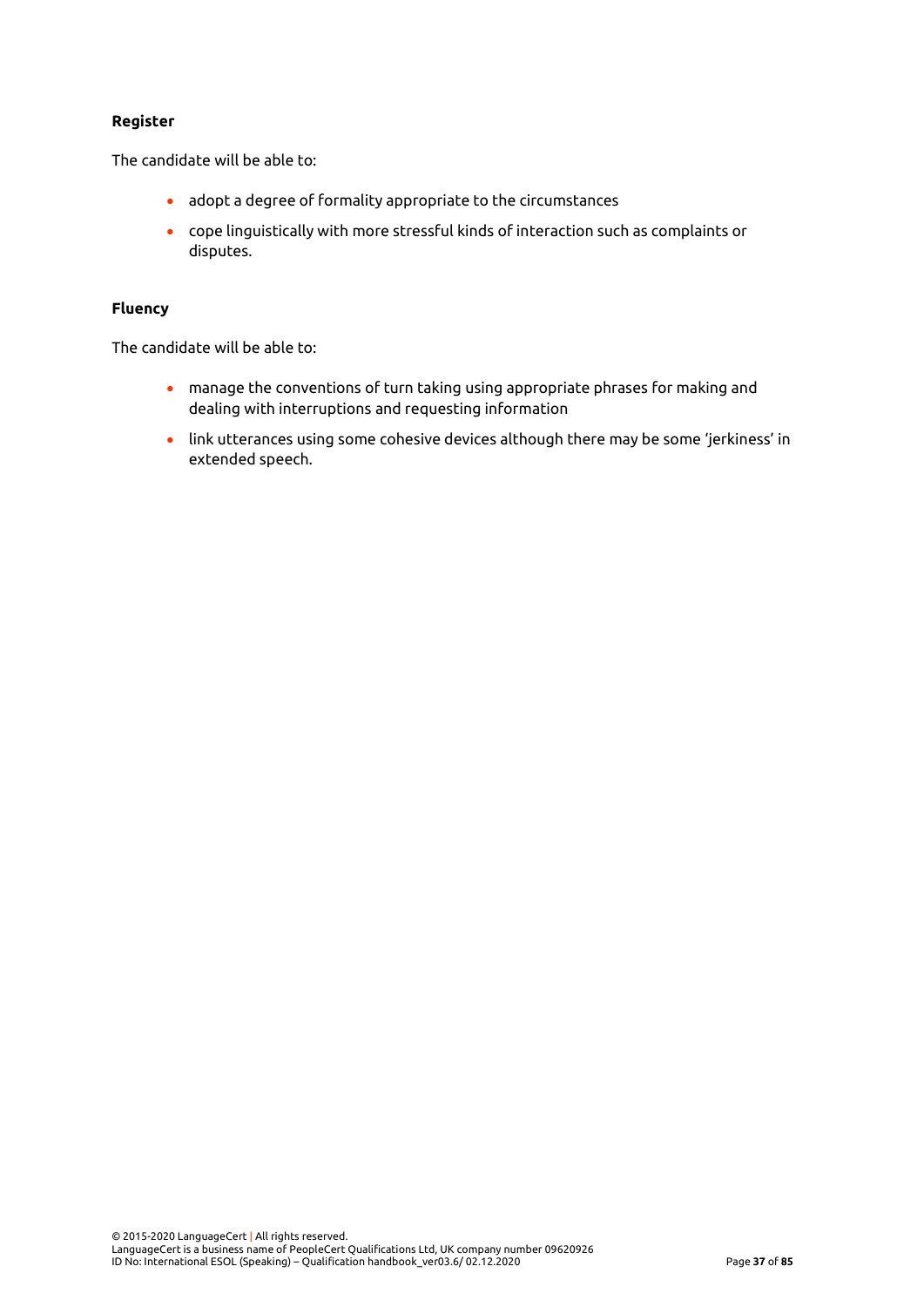# **Topics – Communicator Level – B2**

# **PERSONAL IDENTIFICATION**

- personal details
- occupation
- family
- likes and dislikes
- physical appearance
- first language
- character

# **HOUSE, HOME, AND LOCAL AREA**

- types of accommodation
- interior design
- local & regional services/amenities
- regional geographical features
- local flora and fauna

## **DAILY LIFE**

- at home
- at work
- income
- prospects

## **FREE TIME, ENTERTAINMENT**

- leisure, hobbies & interests
- TV, radio, cinema, theatre
- computer, internet
- intellectual/artistic pursuits
- sports
- press
- music
- photography
- the written word (reading, letterwriting, diaries etc.)
- exhibitions, museums

## **TRAVEL**

- public & private transport
- traffic & traffic control
- 'green' travel
- holidays
- accommodation
- entering and leaving a country

## **RELATIONS WITH OTHER PEOPLE**

- family relationships
- friendship
- manners
- social conventions

## **HEALTH AND BODYCARE**

- parts of the body
- personal comfort
- hygiene
- ailments, accidents
- medical services

## **SHOPPING**

- shopping facilities
- foodstuffs
- clothes, fashion
- household articles
- prices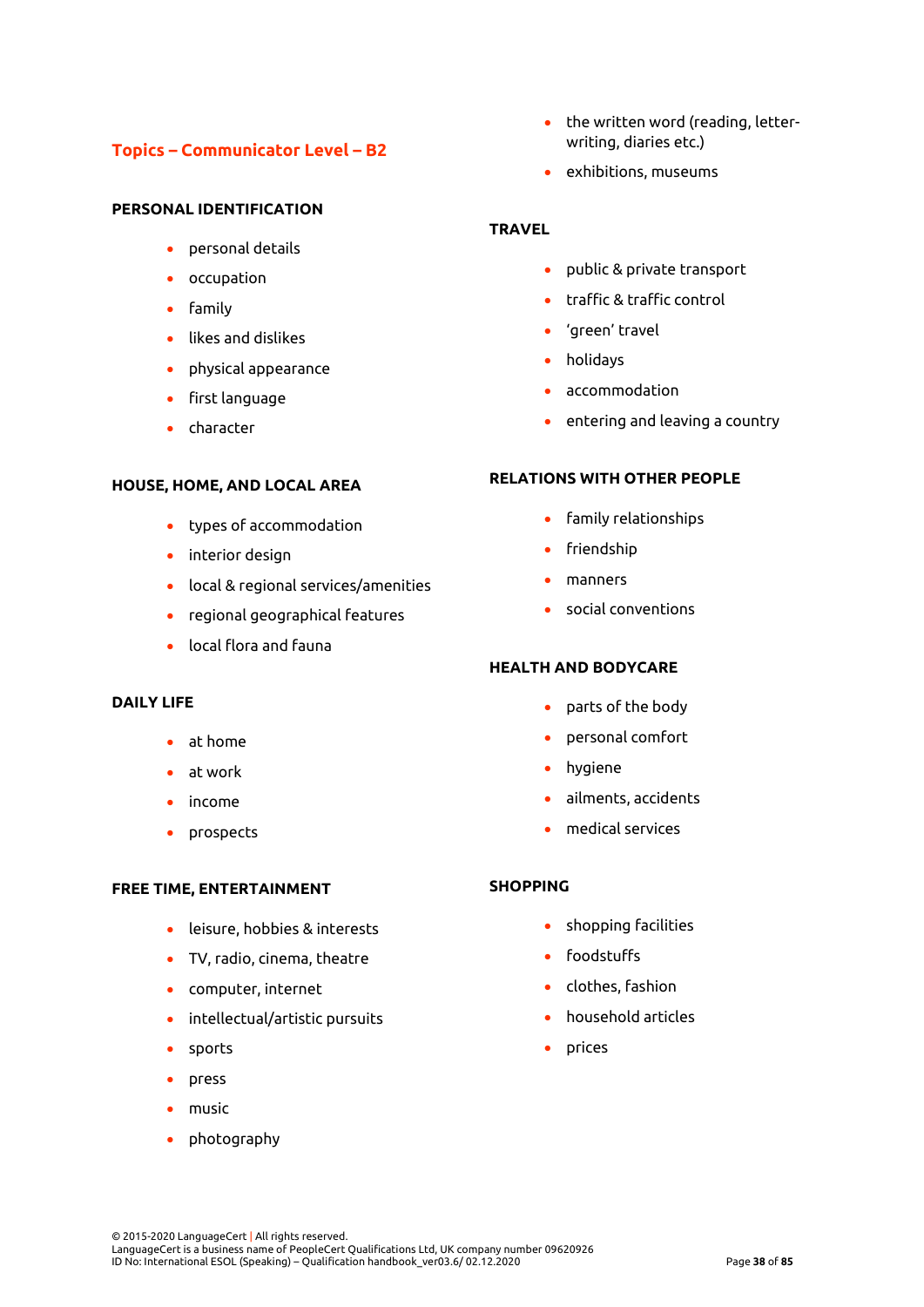#### **FOOD AND DRINK**

- eating habits
- sourcing food locally
- fast food
- organic food
- year-round availability
- diets

## **SERVICES**

- communications
- financial services
- emergency services
- leisure facilities
- care for the elderly
- IT in the community

## **PLACES & LOCATION**

- satellite navigation systems
- World Heritage sites
- locations for motorways & airports
- protecting open spaces

## **LANGUAGE**

- foreign language ability
- accents & dialects
- preserving minority languages
- bilingualism

### **WEATHER**

- climate and weather
- weather forecasting
- climate change
- extreme weather

#### **MEASURES AND SHAPES**

- statistics
- processes

## **EDUCATION**

- schooling
- subjects
- qualifications and examinations

## **THE ENVIRONMENT**

- recycling
- pollution
- global warming

#### **BELIEFS**

- the paranormal & supernatural
- superstitions
- unexplained phenomena e.g. UFOs, coincidences etc.

#### **ARTS**

- modern art, theatre
- classical art, theatre

# **SCIENCE & TECHNOLOGY**

- scientific development
- space exploration
- power of the computer
- important inventions

#### **SOCIETY**

- individual rights
- family life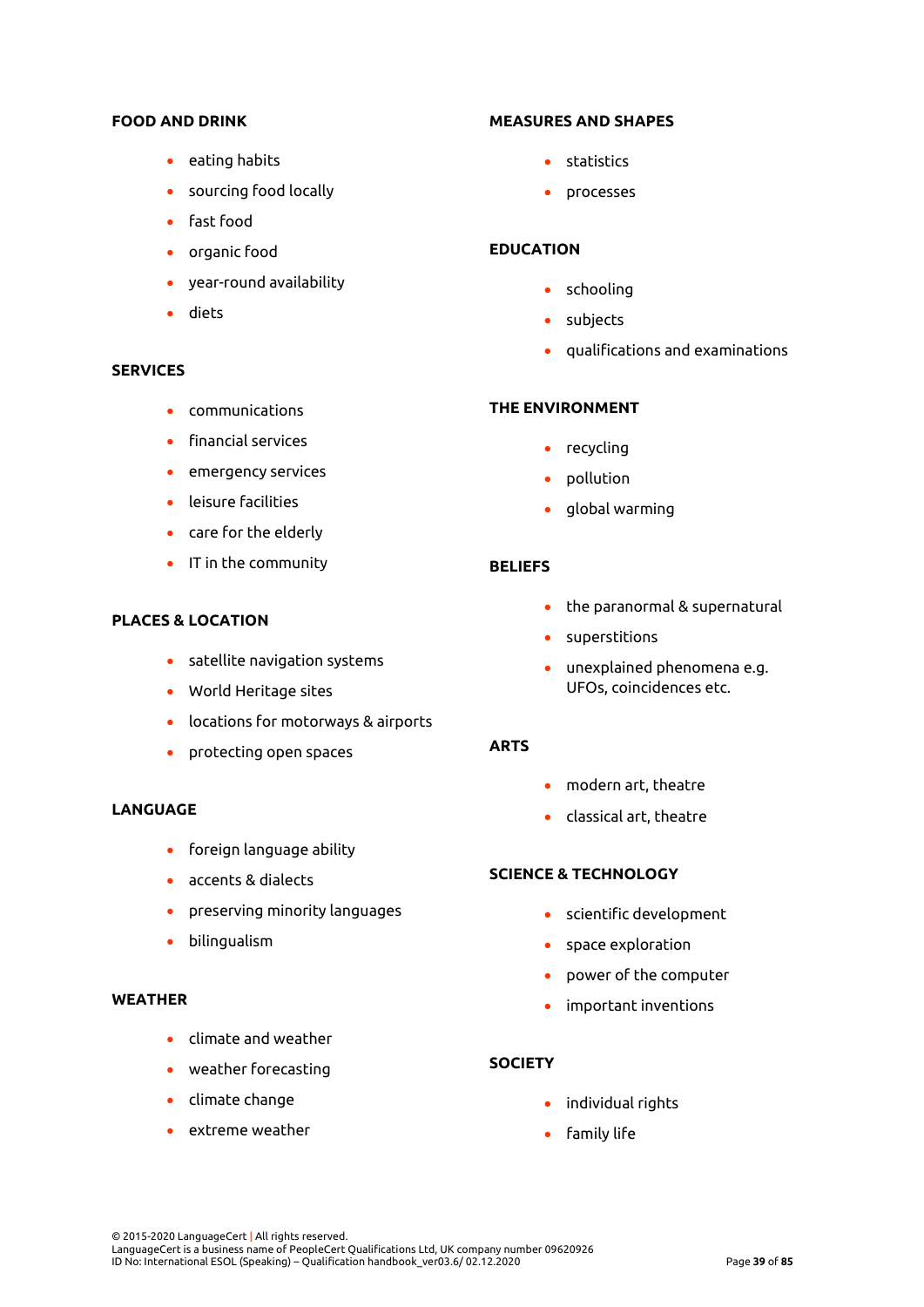- parental responsibilities
- social responsibilities
- equal opportunities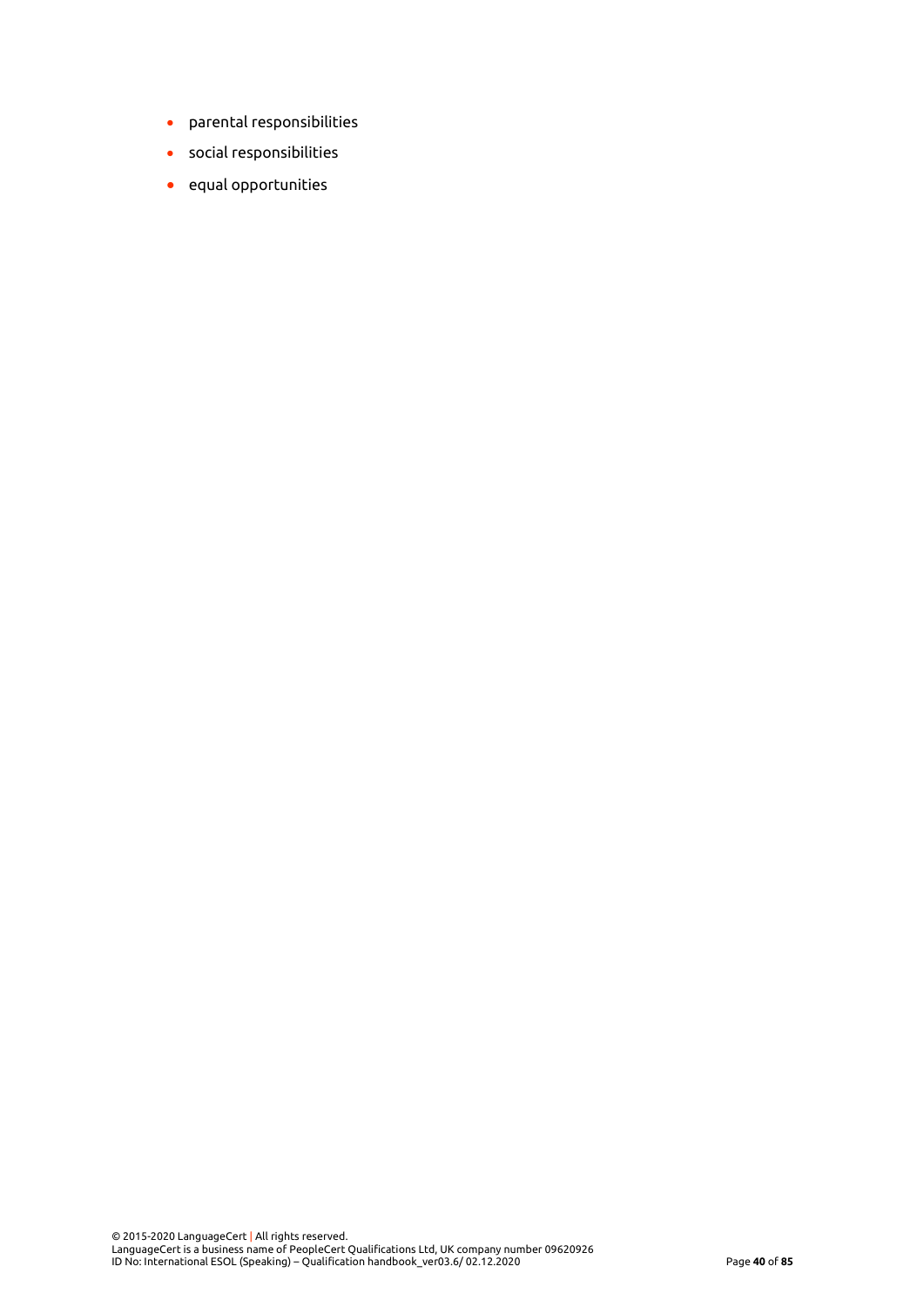# **Functions - Communicator Level – B2**

(See Topics list for contexts)

### **Personal environment**

- asking for and giving personal information
- describing where one lives (accommodation, area etc.)
- asking and answering questions for confirmation, information, identification
- describing people, places, things
- correcting information
- explaining routines
- narrating and describing past, present and future events
- comparing things, people
- reporting facts, actions
- stating facts, actions
- giving descriptions and specifications

#### **Expressing thoughts, feelings and attitudes**

- expressing and asking about agreement or disagreement
- denying something
- expressing agreement reluctantly or with reservations
- conceding a point or argument, demurring
- expressing views and feelings with reasons
- asserting and asking about knowledge or ignorance of something or someone
- stating whether a person, thing or action is remembered or forgotten
- enquiring of someone else whether a person, thing or action is remembered or forgotten
- stating and asking about degrees of probability/possibility
- expressing, denying or asking about necessity (including logical deduction)
- stating and asking about one's certainty or uncertainty of something
- reminding someone to do something
- expressing doubt, incredulity, bewilderment
- hypothesising
- stating and asking about one's ability or inability to do something
- stating and enquiring about one's obligation (or lack of) to do something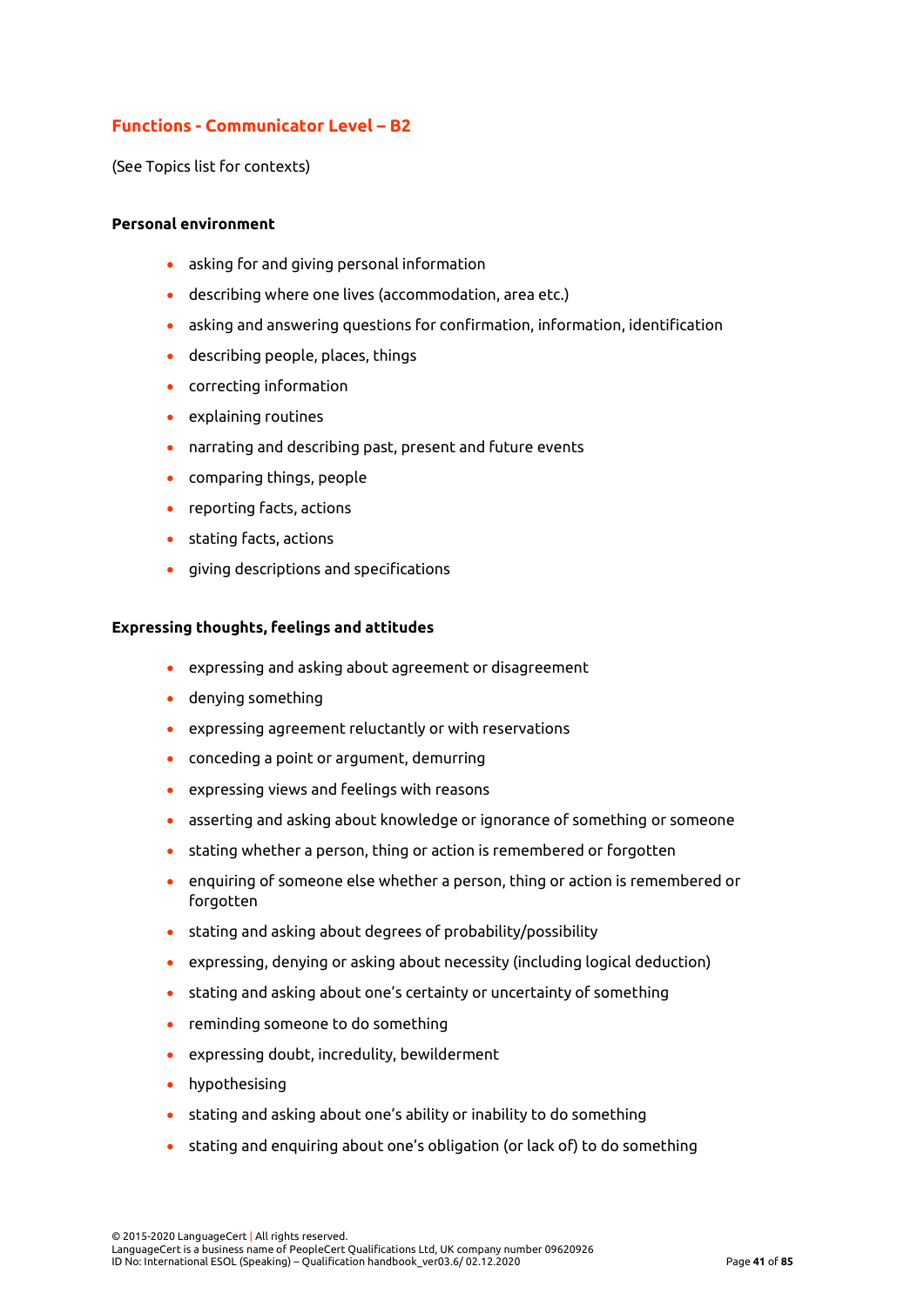- seeking, granting or denying permission
- stating and asking about the permissibility of doing something
- expressing and asking about wishes, hopes, expectations
- expressing and asking about wants, desires, needs
- stating and asking about intention
- stating, responding to and asking about preference
- expressing and asking about likes and dislikes, with reasons
- expressing and asking about (dis)pleasure, (un)happiness
- expressing and asking about satisfaction or dissatisfaction
- expressing disappointment
- expressing gratitude
- expressing and asking about interest or lack of it
- expressing surprise or lack of it
- expressing and asking about fear, worry, anxiety
- giving reassurance
- expressing regret, sympathy, condolence
- expressing fellow-feeling, empathy
- expressing and asking about pain, anguish, suffering
- expressing relief
- expressing indifference
- expressing fatigue, resignation
- offering and accepting an apology
- granting forgiveness
- expressing and asking about approval, appreciation or disapproval
- expressing moral obligation
- expressing regret
- accepting, attaching or denying blame for something

### **Making things happen**

- responding to a request
- requesting something, or requesting someone to do something
- inviting someone to do something
- accepting or declining an offer or invitation
- giving instructions or orders
- giving and asking for advice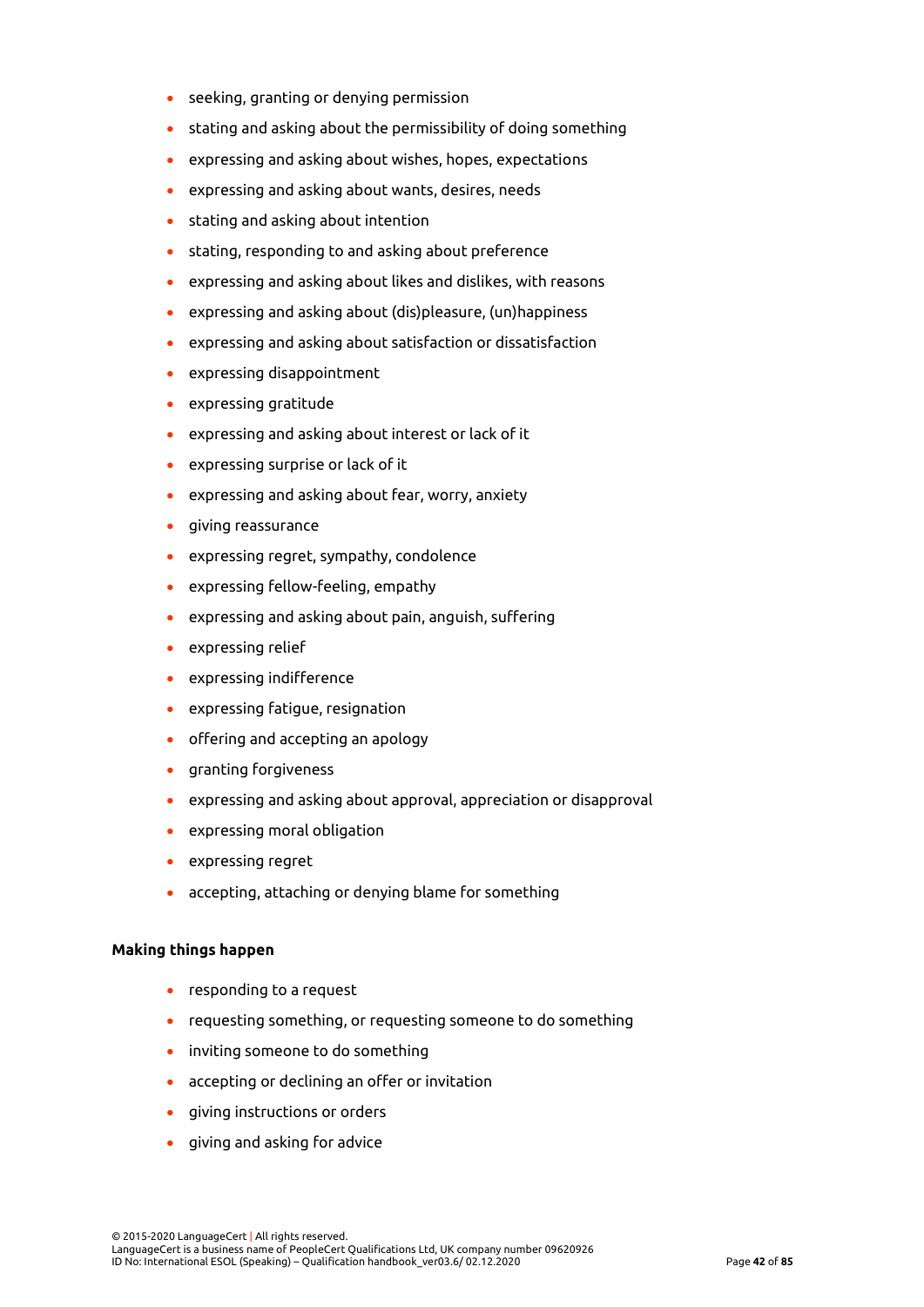- responding to or rejecting advice, with reasons
- warning others to be careful or to stop doing something
- offering and requesting assistance
- insisting politely
- persuading someone to do something
- suggesting a course of action
- asking for, responding to, agreeing to or rejecting suggestions with reason/alternative
- making and agreeing plans and arrangements
- encouraging someone to do something
- reaching a compromise
- prohibiting someone from doing something
- making a complaint
- refusing to do something, expressing defiance
- pleading with someone to do something

## **Social contact**

- getting someone's attention
- greeting people and responding to greetings
- expressing thanks
- addressing somebody
- making and responding to formal and informal introductions
- opening, closing a formal or informal conversation
- congratulating someone
- praising someone
- paying someone a compliment
- asking someone's opinion
- making someone feel welcome
- indicating lack of understanding
- giving and asking for clarification, explanation or definition of something
- confirming one's own or another's understanding
- asking someone to repeat all or part of something
- asking someone to speak more slowly
- asking for help in finding words or phrases
- asking for and giving the spelling and meaning of words
- counting and using numbers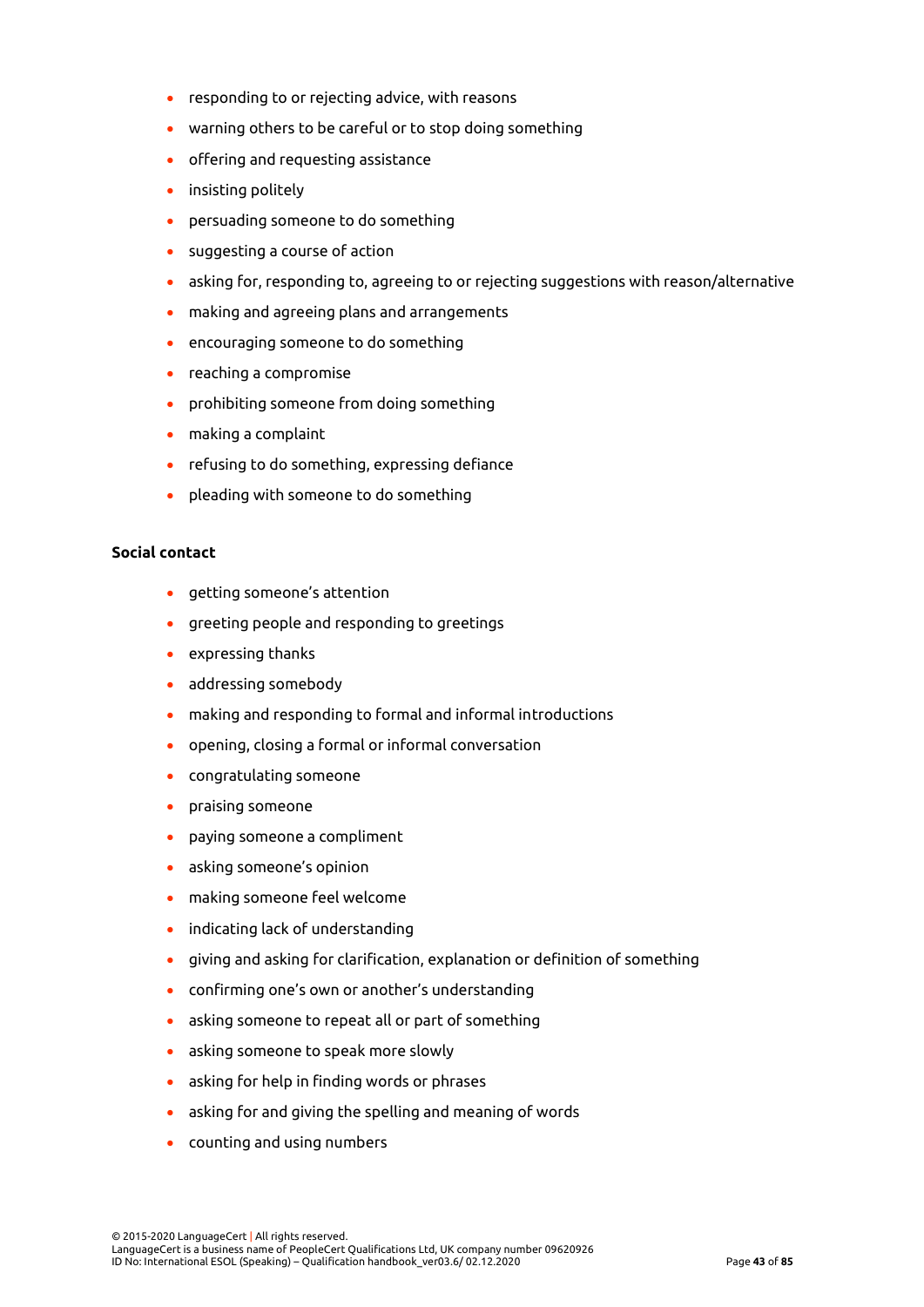- asking for and telling people the time, day, date
- interrupting politely
- objecting, protesting
- exemplifying or emphasising a point
- classifying, generalising, defining something
- encouraging another speaker to continue
- indicating a wish to continue or finish speaking
- summing up
- taking leave
- observing telephone conventions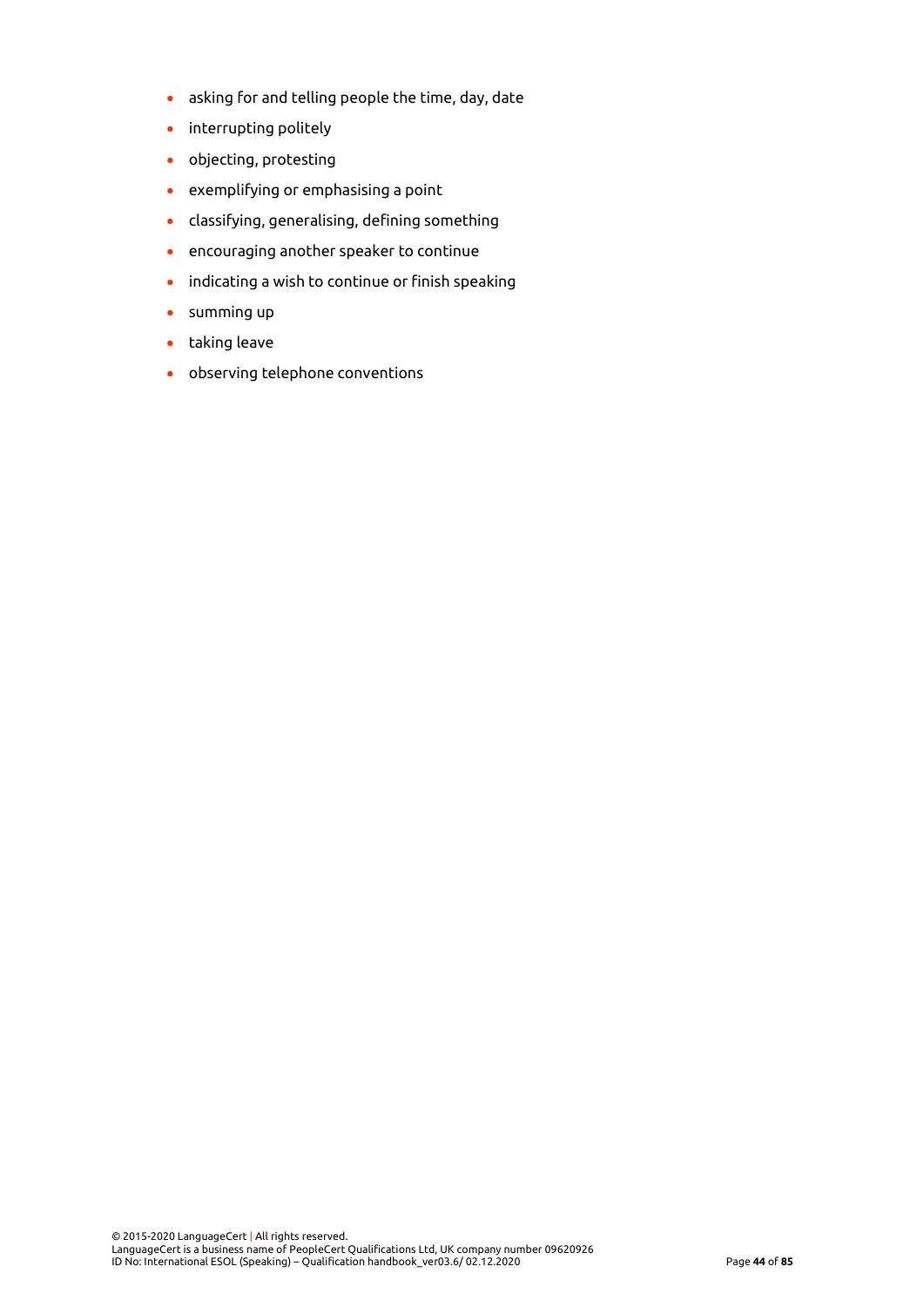# **2.5 Expert level – C1**

#### **Speaking**

The candidate will be able to:

- interact fluently and spontaneously on all subjects except the most abstract with some degree of searching for expressions or use of avoidance strategies
- communicate personal information, opinions, feelings and ideas on all topics except the most complex
- communicate in almost all social situations, including those requiring tact and diplomacy, using a wide range of language functions
- engage in discussion to express and elicit opinion, persuade someone to a point of view, try to reach agreement or perform a specific task
- explain, describe, narrate, account for and report on complex subjects integrating subthemes
- speak clearly on complex themes, developing particular points and rounding off appropriately.

#### **Pronunciation**

The candidate will be able to:

• pronounce clearly the sounds of English in connected speech and use stress and intonation to covey finer shades of meaning precisely.

#### **Accuracy**

The candidate will be able to:

• maintain a consistently high degree of grammatical accuracy with few errors, generally correcting those that do occur.

### **Range**

The candidate will be able to:

• use complex sentences, idiomatic expressions and colloquialisms and qualify opinions and statements without much conspicuous searching for words.

#### **Register**

The candidate will be able to:

• cope linguistically in sensitive or stressful situations even in unfamiliar contexts.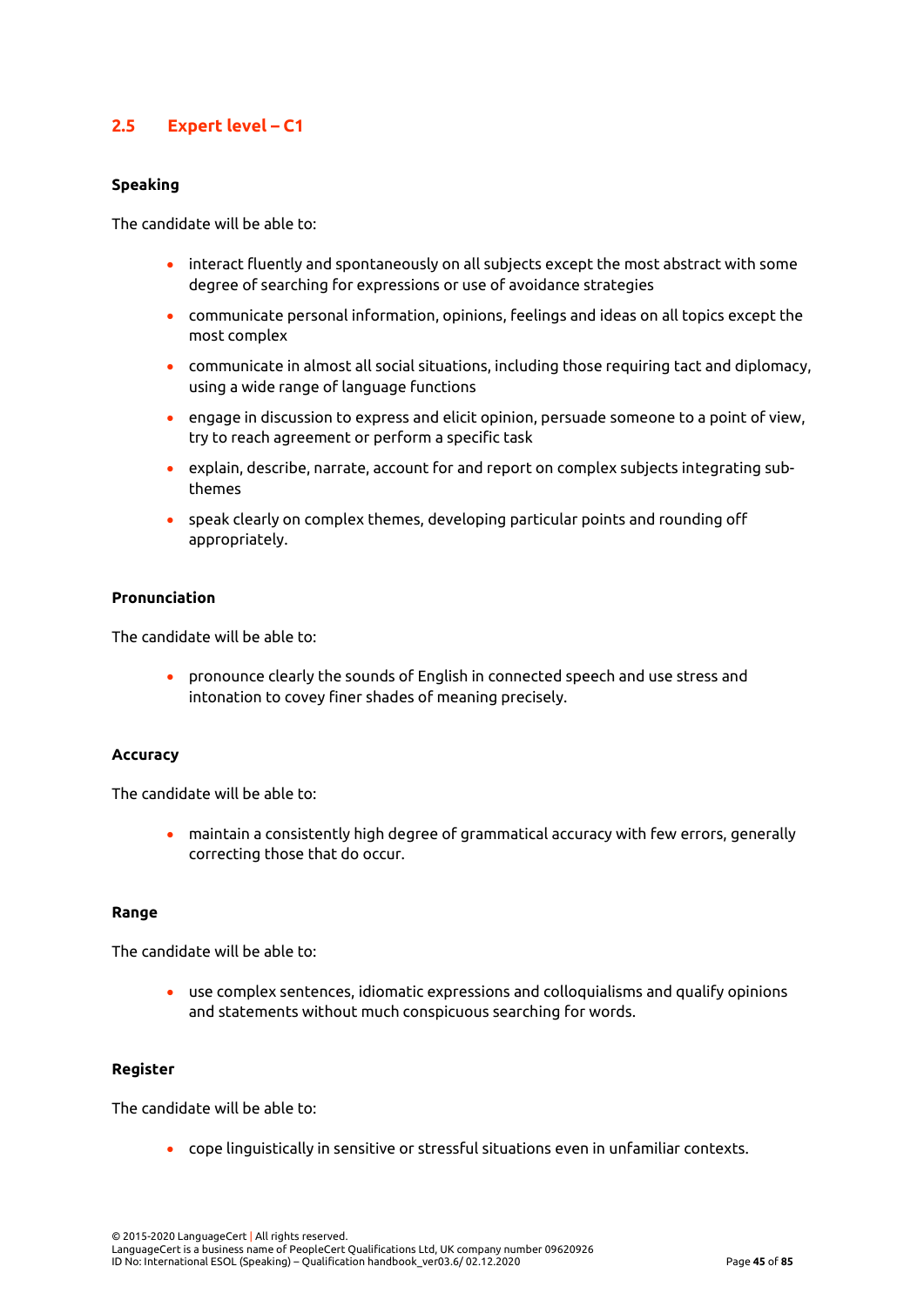## **Fluency**

The candidate will be able to:

- display controlled use of discourse organisation, connectors and cohesive devices and be able to backtrack or reformulate when encountering difficulty
- confidently manage the conventions of turn taking using appropriate phrases for making and dealing with interruptions and requesting clarification.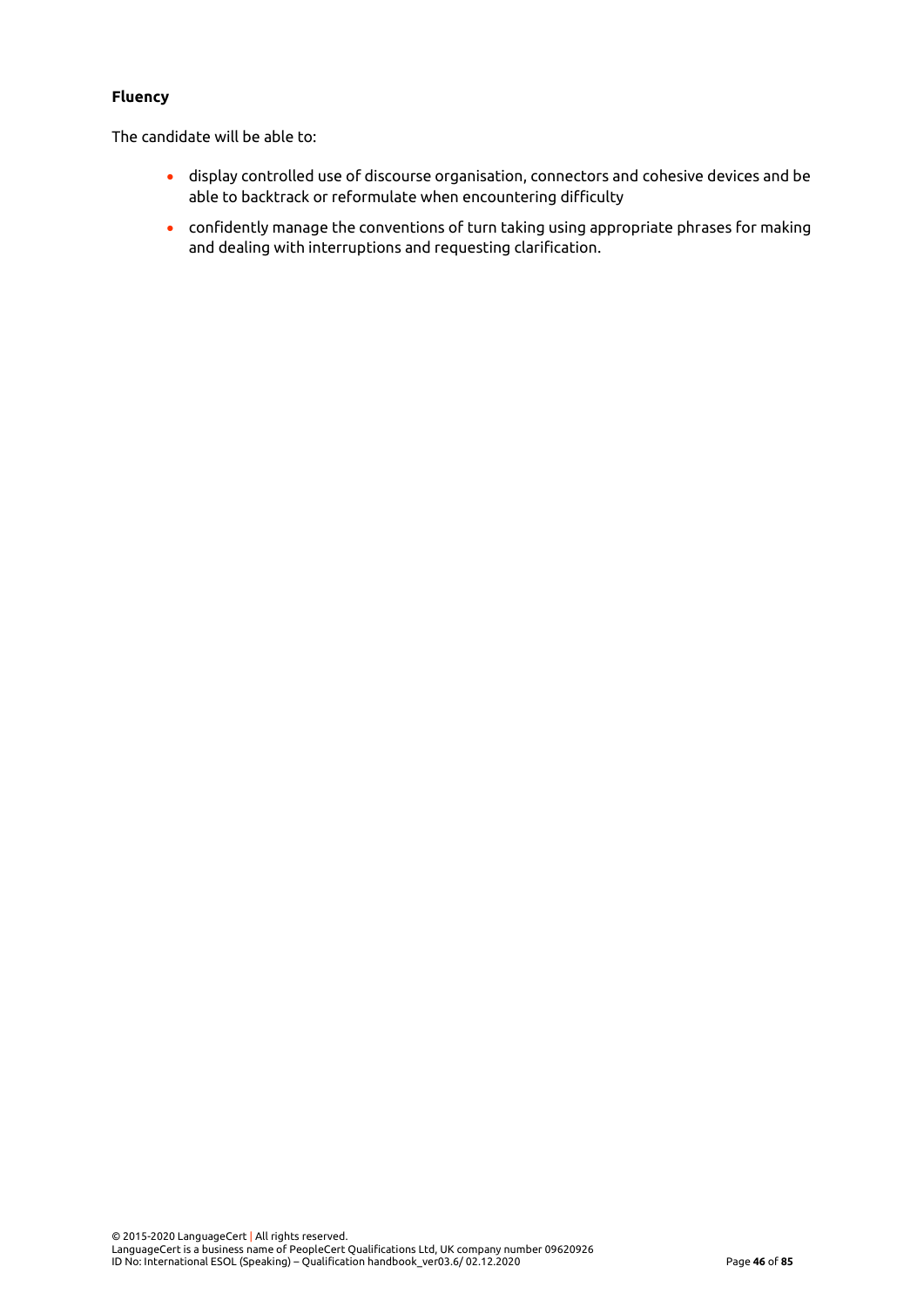# **Topics – Expert Level – C1**

## **PERSONAL IDENTIFICATION**

- personal details
- occupation
- family
- likes and dislikes
- physical appearance
- first language
- character
- image

#### **HOUSE, HOME, AND LOCAL AREA**

- types of accommodation
- interior design
- local & regional services/amenities
- regional geographical features
- national flora and fauna
- region-specific phenomena

#### **DAILY LIFE**

- at home
- at work
- income
- prospects
- stress
- money management

#### **FREE TIME, ENTERTAINMENT**

- leisure, hobbies and interests
- TV, radio, cinema, theatre
- computer, internet
- intellectual/artistic pursuits
- sports
- press
- music
- photography
- the written word (reading, letterwriting, diaries etc.)
- exhibitions, museums
- leisure/work ratio

### **TRAVEL**

- public & private transport
- traffic & traffic control
- 'green' travel
- holidays
- accommodation
- entering and leaving a country
- common currency e.g. the euro
- migration

## **RELATIONS WITH OTHER PEOPLE**

- family relationships
- friendship
- manners
- social conventions
- anti-social behaviour

### **SHOPPING**

- shopping facilities
- foodstuffs
- clothes, fashion
- household articles
- prices
- ethical shopping
- retail therapy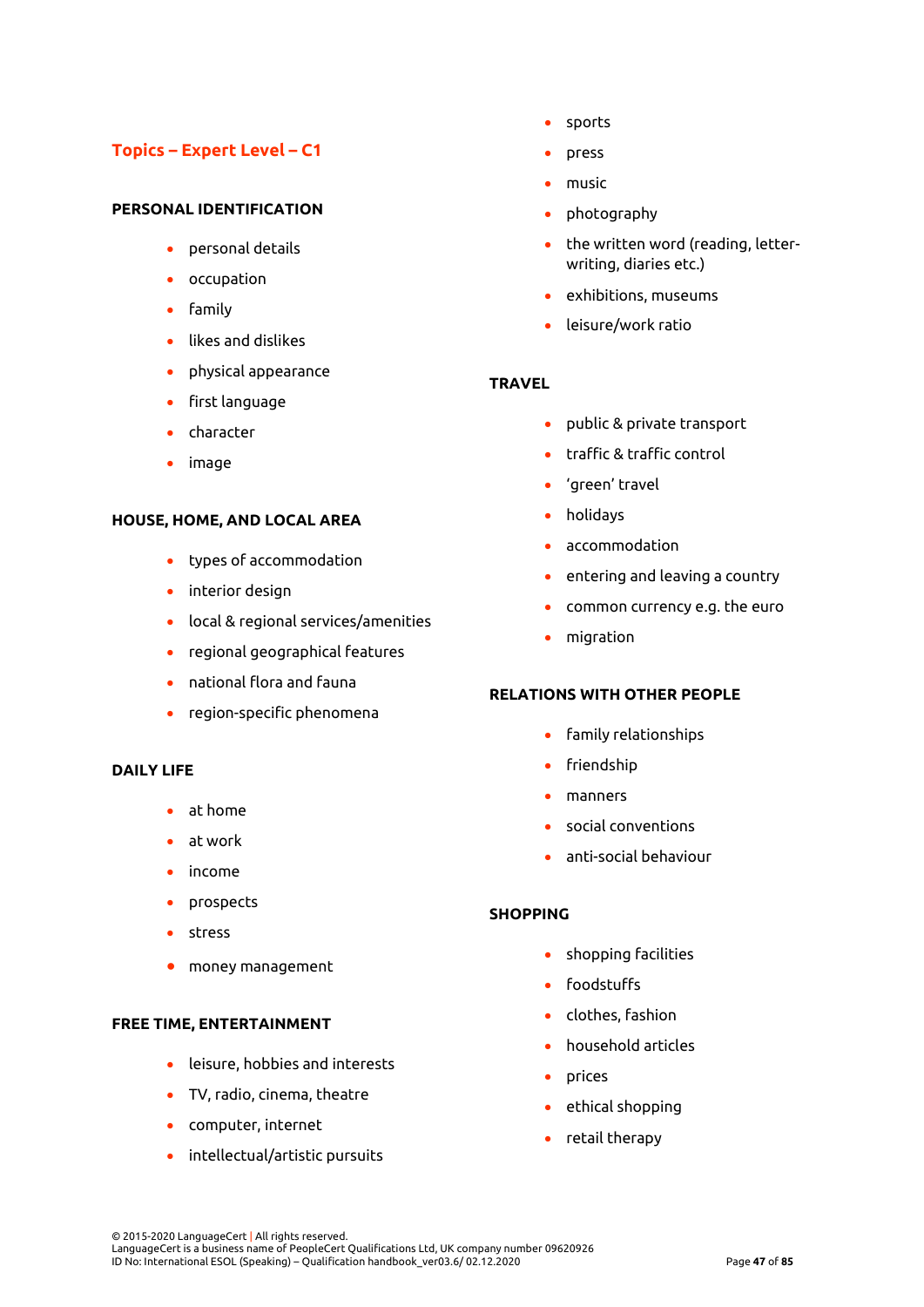#### **FOOD AND DRINK**

- eating habits
- sourcing food locally
- fast food
- organic food
- year round availability
- diets
- food fashions

## **SERVICES**

- communications
- financial services
- emergency services
- leisure facilities
- care for the elderly
- IT in the community
- diplomatic services
- employment agencies

#### **PLACES & LOCATION**

- satellite navigation systems
- World Heritage sites
- locating motorways and airports
- protecting open spaces
- how geography affects people
- alternative places to live e.g. underwater, on Mars

## **LANGUAGE**

- foreign language ability
- accents and dialects
- preserving minority languages
- bilingualism
- universal languages e.g. Esperanto

• body language

## **WEATHER**

- climate and weather
- weather forecasting
- climate change
- extreme weather
- weather and mood

#### **MEASURES AND SHAPES**

- statistics
- importance of maths in everyday life

## **EDUCATION**

- schooling
- subjects
- qualifications and examinations
- education systems
- teaching and learning

#### **THE ENVIRONMENT**

- recycling
- pollution
- global warming
- endangered species
- future of the planet

#### **BELIEFS**

- the paranormal & supernatural
- superstitions
- unexplained phenomena e.g. UFOs, coincidences etc.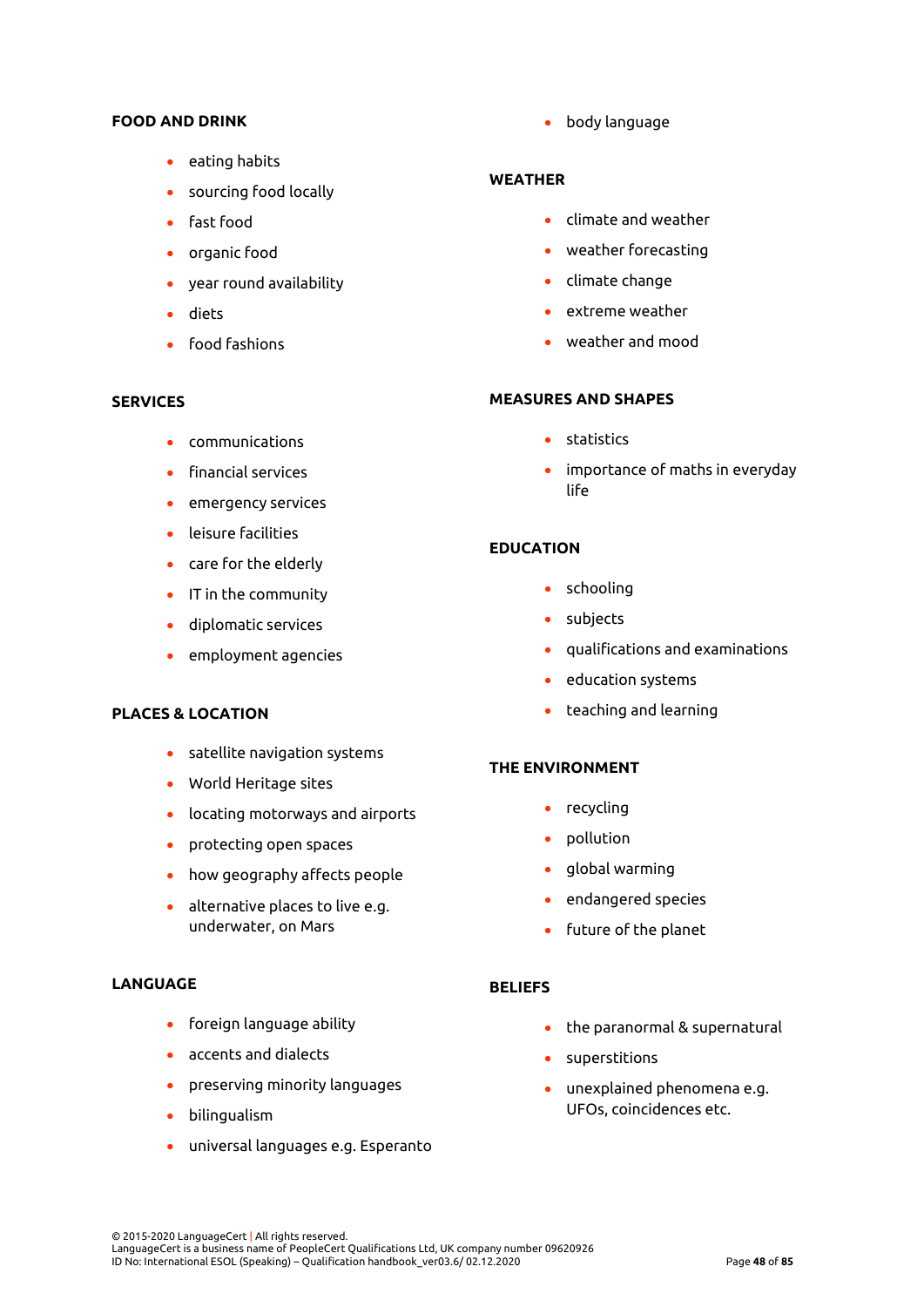## **ARTS**

- modern art, theatre, architecture
- classical art, theatre, architecture
- literature
- popular culture

#### **SCIENCE & TECHNOLOGY**

- scientific development
- space exploration
- power of the computer
- important inventions
- genetic modification
- ethics
- animal testing

## **SOCIETY**

- individual rights
- family life
- parental responsibilities
- social responsibilities
- equal opportunities
- human rights
- citizenship
- the global village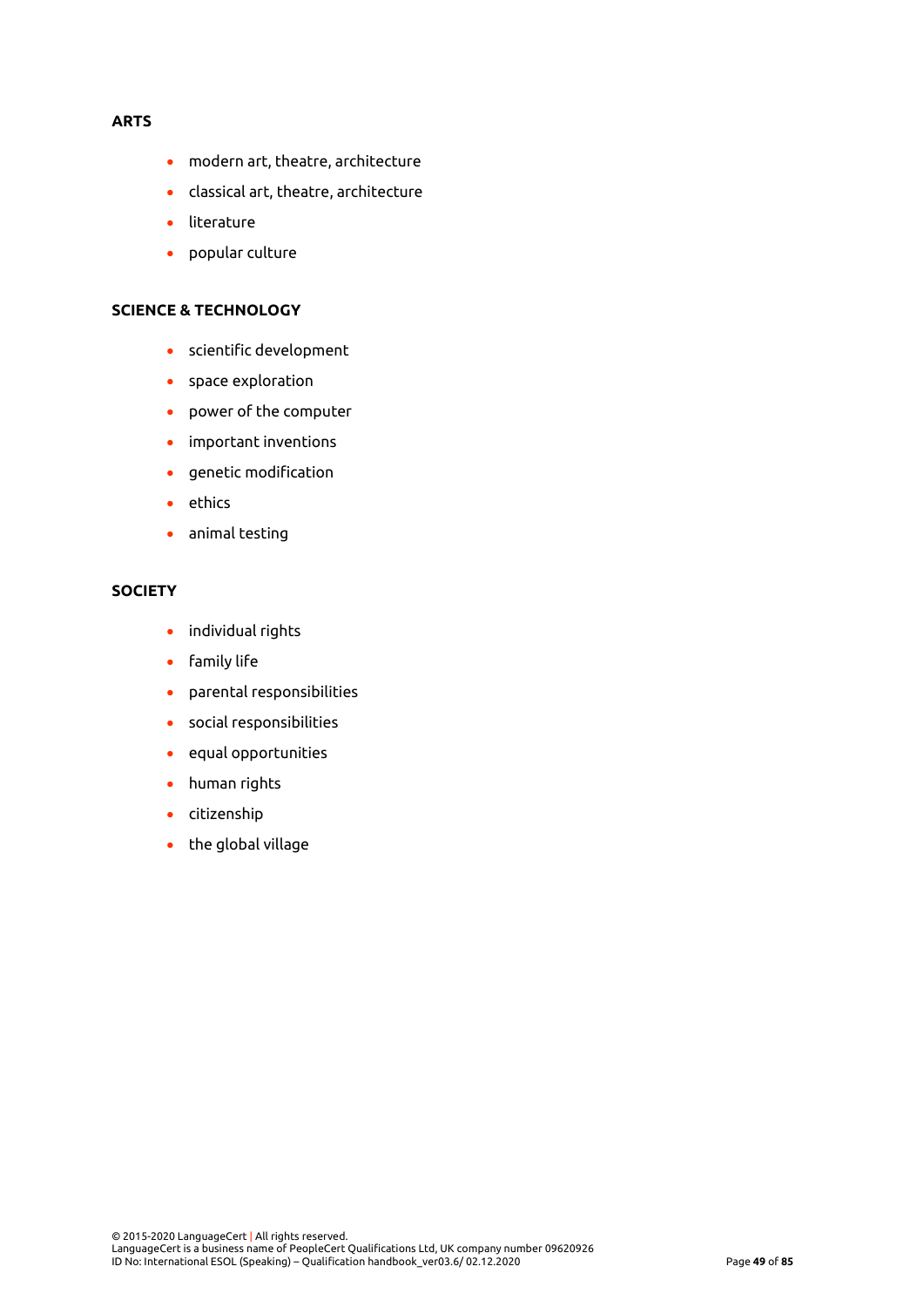# **Functions – Expert Level – C1**

(See Topics list for contexts)

#### **Personal environment**

- asking for and giving personal information
- describing where one lives (accommodation, area etc.)
- asking and answering questions for confirmation, information, identification
- describing people, places, things
- correcting information
- explaining routines
- narrating and describing past, present and future events
- comparing things, people
- reporting facts, actions
- stating facts, actions
- giving descriptions and specifications.

#### **Expressing thoughts, feelings and attitudes**

- expressing and asking about agreement or disagreement
- denying something
- expressing agreement reluctantly or with reservations
- conceding, demurring
- expressing views and feelings with reasons
- asserting and asking about knowledge or ignorance of something or someone
- stating whether a person, thing or action is remembered or forgotten
- enquiring of someone else whether a person, thing or action is remembered or forgotten
- stating and asking about degrees of probability
- expressing, denying or asking about necessity (including logical deduction)
- stating and asking about one's certainty or uncertainty of something
- reminding someone to do something
- expressing doubt, incredulity, bewilderment
- hypothesising
- speculating
- stating and asking about one's ability or inability to do something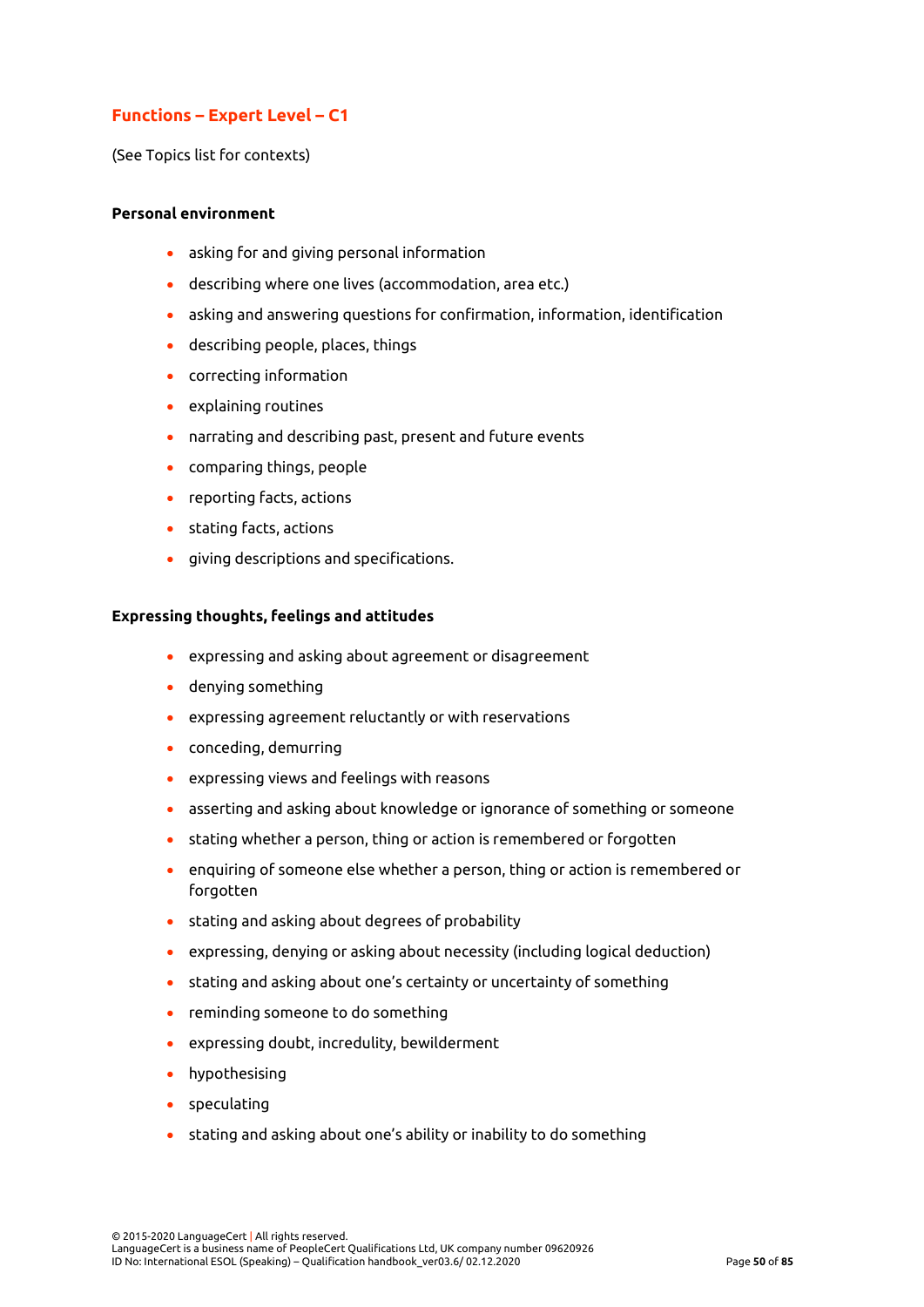- stating and enquiring about one's obligation (or lack of) to do something
- seeking, granting or denying permission
- stating and asking about the permissibility of doing something
- expressing and asking about wishes, hopes, expectations
- expressing and asking about wants, desires, needs
- stating and asking about intention
- stating, responding to and asking about preference
- expressing and asking about likes and dislikes, with reasons
- expressing and asking about (dis)pleasure, (un)happiness
- expressing and asking about satisfaction or dissatisfaction
- expressing disappointment
- expressing gratitude
- expressing and asking about interest or lack of it
- expressing surprise or lack of it
- expressing and asking about fear, anxiety
- giving reassurance
- expressing regret, sympathy, condolence
- expressing fellow-feeling, empathy
- expressing and asking about pain, anguish, suffering
- expressing relief
- expressing indifference
- expressing fatigue, resignation
- offering and accepting an apology
- granting forgiveness
- expressing and asking about approval, appreciation or disapproval
- expressing moral obligation
- expressing regret
- accepting, attaching or denying blame for something.

### **Making things happen**

- responding to a request
- requesting something, or requesting someone to do something
- inviting someone to do something
- accepting or declining an offer or invitation
- giving instructions or orders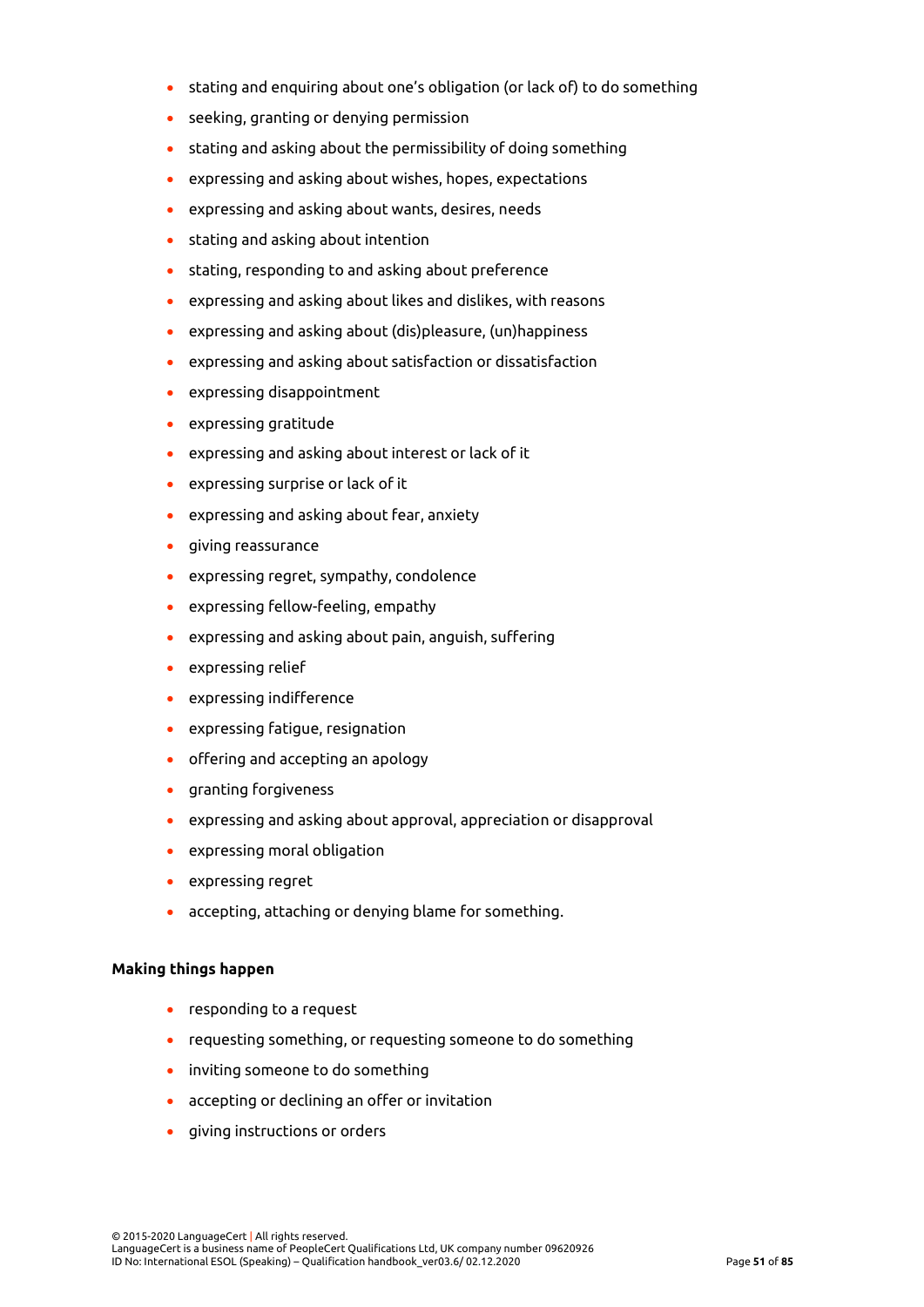- giving and asking for advice
- responding to or rejecting advice, with reasons
- warning others to be careful or to stop doing something
- offering and requesting assistance
- insisting politely
- persuading someone to do something
- suggesting a course of action
- asking for, responding to, agreeing to or rejecting suggestions with reason/alternative
- making and agreeing plans and arrangements
- encouraging someone to do something
- reaching a compromise
- prohibiting someone from doing something
- making a complaint
- refusing to do something, expressing defiance
- pleading with someone to do something.

### **Social contact**

- getting someone's attention
- greeting people and responding to greetings
- expressing thanks
- addressing somebody
- making and responding to formal and informal introductions
- opening, closing a formal or informal conversation
- congratulating someone
- praising someone
- paying someone a compliment
- asking someone's opinion
- making someone feel welcome
- giving and responding to constructive criticism
- indicating lack of understanding
- giving and asking for clarification, explanation or definition of something
- confirming one's own or another's understanding
- asking someone to repeat all or part of something
- asking someone to speak more slowly
- asking for help in finding words or phrases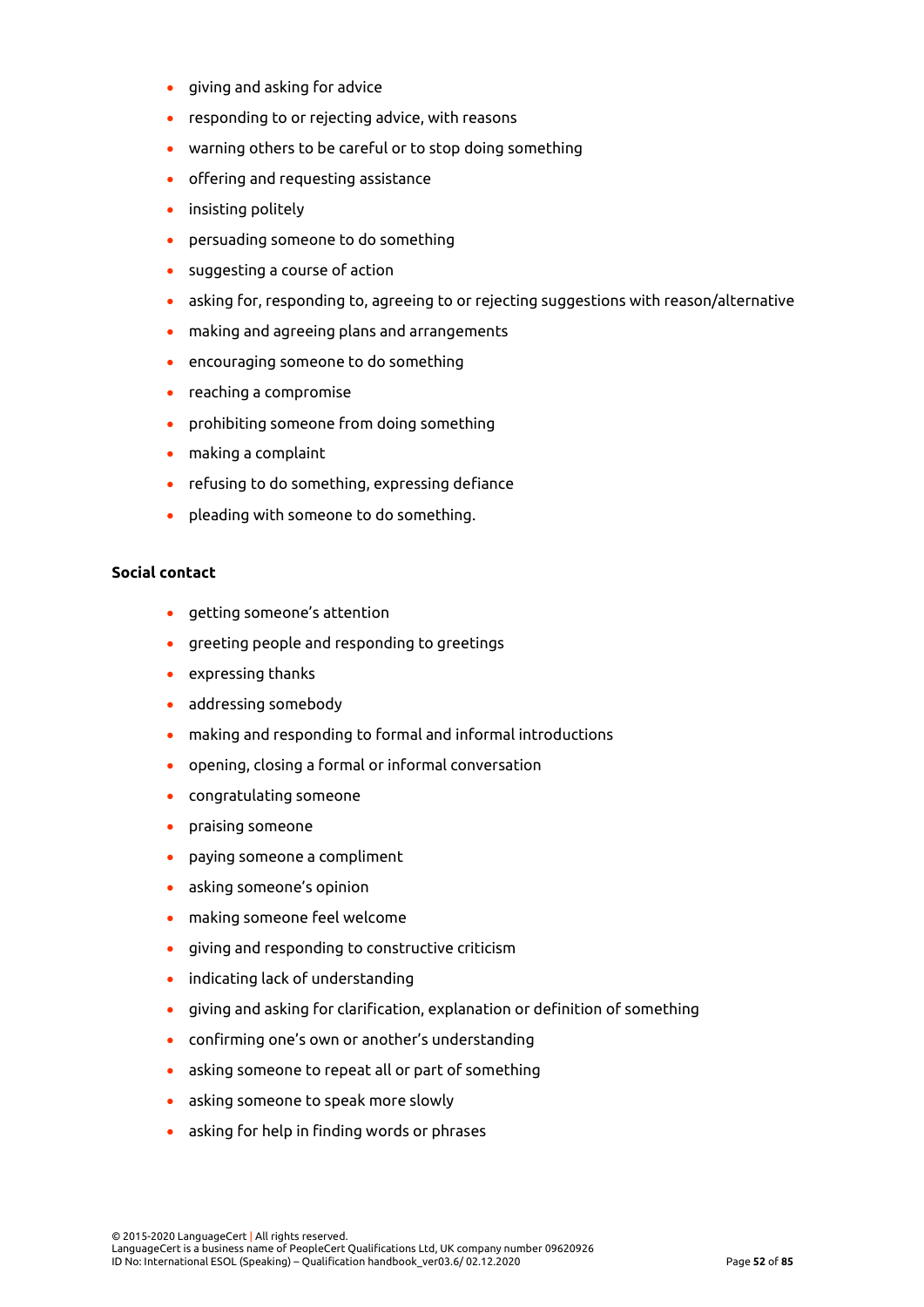- asking for and giving the spelling and meaning of words
- counting and using numbers
- asking for and telling people the time, day, date
- interrupting politely
- objecting, protesting
- exemplifying or emphasising a point
- classifying, generalising, defining something
- encouraging another speaker to continue
- indicating a wish to continue or finish speaking
- summing up
- taking leave
- observing telephone conventions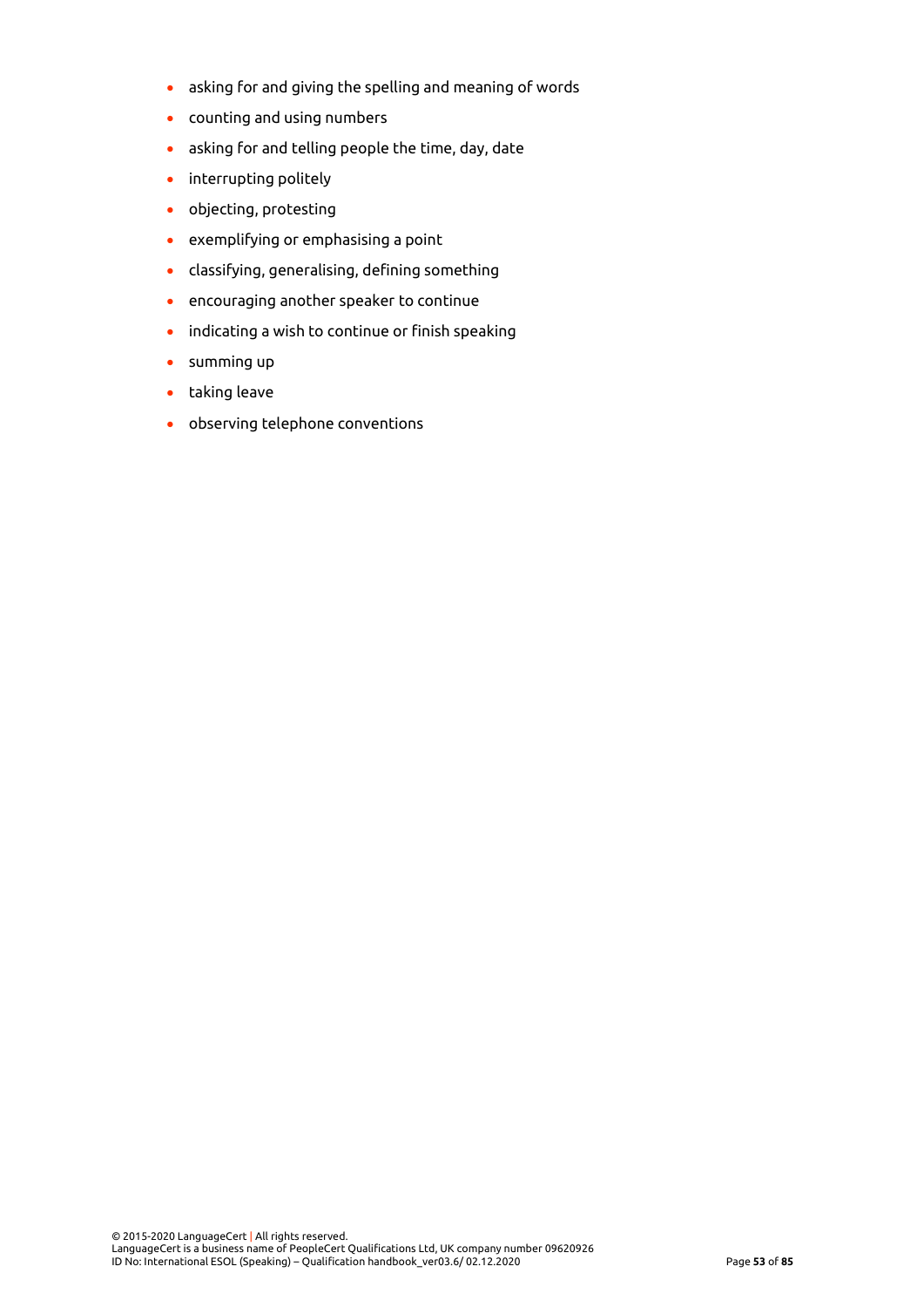## **2.6 Mastery level – C2**

## **Speaking**

The candidate will be able to:

- display a comprehensive and reliable mastery of the language with no sign of having to restrict what is said
- communicate personal information, feelings, ideas and opinions on a very wide range of topics including contemporary issues
- communicate in all situations using a very wide range of language functions
- engage in discussion to express and elicit opinion, defend and justify opinions when challenged, persuade someone to a point of view, try to reach agreement or perform a specific task
- provide sophisticated explanations, descriptions, narratives, account for or report on a complex subject, convey subtleties of meaning, integrate sub-themes and come to an appropriate conclusion.

### **Pronunciation**

The candidate will be able to:

• articulate correctly and use stress and intonation patterns naturally to highlight, emphasise, and modify meaning.

#### **Accuracy**

The candidate will be able to:

• maintain consistent grammatical control of complex language.

#### **Range**

The candidate will be able to:

• display a good command of idiomatic expressions and colloquialisms with awareness of connotative levels of meaning, conveying subtleties by using a wide range of modification devices.

#### **Register**

The candidate will be able to:

• adjust register appropriately across a range of situations unhampered by linguistic limitations.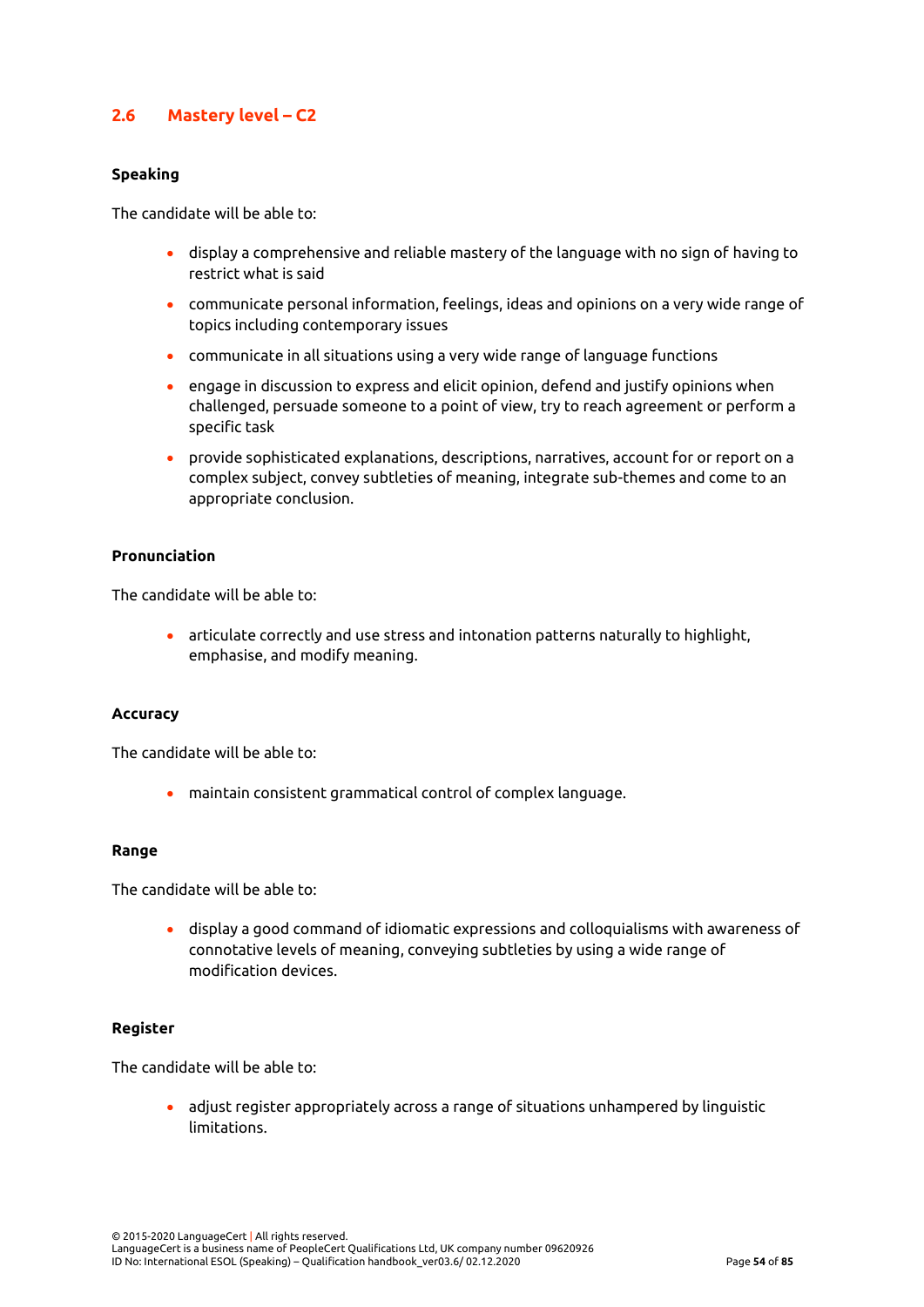## **Fluency**

The candidate will be able to:

- produce clearly flowing, well-structured speech with an effective logical management of the discourse, highlighting significant points
- produce coherent and cohesive discourse using a variety of organisational patterns, a wide range of connectors and other cohesive devices and backtracking and reformulating seamlessly
- interact skilfully and confidently with fully natural turn taking, referencing and allusion making.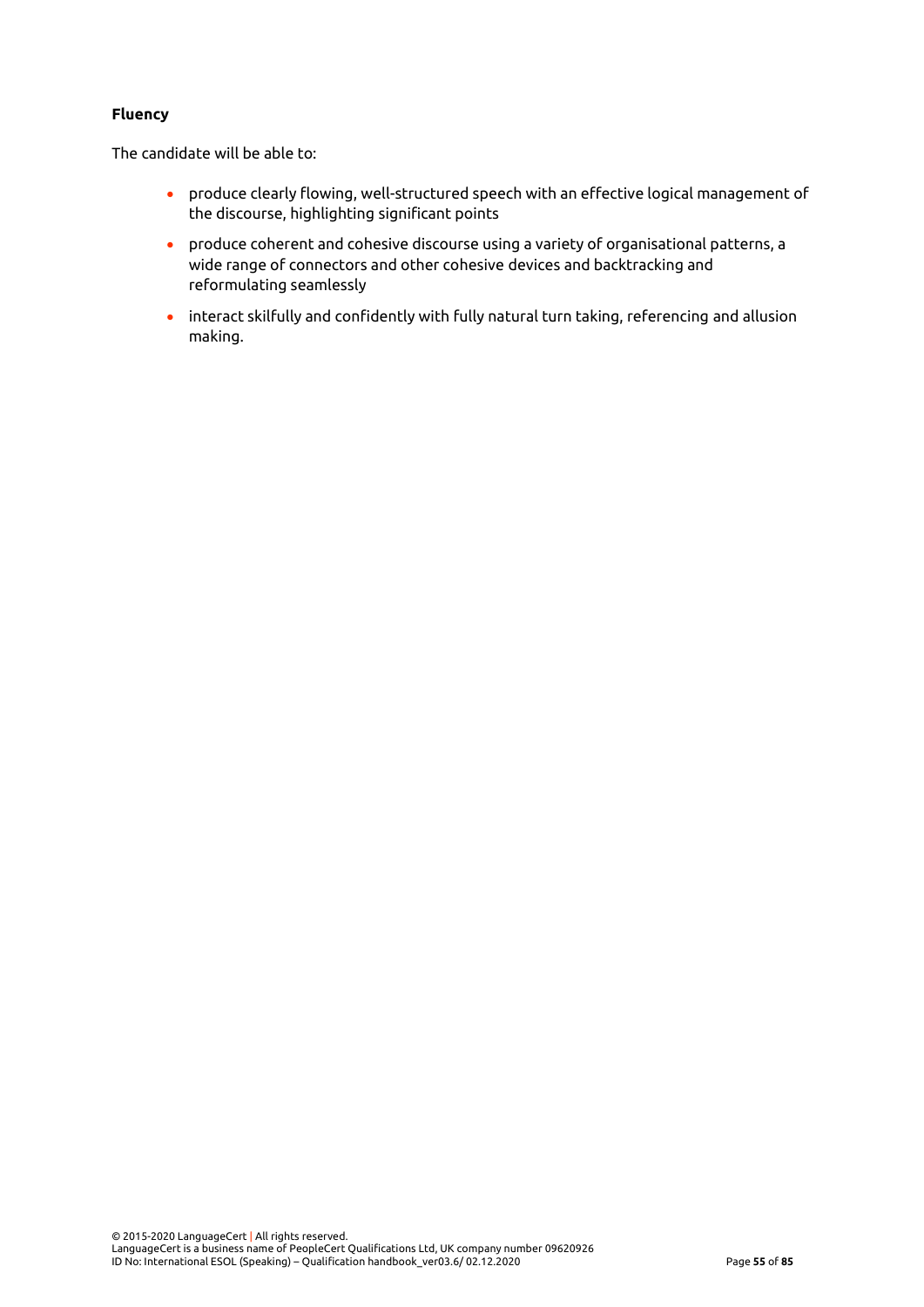# **Topics – Mastery Level – C2**

## **PERSONAL IDENTIFICATION**

- personal details
- occupation
- family
- likes and dislikes
- physical appearance
- first language
- character
- image
- personal learning style

## **HOUSE, HOME, AND LOCAL AREA**

- types of accommodation
- interior design
- local & regional services and amenities
- regional geographical features
- national flora and fauna
- region-specific phenomena
- demographics

## **DAILY LIFE**

- at home
- at work
- income
- prospects
- stress
- money management
- life plans

### **FREE TIME, ENTERTAINMENT**

- leisure, hobbies and interests
- TV, radio, cinema, theatre
- computer, internet
- intellectual/artistic pursuits
- sports
- press
- music
- photography
- the written word (reading, letterwriting, diaries etc.)
- exhibitions, museums
- leisure/work ratio
- the social importance of leisure

## **TRAVEL**

- public & private transport
- traffic & traffic control
- 'green' travel
- holidays
- accommodation
- entering and leaving a country
- common currency e.g. the euro
- migration
- travel restrictions & border controls

### **RELATIONS WITH OTHER PEOPLE**

- family relationships
- friendship
- manners
- social conventions
- anti-social behaviour
- tolerance & respect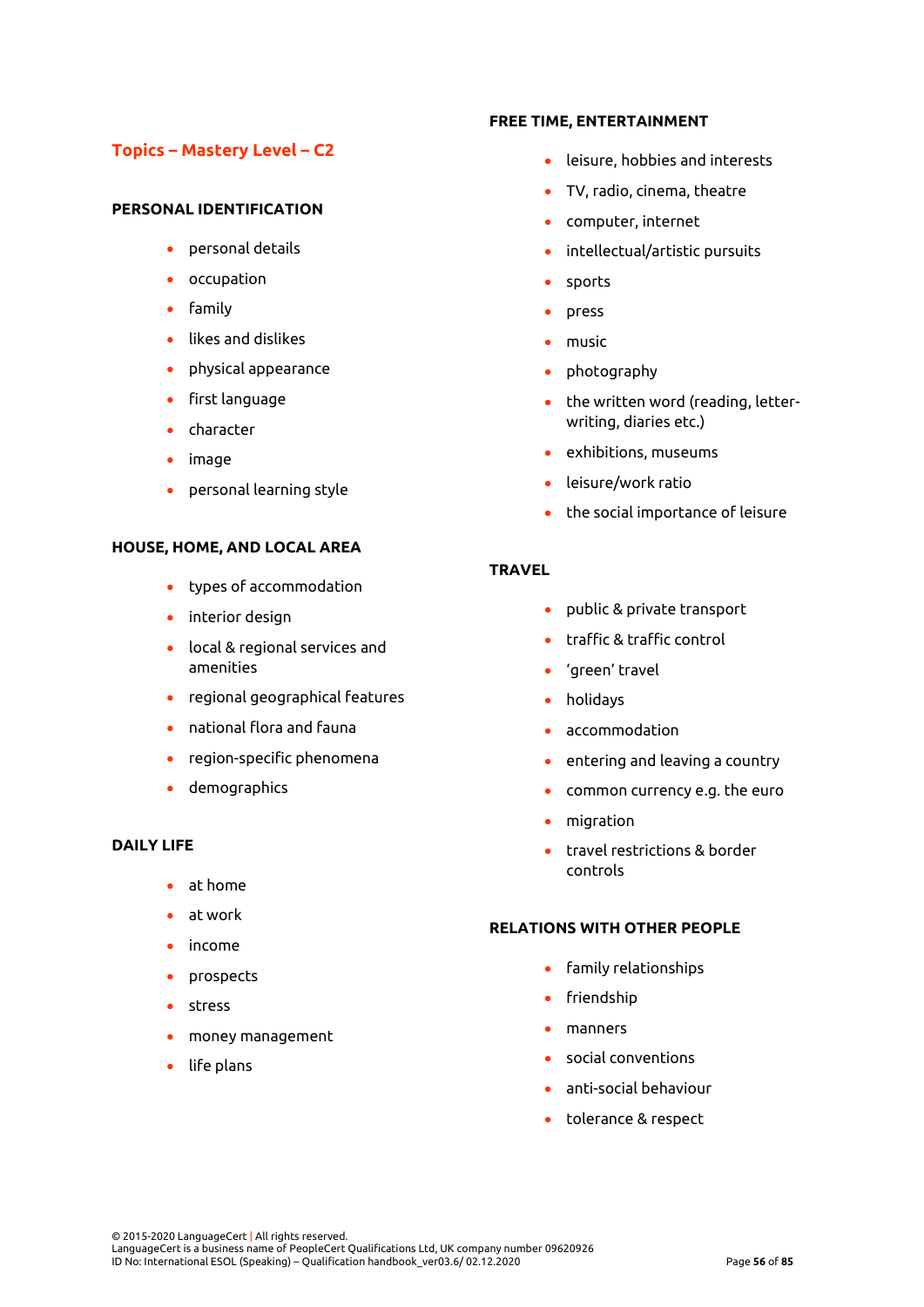### **SHOPPING**

- shopping facilities
- foodstuffs
- clothes, fashion
- household articles
- prices
- ethical shopping
- retail therapy
- consumerism

#### **FOOD AND DRINK**

- eating habits
- sourcing food locally
- fast food
- organic food
- year round availability
- diets
- food fashions
- genetically modified food
- cookery

#### **SERVICES**

- communications
- financial services
- emergency services
- leisure facilities
- care for the elderly
- IT in the community
- diplomatic services
- employment agencies
- government

## **PLACES & LOCATION**

• satellite navigation systems

- World Heritage sites
- locating motorways and airports
- protecting open spaces
- how geography affects people
- alternative places to live e.g. underwater, on Mars
- living in hostile environments

### **LANGUAGE**

- foreign language ability
- accents and dialects
- preserving minority languages
- bilingualism
- universal languages e.g. Esperanto
- body language
- language and culture

## **WEATHER**

- climate and weather
- weather forecast
- climate change
- extreme weather
- weather and mood
- effect of weather on lifestyle

## **MEASURES AND SHAPES**

- statistics
- importance of maths in everyday life
- design

## **EDUCATION**

- schooling
- subjects
- qualifications and examinations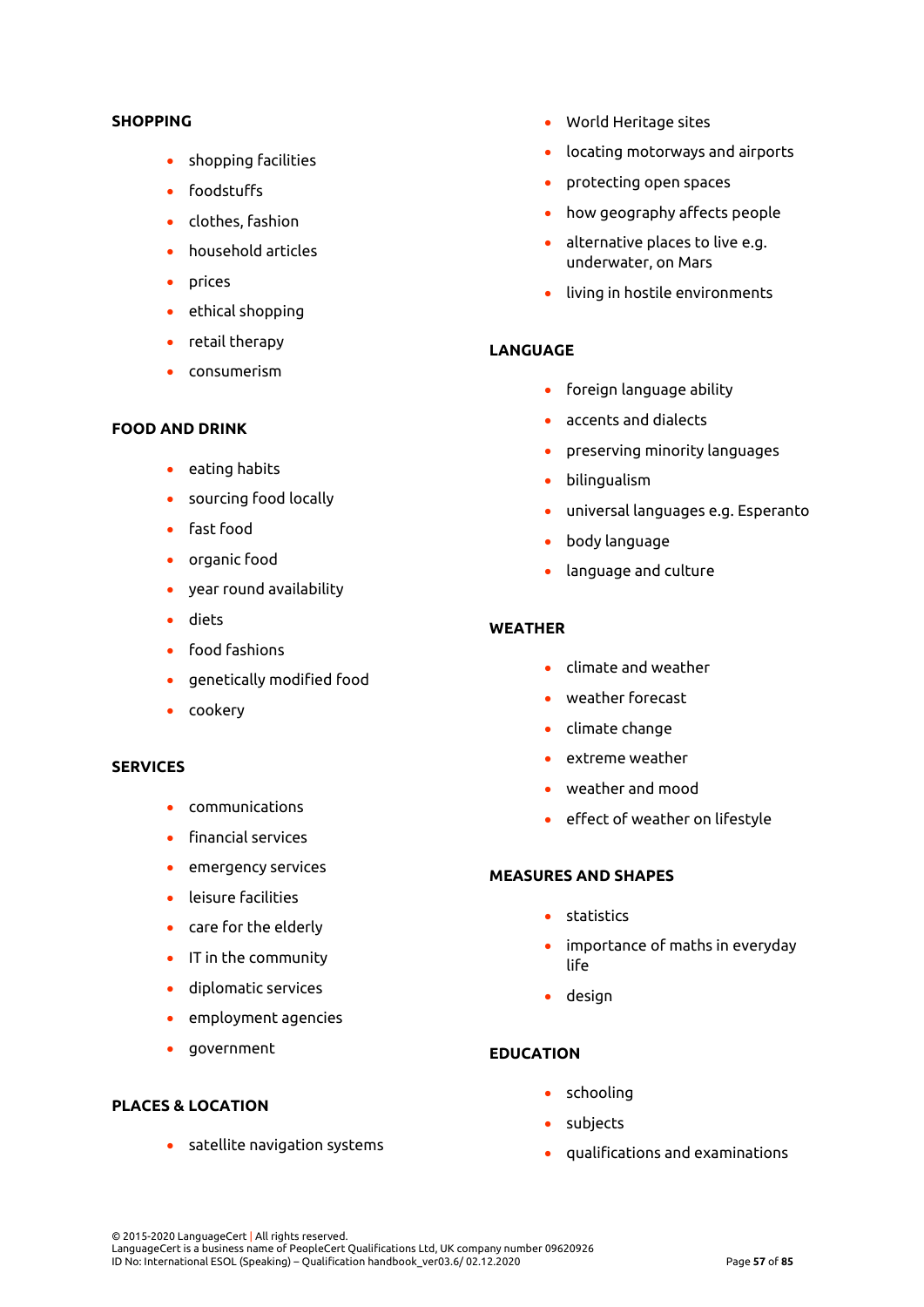- education systems
- teaching and learning
- knowledge versus skills
- a basic human right

#### **THE ENVIRONMENT**

- recycling
- pollution
- global warming
- endangered species
- future of the planet
- individual's/society's responsibilities

#### **BELIEFS**

- the paranormal & supernatural
- superstitions
- unexplained phenomena e.g. UFOs, coincidences etc.

## **ARTS**

- modern art, theatre, architecture
- classical art, theatre, architecture
- literature
- popular culture
- youth culture

#### **SCIENCE & TECHNOLOGY**

- scientific development
- space exploration
- power of the computer
- important inventions
- genetic modification
- ethics
- animal testing
- the limits of human endeavour

## **SOCIETY**

- individual rights
- family life
- parental responsibilities
- social responsibilities
- equal opportunities
- human rights
- citizenship
- the global village
- world events
- world economy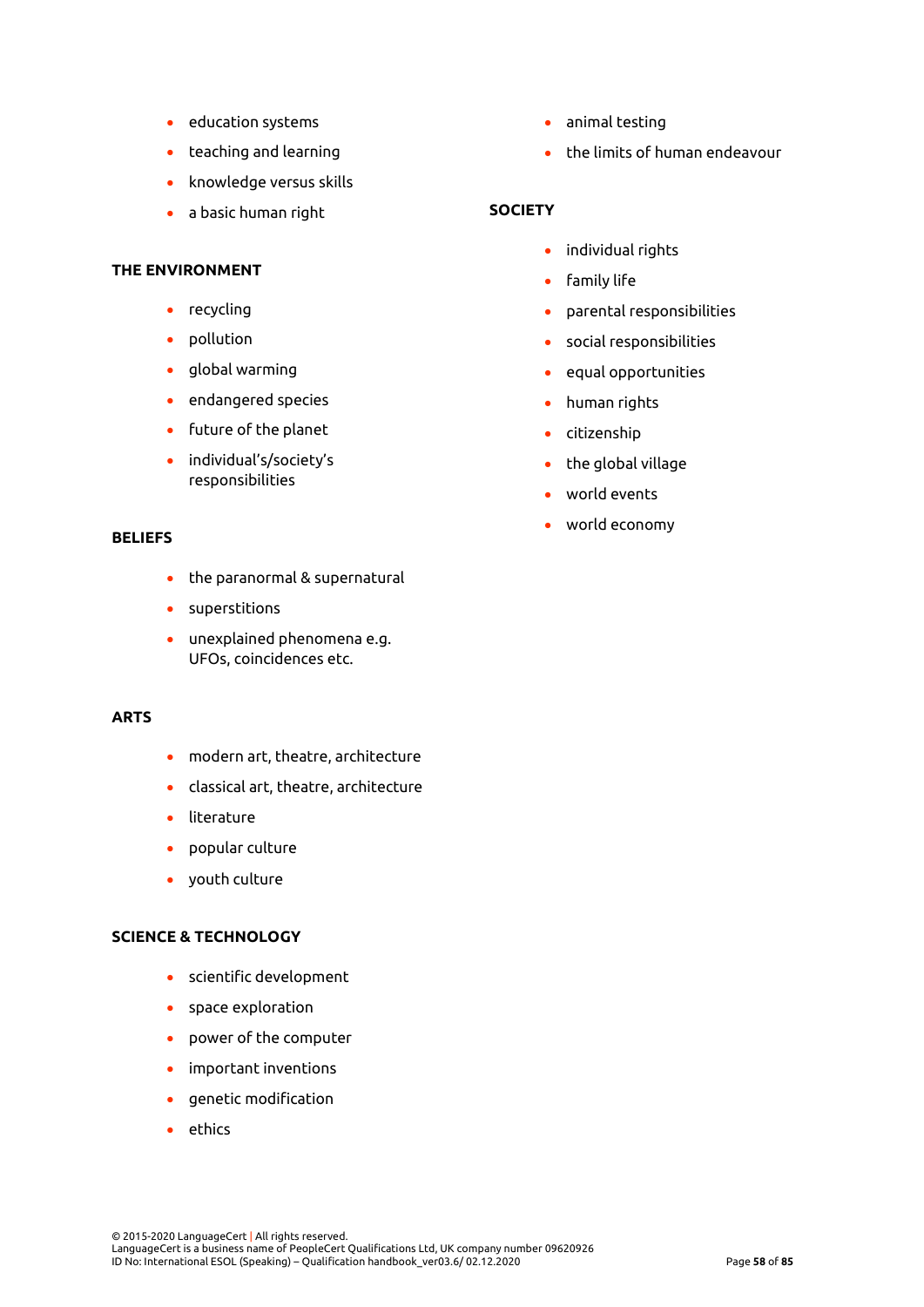# **Functions - Mastery Level – C2**

(See Topics list for contexts)

### **Personal environment**

- asking for and giving personal information
- describing where one lives (accommodation, area etc.)
- asking and answering questions for confirmation, information, identification
- describing people, places, things
- correcting information
- explaining routines
- narrating and describing past, present and future events
- comparing things, people
- reporting facts, actions
- stating facts, actions
- giving descriptions and specifications.

#### **Expressing thoughts, feelings and attitudes**

- expressing and asking about agreement or disagreement
- denying something
- expressing agreement reluctantly or with reservations
- conceding, demurring
- expressing views and feelings with reasons
- asserting and asking about knowledge or ignorance of something or someone
- stating whether a person, thing or action is remembered or forgotten
- enquiring of someone else whether a person, thing or action is remembered or forgotten
- stating and asking about degrees of probability
- expressing, denying or asking about necessity (including logical deduction)
- stating and asking about one's certainty or uncertainty of something
- reminding someone to do something
- expressing doubt, incredulity, bewilderment
- hypothesising
- speculating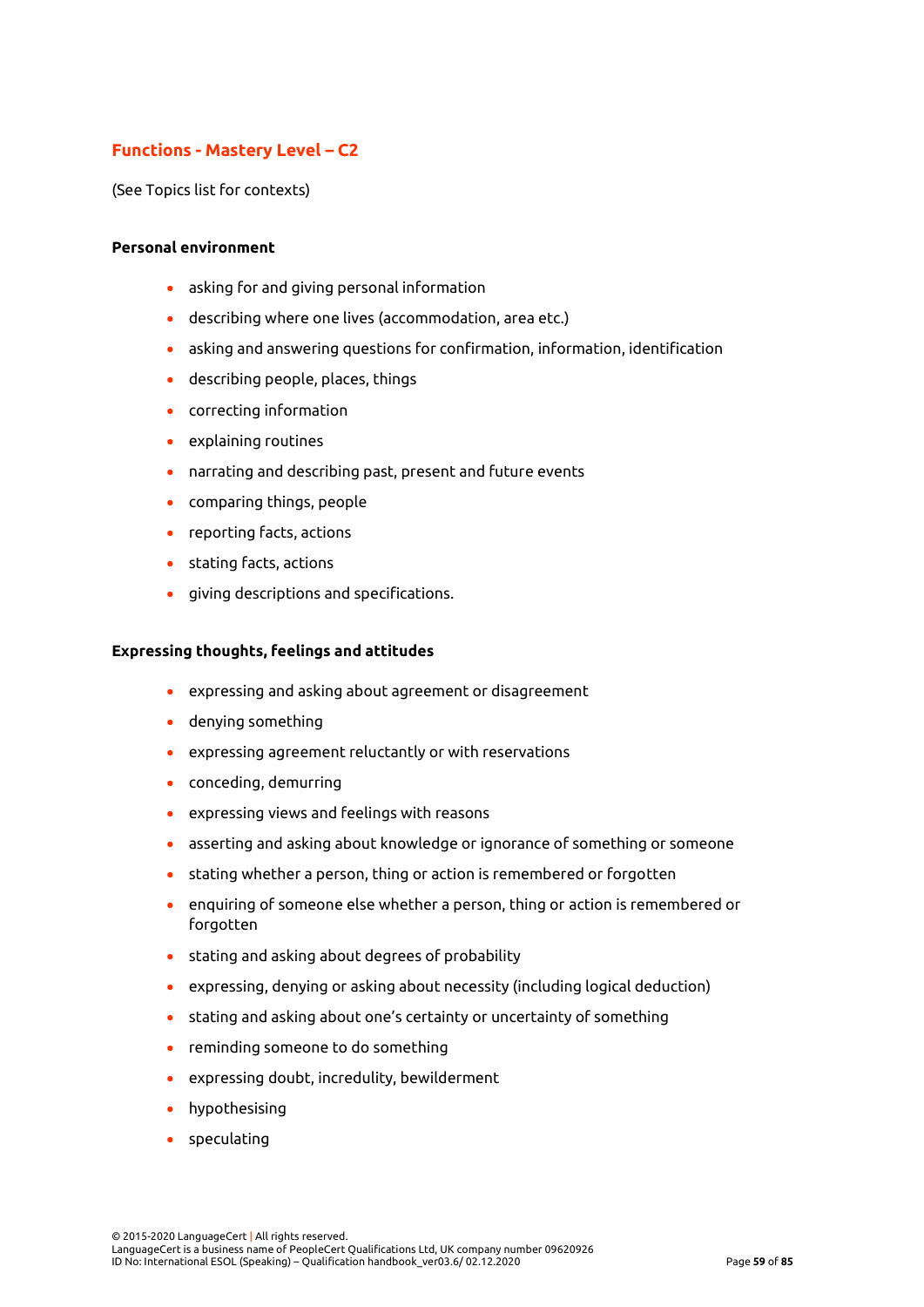- stating and asking about one's ability or inability to do something
- stating and enquiring about one's obligation (or lack of) to do something
- seeking, granting or denying permission
- stating and asking about the permissibility of doing something
- expressing and asking about wishes, hopes, expectations
- expressing and asking about wants, desires, needs
- stating and asking about intention
- stating, responding to and asking about preference
- expressing and asking about likes and dislikes, with reasons
- expressing and asking about (dis)pleasure, (un)happiness
- expressing and asking about satisfaction or dissatisfaction
- expressing disappointment
- expressing gratitude
- expressing and asking about interest or lack of it
- expressing surprise or lack of it
- expressing and asking about fear, anxiety
- giving reassurance
- expressing regret, sympathy, condolence
- expressing fellow-feeling, empathy
- expressing and asking about pain, anguish, suffering
- expressing relief
- expressing indifference
- expressing fatigue, resignation
- offering and accepting an apology
- granting forgiveness
- expressing and asking about approval, appreciation or disapproval
- expressing moral obligation
- expressing regret
- accepting, attaching or denying blame for something.

## **Making things happen**

- responding to a request
- requesting something, or requesting someone to do something
- inviting someone to do something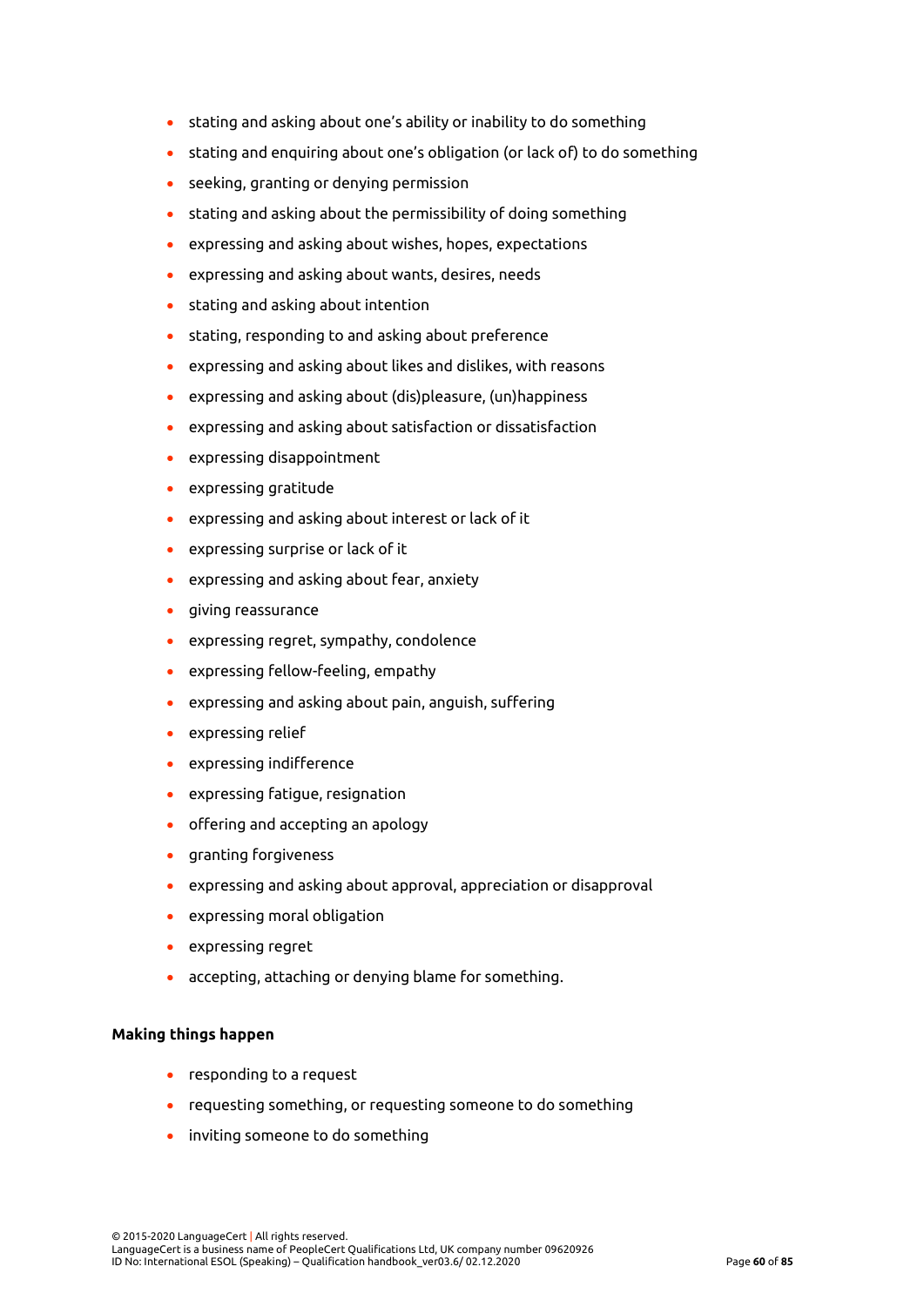- accepting or declining an offer or invitation
- giving instructions or orders
- giving and asking for advice
- responding to or rejecting advice, with reasons
- warning others to be careful or to stop doing something
- offering and requesting assistance
- insisting politely
- persuading someone to do something
- suggesting a course of action
- asking for, responding to, agreeing to or rejecting suggestions with reason/alternative
- making and agreeing plans and arrangements
- encouraging someone to do something
- reaching a compromise
- negotiating a result
- prohibiting someone from doing something
- making a complaint
- refusing to do something, expressing defiance
- pleading with someone to do something.

## **Social contact**

- getting someone's attention
- greeting people and responding to greetings
- expressing thanks
- addressing somebody
- making and responding to formal and informal introductions
- opening, closing a formal or informal conversation
- congratulating someone
- praising someone
- paying someone a compliment
- asking someone's opinion
- making someone feel welcome
- giving and responding to constructive criticism
- indicating lack of understanding
- giving and asking for clarification, explanation or definition of something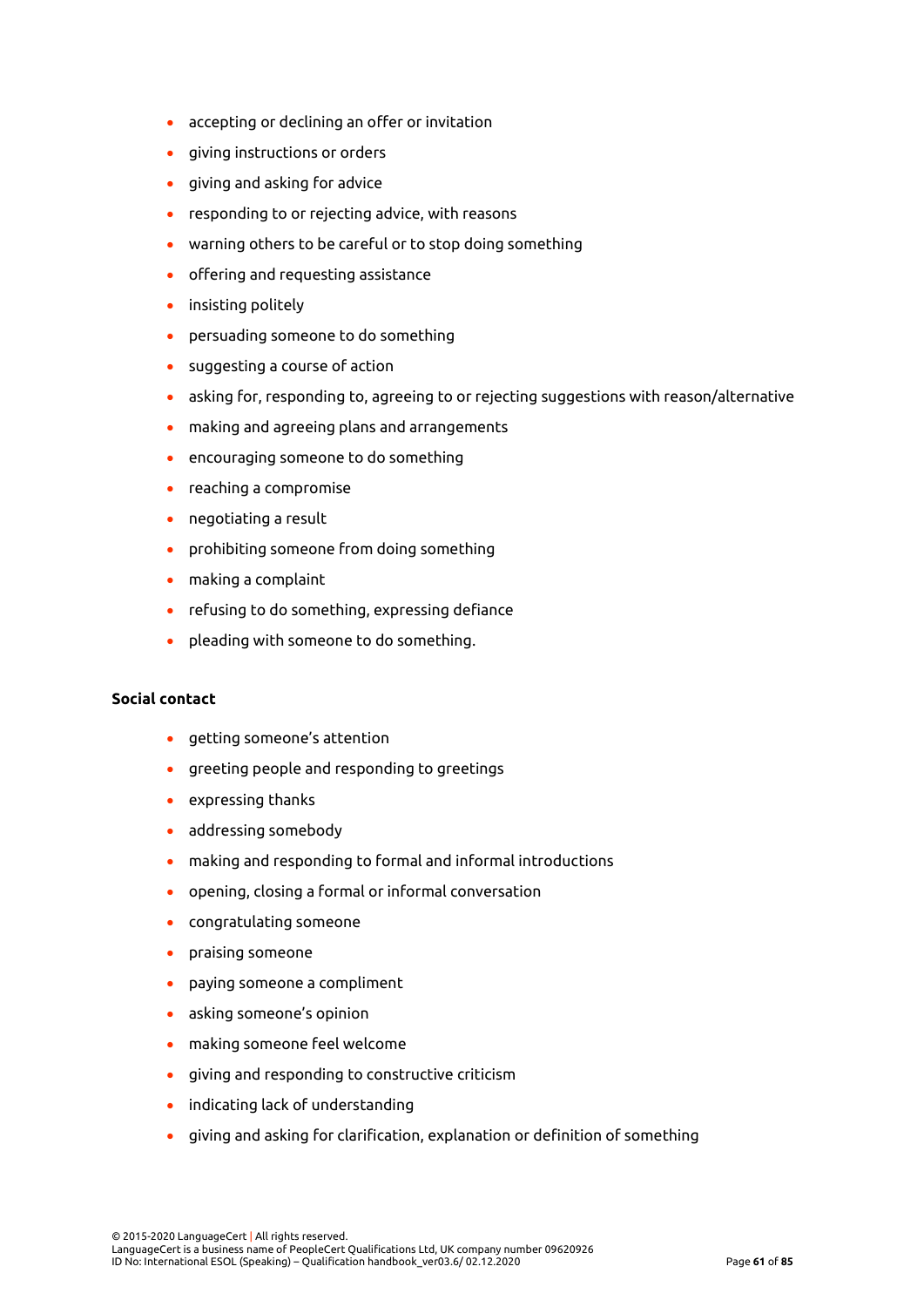- confirming one's own or another's understanding
- asking someone to repeat all or part of something
- asking someone to speak more slowly
- asking for help in finding words or phrases
- asking for and giving the spelling and meaning of words
- counting and using numbers
- asking for and telling people the time, day, date
- interrupting politely
- objecting, protesting
- exemplifying or emphasising a point
- classifying, generalising, defining something
- encouraging another speaker to continue
- indicating a wish to continue or finish speaking
- summing up
- taking leave
- observing telephone conventions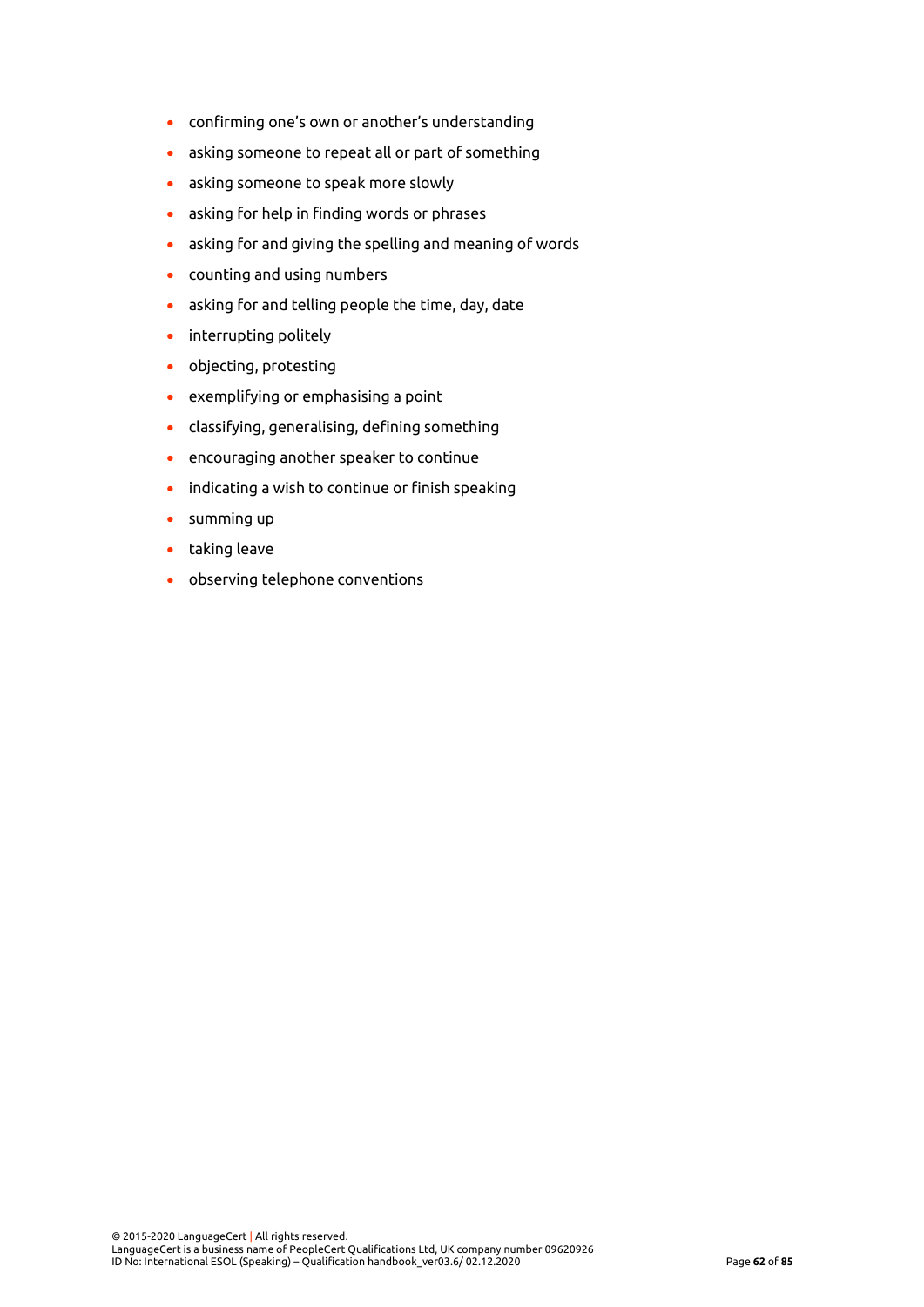# **2.7 Grammar**

## **Grammar – Preliminary (A1), Access (A2) and Achiever (B1) levels**

*Candidates may be exposed to the grammar required for the level above, but will not be tested on it.*

|                       | <b>Preliminary</b>                                                                                                                                                                           | <b>Access</b>                                                                                                      | <b>Achiever</b>                                               |
|-----------------------|----------------------------------------------------------------------------------------------------------------------------------------------------------------------------------------------|--------------------------------------------------------------------------------------------------------------------|---------------------------------------------------------------|
|                       |                                                                                                                                                                                              | as Preliminary and in addition                                                                                     | as Access and in addition                                     |
| Simple<br>sentences   | • word order in simple statements:<br>subject-verb-<br>object/adverb/adjective/prepositional<br>phrase<br>• word order in instructions<br>• word order in questions<br>• There is/are + noun | • There was/were                                                                                                   | • There has/have been<br>• There will be/there is going to be |
| Compound<br>sentences |                                                                                                                                                                                              | • use of conjunctions and/but/or<br>• word order subject-verb-(object)<br>$(+$ and/but/or) + subject-verb-(object) |                                                               |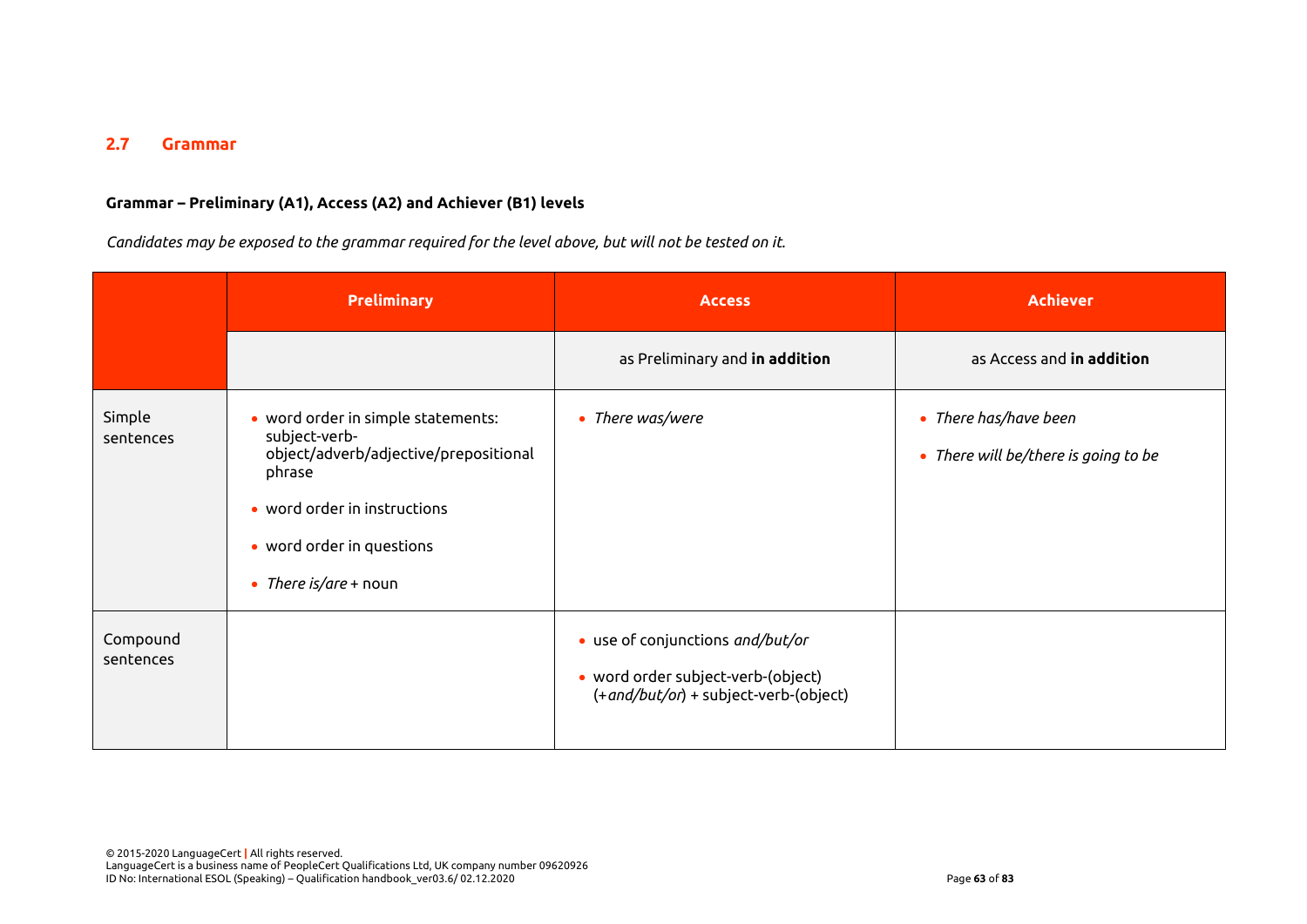|                      | <b>Preliminary</b> | <b>Access</b>                                                                                            | <b>Achiever</b>                                                                                                                                                             |
|----------------------|--------------------|----------------------------------------------------------------------------------------------------------|-----------------------------------------------------------------------------------------------------------------------------------------------------------------------------|
|                      |                    | as Preliminary and in addition                                                                           | as Access and in addition                                                                                                                                                   |
| Complex<br>sentences |                    | • Clauses of:<br>time with when, before, after<br>• reason because, result so<br>• noun clause with that | • word order in complex sentences<br>• complex sentences with a subordinate<br>clause<br>· defining relative clauses with who,<br>which, that<br>• clause as subject/object |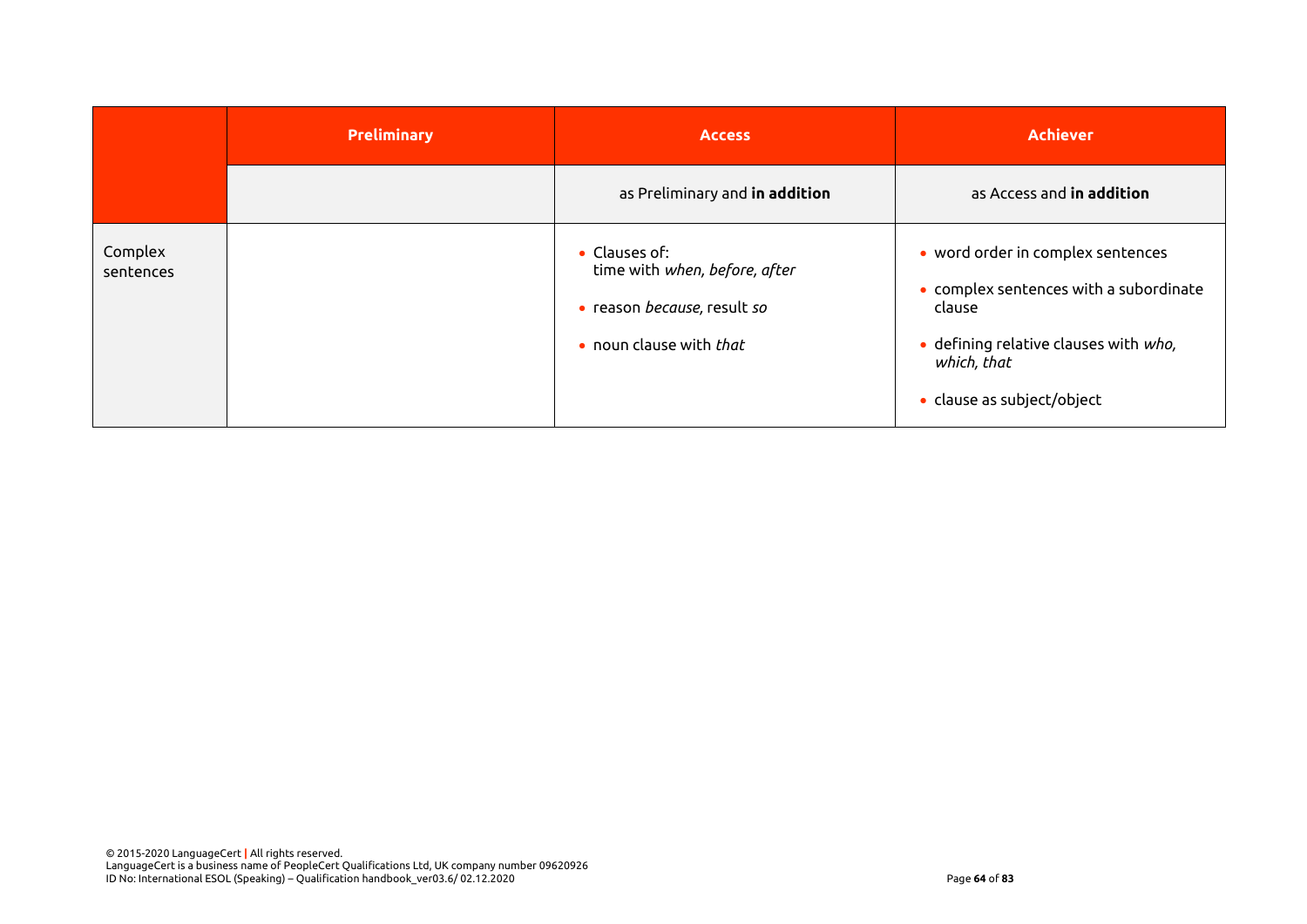## **Verb forms**

|                                                                                                                                                                                                                       | <b>Preliminary</b>                                                        | <b>Access</b>                                                                     | <b>Achiever</b>                                                                      |
|-----------------------------------------------------------------------------------------------------------------------------------------------------------------------------------------------------------------------|---------------------------------------------------------------------------|-----------------------------------------------------------------------------------|--------------------------------------------------------------------------------------|
|                                                                                                                                                                                                                       |                                                                           | as Preliminary and in addition                                                    | as Access and in addition                                                            |
| Verb forms                                                                                                                                                                                                            | Present reference:                                                        | Present reference:                                                                | Present/Past reference:                                                              |
| common regular verbs<br>• present continuous of common verbs<br>$\bullet$ Have got<br>Other:<br>• Yes/no questions                                                                                                    | • simple present tense of <i>be/have/do</i> and                           | • simple present with no time focus<br>• present continuous to express continuity | • Present perfect with<br>since/for/ever/never, yet/already, just<br>Past reference: |
|                                                                                                                                                                                                                       |                                                                           | Past reference:<br>• past tense of regular and common                             | • used to for regular actions in the past                                            |
|                                                                                                                                                                                                                       |                                                                           | irregular verbs with time markers<br>Future reference:                            | • past continuous<br>Future reference:                                               |
|                                                                                                                                                                                                                       | • Question words:<br>who/what/where/when/how much/how<br>many/how old     | • NP + be going to, present continuous and<br>time markers                        | • Future simple verb forms, $NP + will$<br>Other:                                    |
| • Auxiliary 'do' for questions and<br>negatives (positive questions only)<br>• Short answers such as yes he does, no I<br>haven't<br>• imperatives and negative imperatives<br>• contracted forms appropriate to this | Other:<br>• limited range of common verbs, -ing<br>form, such as like, go | • Zero and 1st conditional<br>• Range of verbs $+ -ing$ forms                     |                                                                                      |
|                                                                                                                                                                                                                       |                                                                           | • verb + $to$ + infinitive such as want, hope                                     | $\bullet$ to + infinitive to express purpose                                         |
|                                                                                                                                                                                                                       |                                                                           | • very common phrasal verbs such as get<br>up, get off                            | • common phrasal verbs and position of<br>object pronouns, such as I looked it up    |
|                                                                                                                                                                                                                       |                                                                           | • questions such as what time, how often,                                         | · simple reported/embedded                                                           |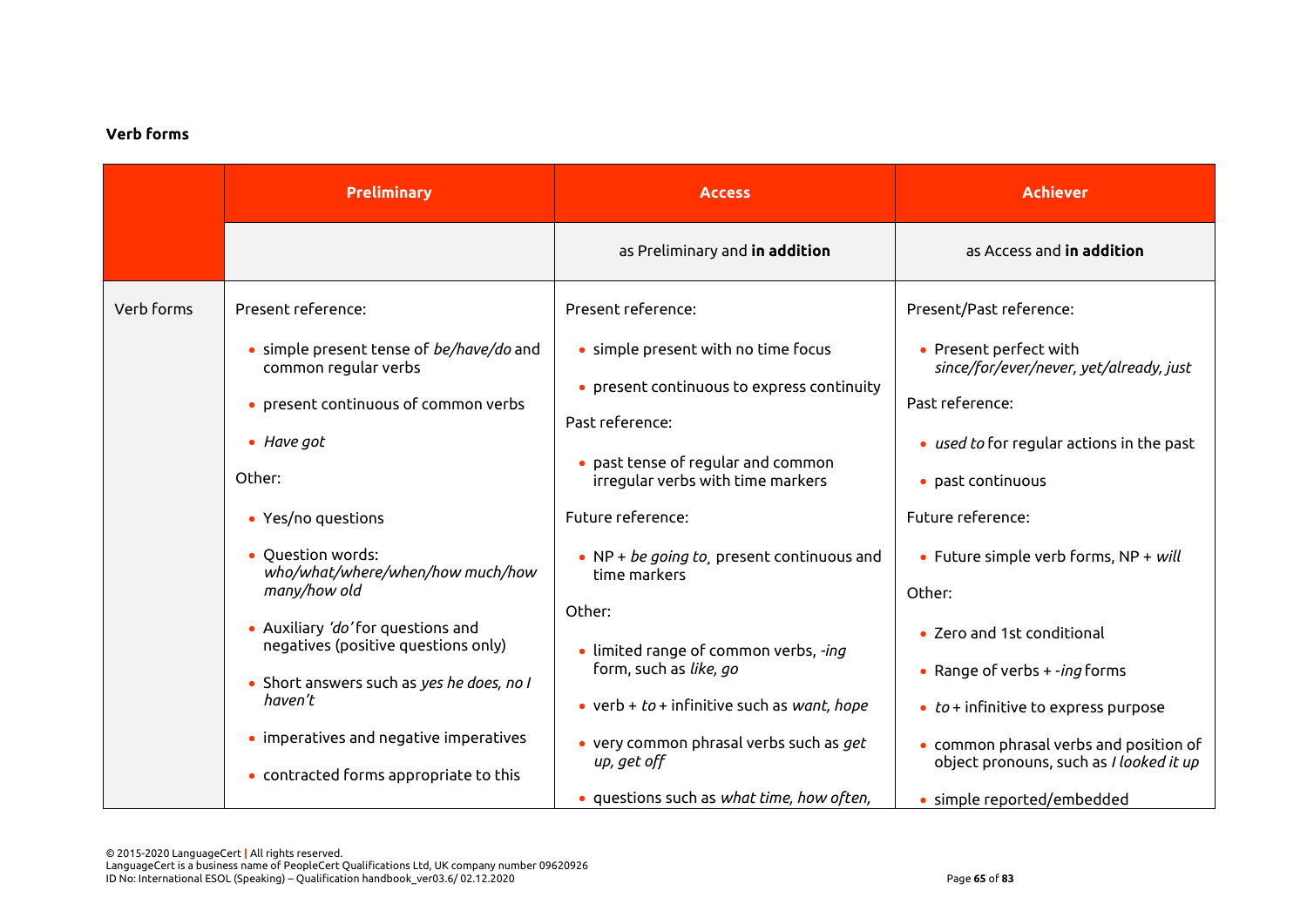| <b>Preliminary</b>                  | <b>Access</b>                                                                                                       | <b>Achiever</b>                                                                                                |
|-------------------------------------|---------------------------------------------------------------------------------------------------------------------|----------------------------------------------------------------------------------------------------------------|
|                                     | as Preliminary and in addition                                                                                      | as Access and <b>in addition</b>                                                                               |
| level                               | why, which                                                                                                          | statements and questions                                                                                       |
| • $let's + infinite for suggestion$ | • simple question tags using all the verb<br>forms at this level<br>• contracted forms appropriate to this<br>level | • question tags using all verbs<br>appropriate at the level<br>• contracted forms appropriate to this<br>level |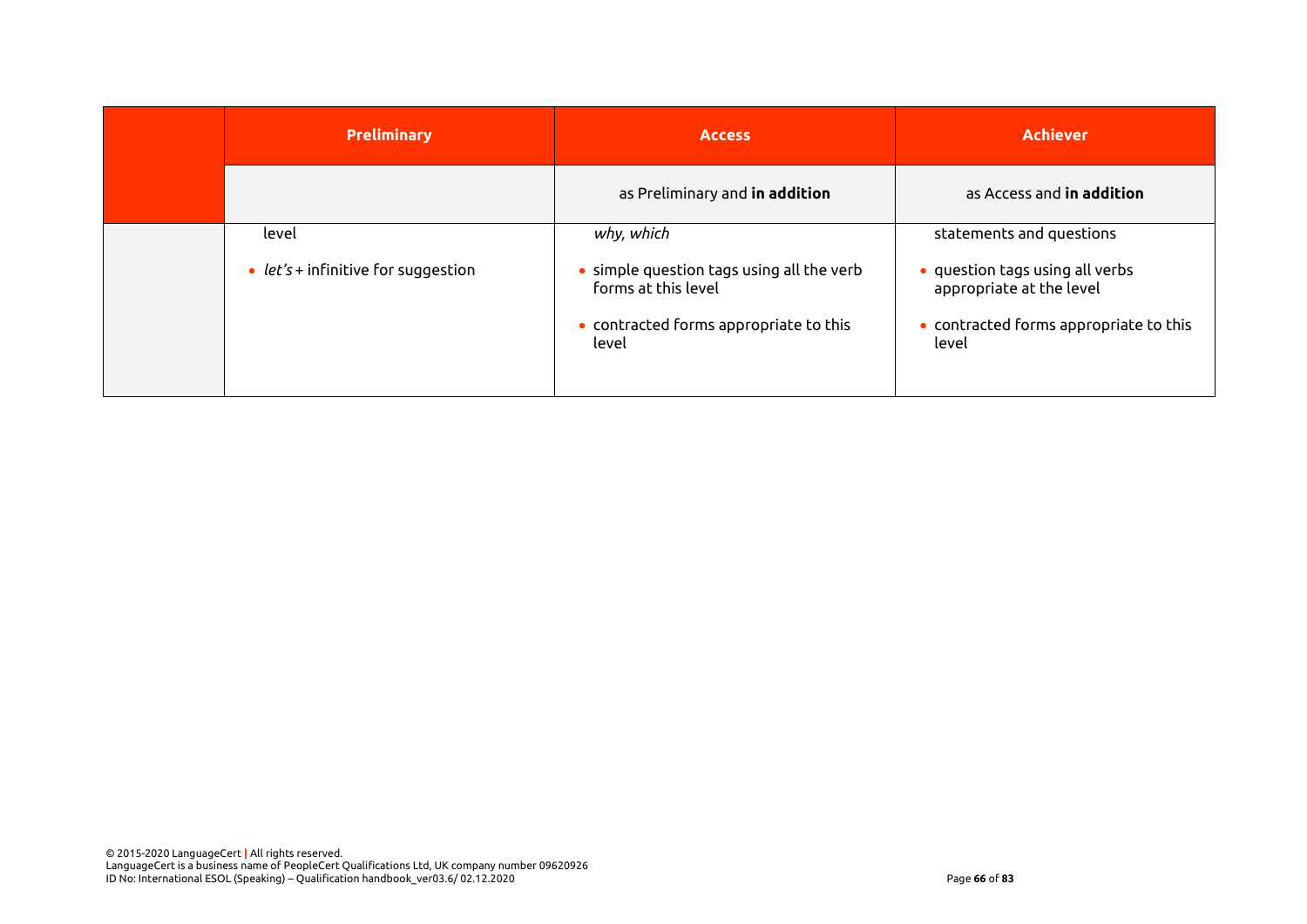## **Modals, nouns, pronouns, possessives, prepositions**

|              | <b>Preliminary</b>                                                                                           | <b>Access</b>                                                                                                                                                                                                                                                                          | <b>Achiever</b>                                                                                                                                                                                                                                                                                                                                                                           |
|--------------|--------------------------------------------------------------------------------------------------------------|----------------------------------------------------------------------------------------------------------------------------------------------------------------------------------------------------------------------------------------------------------------------------------------|-------------------------------------------------------------------------------------------------------------------------------------------------------------------------------------------------------------------------------------------------------------------------------------------------------------------------------------------------------------------------------------------|
|              |                                                                                                              | as Preliminary and in addition                                                                                                                                                                                                                                                         | as Access and in addition                                                                                                                                                                                                                                                                                                                                                                 |
| Modals       | Present reference:<br>• can, can't (ability/inability, permission)<br>and would like (request)               | Modals and forms with similar meaning:<br>• <i>must</i> (obligation)<br>• <i>mustn't</i> (prohibition)<br>• have to, had got to (need)<br>• can, could (requests)<br>• couldn't (impossibility)<br>• <i>may</i> (permission)<br>· single modal adverbs: possibly,<br>probably, perhaps | Modals and forms with similar meaning:<br>• should (obligation, advice)<br>• might, may, will, probably (possibility<br>and <i>probability</i> in the future)<br>• would/should (advice)<br>• <i>need to</i> (obligation)<br>• <i>needn't</i> (lack of obligation)<br>• will definitely (certainty in the future)<br>• may / (asking for permission)<br>• I'd rather (stating preference) |
| <b>Nouns</b> | • regular and common irregular plural<br>forms<br>• very common uncountable nouns<br>• cardinal numbers 1-31 | • countable and uncountable nouns<br>• simple nouns phrases<br>• cardinal numbers up to 100, multiples<br>of 100                                                                                                                                                                       | • noun phrases with pre- and post-<br>modification such as fair-haired people<br>with sensitive skin<br>• all cardinal numbers                                                                                                                                                                                                                                                            |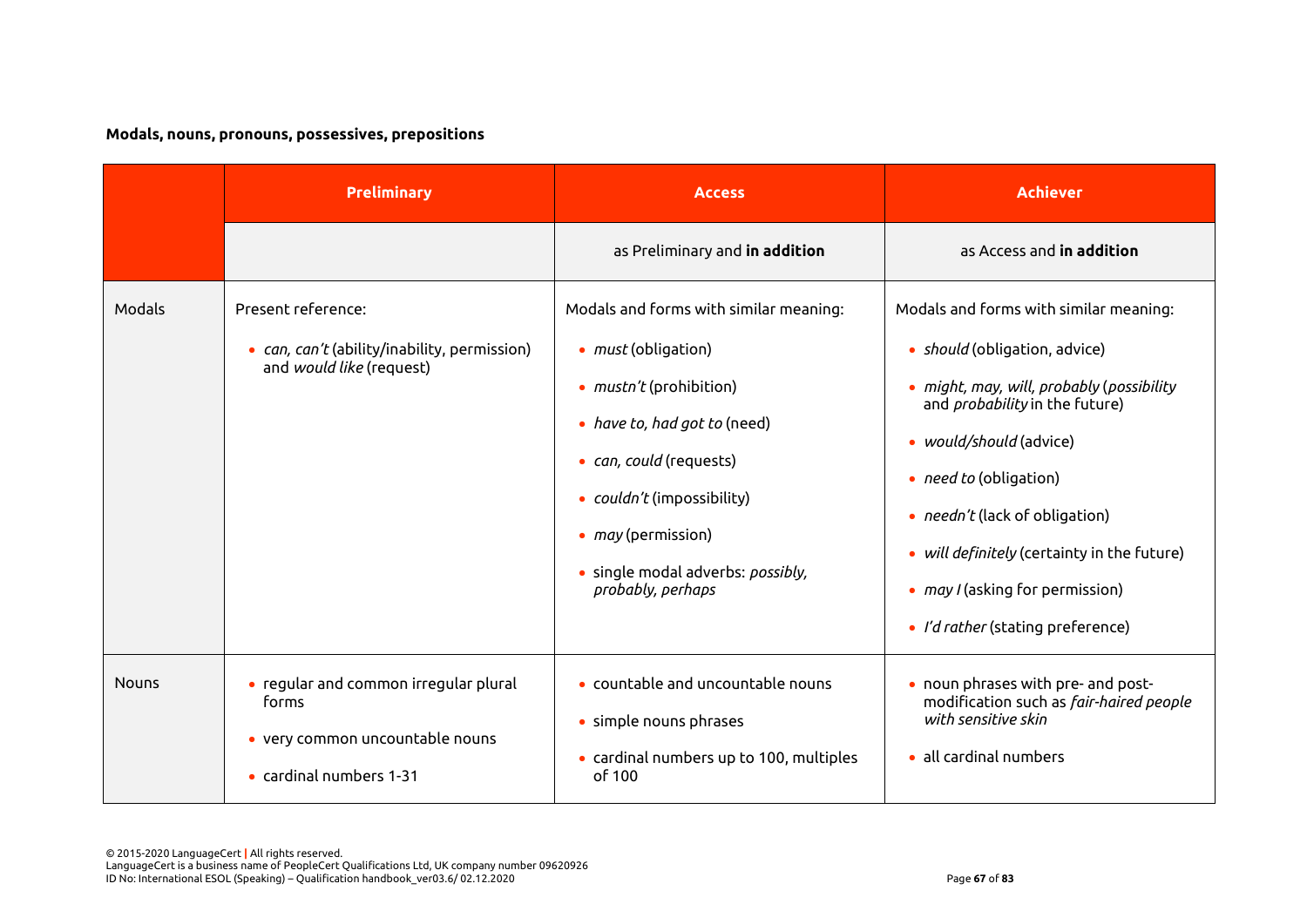|                                                 | <b>Preliminary</b>                                                                                                                                                                                         | <b>Access</b>                                                                                                                                                                                                                 | <b>Achiever</b>                                                                                                                                                                         |
|-------------------------------------------------|------------------------------------------------------------------------------------------------------------------------------------------------------------------------------------------------------------|-------------------------------------------------------------------------------------------------------------------------------------------------------------------------------------------------------------------------------|-----------------------------------------------------------------------------------------------------------------------------------------------------------------------------------------|
|                                                 |                                                                                                                                                                                                            | as Preliminary and in addition                                                                                                                                                                                                | as Access and <b>in addition</b>                                                                                                                                                        |
| Pronouns                                        | • personal - subject                                                                                                                                                                                       | • object, reflexive                                                                                                                                                                                                           |                                                                                                                                                                                         |
| <b>Possessives</b>                              | · possessive adjectives such as my, your,<br>his, her, its, our, their<br>• use of 's, s'                                                                                                                  | • possessive pronouns such as mine,<br>yours, whose                                                                                                                                                                           | • As Access                                                                                                                                                                             |
| Prepositions<br>and<br>prepositional<br>phrases | • common prepositions such as at, in, on,<br>under, next to, between, near, to, from<br>• prepositional phrases of place, time<br>and movement, such as at home, on the<br>left, on Monday, at six o'clock | • prepositions of place, time and<br>movement, such as before, after,<br>towards, up, down, along, across, in front<br>of, behind, opposite<br>• prepositional phrases of place and<br>time, such as after dinner, before tea | • wide range of prepositions, such as<br>beyond, above, beneath, below<br>• prepositional phrases such as <i>in her</i><br>twenties, of average height, in the top<br>right-hand corner |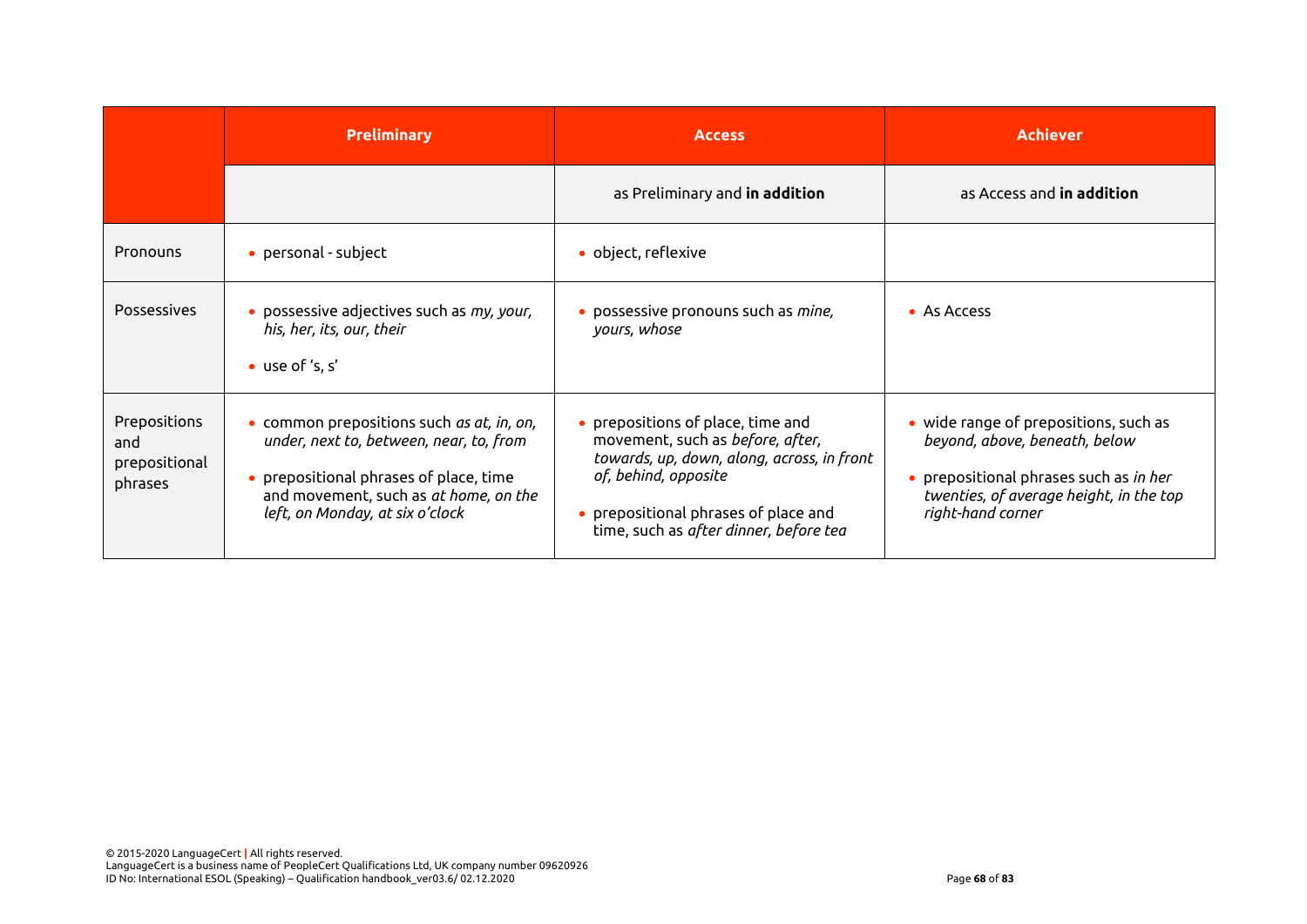## **Articles, determiners, adjectives, adverbs, intensifiers**

|                    | <b>Preliminary</b>                                                                                                         | <b>Access</b>                                                                                                                                                      | <b>Achiever</b>                                                                                                                                                                               |
|--------------------|----------------------------------------------------------------------------------------------------------------------------|--------------------------------------------------------------------------------------------------------------------------------------------------------------------|-----------------------------------------------------------------------------------------------------------------------------------------------------------------------------------------------|
|                    |                                                                                                                            | as Preliminary and in addition                                                                                                                                     | as Access and in addition                                                                                                                                                                     |
| <b>Articles</b>    | • Definite, indefinite                                                                                                     | $\bullet$ definite article<br>• zero article with uncountable nouns<br>· definite article with superlatives                                                        | · definite article with post-<br>modification, such as the present you<br>gave me<br>• use of indefinite article in definitions,<br>such as an architect is a person who<br>designs buildings |
| <b>Determiners</b> | • any, some, a lot of                                                                                                      | · all, none, not (any), enough, (a) few, (a)<br>little, many, more, most, much, no                                                                                 | · a range of determiners, e.g. all the,<br>most, both                                                                                                                                         |
| Adjectives         | • common adjectives in front of a noun<br>· demonstrative adjectives this, that,<br>these, those<br>• ordinal numbers 1-31 | • order of adjectives<br>• comparative, superlative, regular and<br>common irregular forms<br>• use of than<br>• ordinal numbers up to 100 and<br>multiples of 100 | • adjectives ending $-ed$ and - ing such as<br>tired and tiring<br>· comparative structures, e.g. asas,<br>is the same as, not soas, looks<br>like/is like<br>all ordinal numbers             |
| Adverbs            | • simple adverbs of place, manner and                                                                                      | • simple adverbs and adverbial phrases:<br>sequencing, time and place,                                                                                             | • more complex adverbial phrases of<br>time, place, frequency, manner, e.g. as                                                                                                                |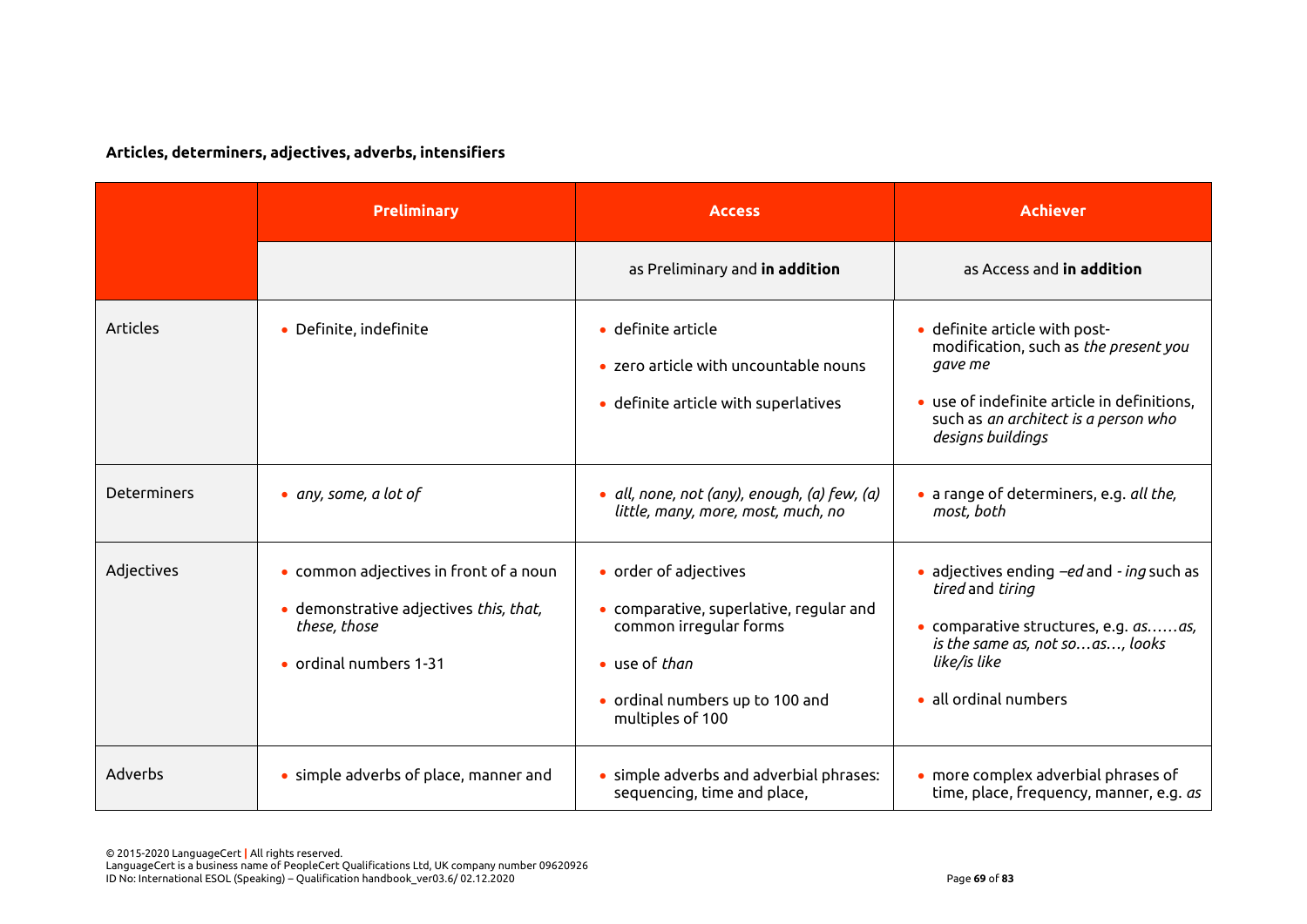|              | <b>Preliminary</b>              | <b>Access</b>                                                                     | <b>Achiever</b>                                  |
|--------------|---------------------------------|-----------------------------------------------------------------------------------|--------------------------------------------------|
|              |                                 | as Preliminary and in addition                                                    | as Access and in addition                        |
|              | time, such as here, slowly, now | frequency, manner<br>• position of adverbs and word order of<br>adverbial phrases | soon as possible                                 |
| Intensifiers | $\bullet\$ very, really         | $\bullet$ quite, so, a bit                                                        | • a range of intensifiers such as too,<br>enough |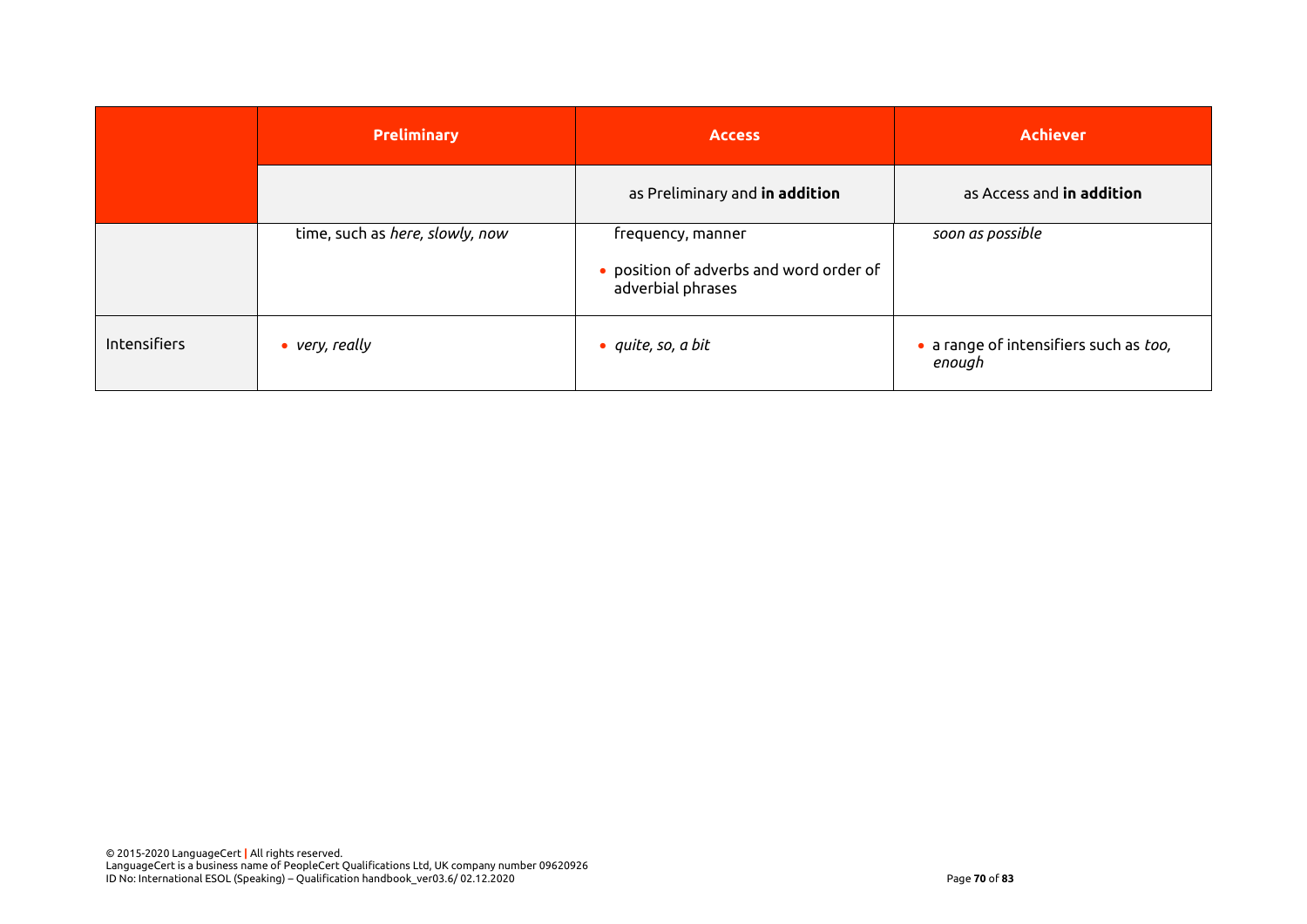## **Punctuation and spelling**

|                  | <b>Preliminary</b>                                                | <b>Access</b>                                                                                                                                                    | <b>Achiever</b>                                                                                                                                                                                                                                                                                      |
|------------------|-------------------------------------------------------------------|------------------------------------------------------------------------------------------------------------------------------------------------------------------|------------------------------------------------------------------------------------------------------------------------------------------------------------------------------------------------------------------------------------------------------------------------------------------------------|
|                  |                                                                   | as Preliminary and in addition                                                                                                                                   | as Access and <b>in addition</b>                                                                                                                                                                                                                                                                     |
| Punctuation      | • use of capital letters and full stops                           | • use of question marks, exclamation marks,<br>use of comma in lists                                                                                             | • use of punctuation in formal<br>and informal texts, such as<br>dashes, brackets, bullet points,<br>speech marks                                                                                                                                                                                    |
| Spelling         | • the correct spelling of personal<br>keywords and familiar words | • the correct spelling of most personal<br>details and familiar common words                                                                                     | • the correct spelling of common<br>words and key words relating<br>to own work, leisure and study<br>interests                                                                                                                                                                                      |
| <b>Discourse</b> | • sentence connectives: then, next                                | · adverbs to indicate sequence (first, finally)<br>• use of substitution (I think so, I hope so)<br>• markers to structure spoken discourse<br>(Right, well, OK) | $\bullet$ markers to indicate addition<br>(also), sequence (in the first<br>place), contrast (on the other<br>hand)<br>• markers to structure spoken<br>discourse, (anyway, by the way)<br>• use of ellipsis in informal<br>situations (got to go)<br>· use of vague language (I think,<br>you know) |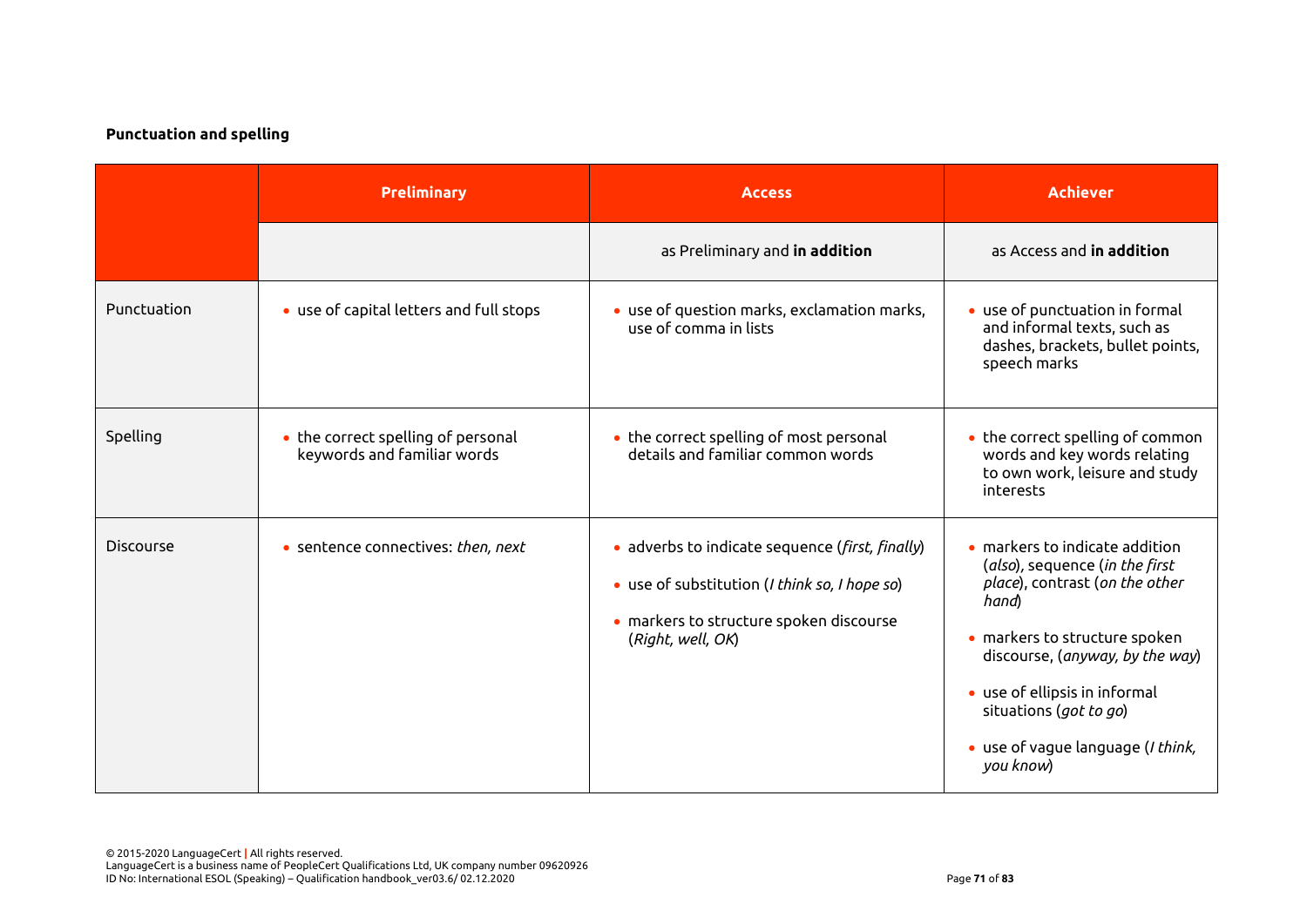#### **Grammar – Communicator (B2), Expert (C1), Mastery (C2) levels**

*Candidates may be exposed to the grammar required for the level above, but will not be tested on it.*

|                                                                                | <b>Communicator</b>                                                                                                                                                                                                                                                                                                                                                                                                   | <b>Expert</b>                                                                                                                                                                                                                                                                                                                        | <b>Mastery</b>               |
|--------------------------------------------------------------------------------|-----------------------------------------------------------------------------------------------------------------------------------------------------------------------------------------------------------------------------------------------------------------------------------------------------------------------------------------------------------------------------------------------------------------------|--------------------------------------------------------------------------------------------------------------------------------------------------------------------------------------------------------------------------------------------------------------------------------------------------------------------------------------|------------------------------|
|                                                                                | as Achiever and in addition                                                                                                                                                                                                                                                                                                                                                                                           | as Communicator and in addition                                                                                                                                                                                                                                                                                                      | as Expert and in addition    |
| Simple,<br>compound and<br>complex<br>sentences with<br>subordinate<br>clauses | • word order in sentences with more<br>than one subordinate clause<br>$\bullet$ there had been<br>• use of common conjunctions<br>expressing contrast, purpose,<br>consequence, condition, concession<br>• non-defining relative clauses<br>· defining relative clauses with where,<br>whose, when<br>· defining relative clauses without<br>relative pronouns<br>• participle clauses describing action<br>with -ing | • word order in complex sentences,<br>including order selected for emphasis<br>• there could be/would be/should be<br>• could have/would have/should have<br>• wider range of conjunctions including on<br>condition that, provided that<br>• comparative clauses<br>• more complex participle clauses<br>describing action with -ed | • full range of conjunctions |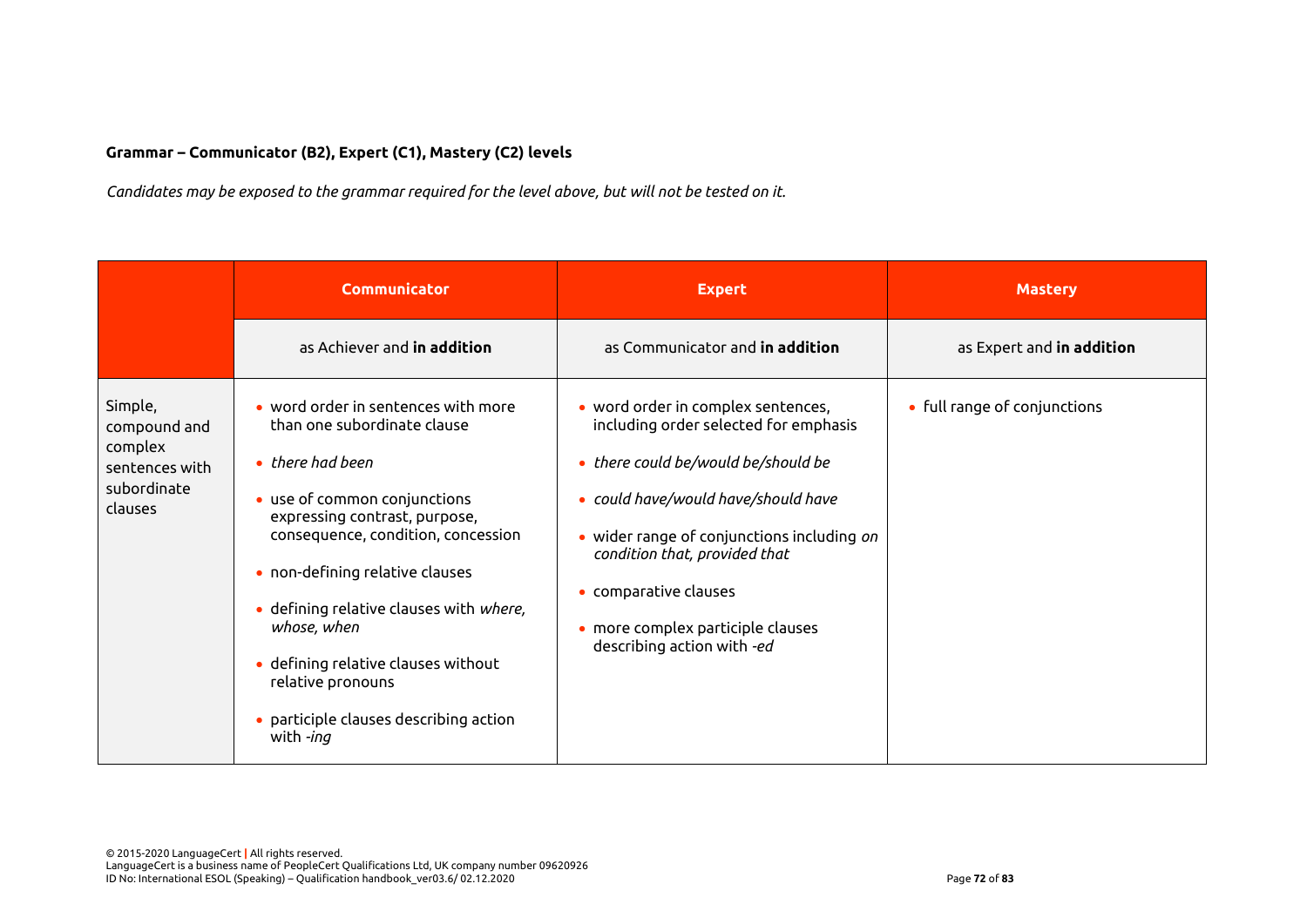#### **Verb forms**

|            | <b>Communicator</b>                                                                                                                                                                                                                                                                                                                                                                                                                                                        | <b>Expert</b>                                                                                                                                                                                                                                                                                                                                                                           | <b>Mastery</b> |
|------------|----------------------------------------------------------------------------------------------------------------------------------------------------------------------------------------------------------------------------------------------------------------------------------------------------------------------------------------------------------------------------------------------------------------------------------------------------------------------------|-----------------------------------------------------------------------------------------------------------------------------------------------------------------------------------------------------------------------------------------------------------------------------------------------------------------------------------------------------------------------------------------|----------------|
|            | as Achiever and in addition                                                                                                                                                                                                                                                                                                                                                                                                                                                | as Communicator and in addition                                                                                                                                                                                                                                                                                                                                                         | as Expert      |
| Verb forms | Present/Past reference:<br>• present perfect continuous<br>Past reference:<br>• past perfect<br>Other:<br>• simple passive<br>$\bullet$ use of 2 <sup>nd</sup> and 3 <sup>rd</sup> conditional<br>• verbs $+$ (object) $+$ gerund or infinitive such<br>as would like someone to do something,<br>suggest doing something<br>• causative use of have and get<br>• reported speech with a range of tenses<br>• wider range of phrasal verbs such as give<br>up, put up with | • all verb forms active and passive<br>Other:<br>• would expressing habit in the past<br>· mixed conditionals<br>• reported speech with full range of<br>tenses and introductory verbs<br>• extended phrasal verbs such as get<br>round to, carry on with<br>• question tags using all tenses<br>$\bullet$ imperative + question tag<br>• contracted forms appropriate to this<br>level |                |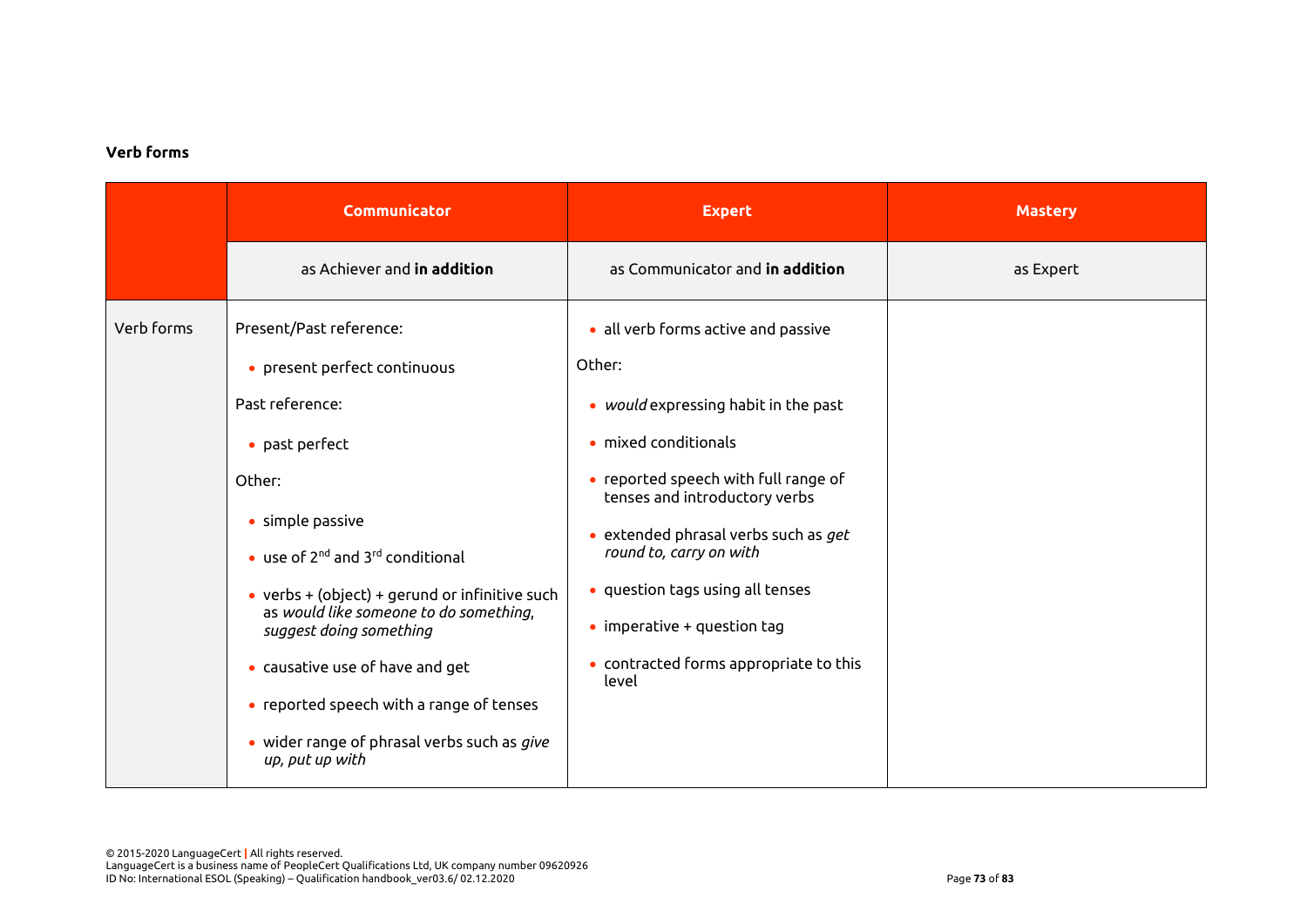| <b>Communicator</b>                                                                               | <b>Expert</b>                   | <b>Mastery</b> |
|---------------------------------------------------------------------------------------------------|---------------------------------|----------------|
| as Achiever and in addition                                                                       | as Communicator and in addition | as Expert      |
| • reported requests and instructions<br>· question tags using tenses appropriate to<br>this level |                                 |                |

#### **Modals, nouns, prepositions**

|              | <b>Communicator</b>                                                                                                                            | <b>Expert</b>                                                                                                      | <b>Mastery</b> |
|--------------|------------------------------------------------------------------------------------------------------------------------------------------------|--------------------------------------------------------------------------------------------------------------------|----------------|
|              | as Achiever and <b>in addition</b>                                                                                                             | as Communicator and <b>in addition</b>                                                                             | as Expert      |
| Modals       | • <i>ought to</i> (obligation)<br>• negative of <i>need</i> and <i>have to</i> to express<br>absence of obligation<br>• must/can't (deduction) | should have/might have/may<br>have/could have/must have and<br>negative forms of these<br>can't have, needn't have |                |
| <b>Nouns</b> | • wider range of noun phrases with pre-<br>and post-modification<br>• word order of determiners, e.g. all my                                   | extended range of complex noun<br>phrases                                                                          |                |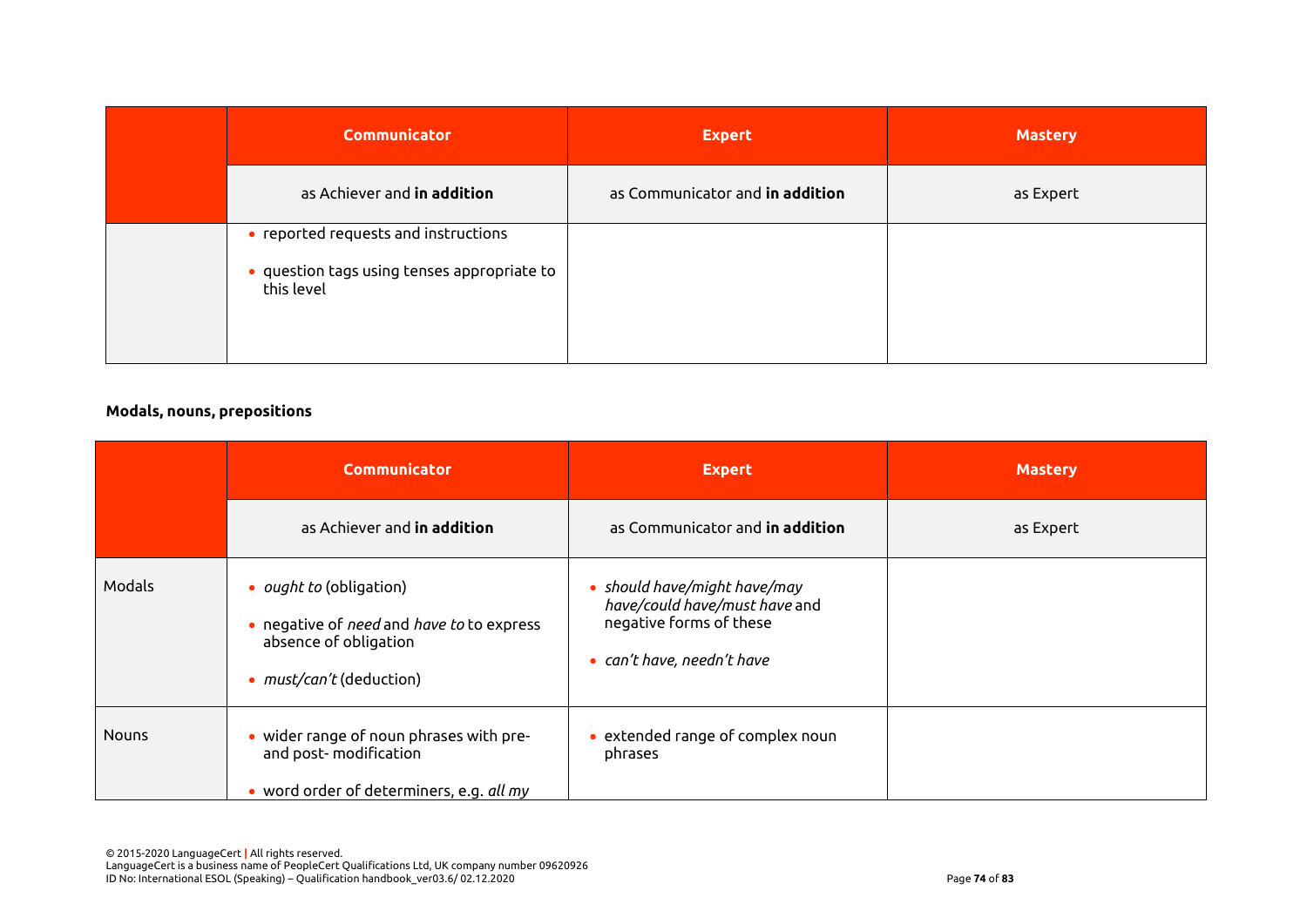|                                                 | books                                                                                                                                                                                                                       |                                                                    |  |
|-------------------------------------------------|-----------------------------------------------------------------------------------------------------------------------------------------------------------------------------------------------------------------------------|--------------------------------------------------------------------|--|
| Prepositions<br>and<br>prepositional<br>phrases | • wider range of prepositions including<br>despite, in spite of<br>$\bullet$ collocations of verbs/nouns +<br>prepositions such as point at, have an<br>interest in<br>• preposition $+$ -ing form such as after<br>leaving | • preposition + $having$ + past participle<br>such as having eaten |  |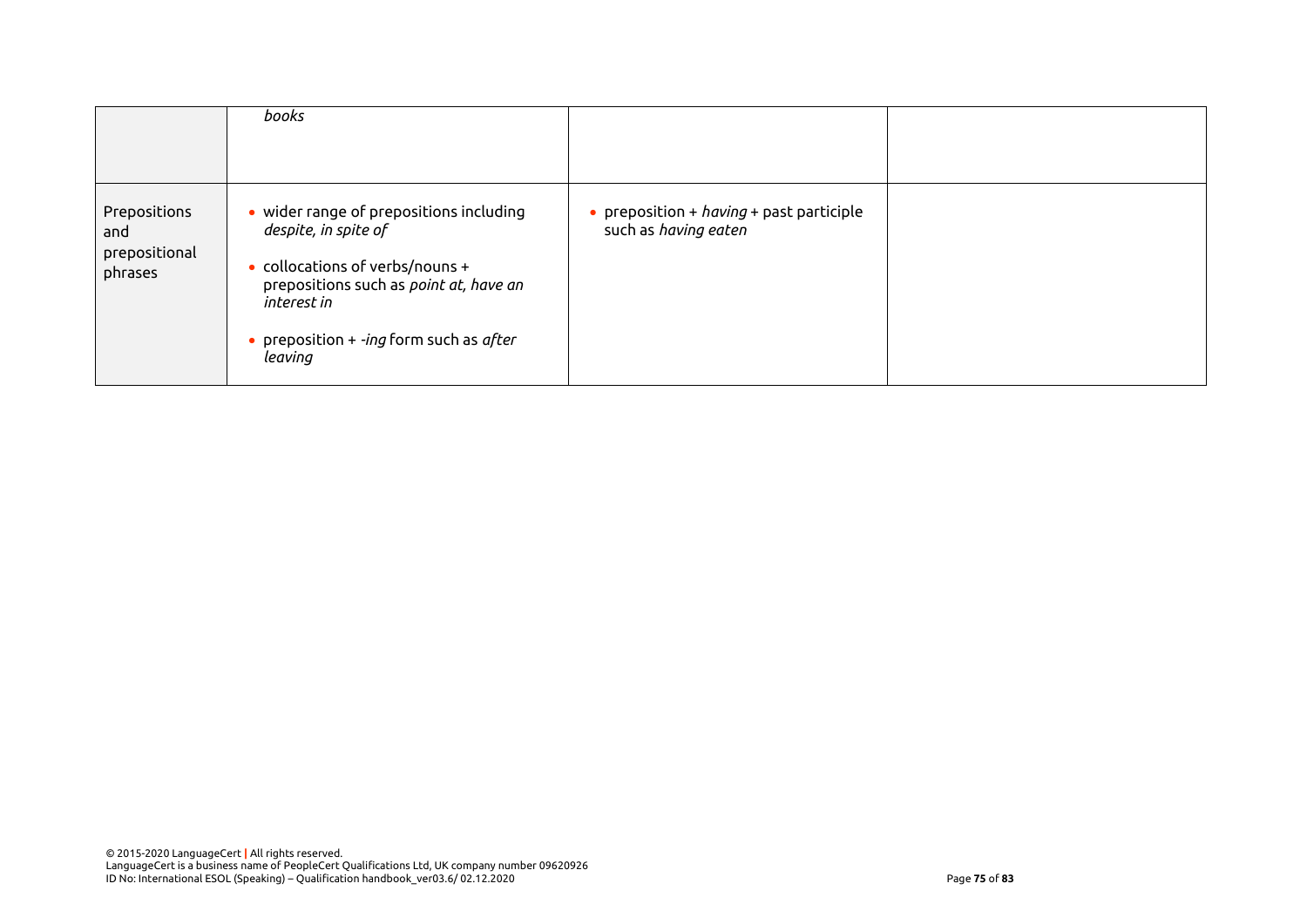## **Articles, determiners, adjectives, adverbs, intensifiers**

|                     | Communicator                                                                                                     | <b>Expert</b>                                                                                                         | <b>Mastery</b> |
|---------------------|------------------------------------------------------------------------------------------------------------------|-----------------------------------------------------------------------------------------------------------------------|----------------|
|                     | as Achiever and in addition                                                                                      | as Communicator and in addition                                                                                       | as Expert      |
| <b>Articles</b>     | · definite, indefinite and zero article<br>with both countable and<br>uncountable nouns in a range of uses       | • as Communicator                                                                                                     |                |
| Adjectives          | • comparisons with fewer and less<br>$\bullet$ collocation of adjective + preposition<br>such as responsible for | • as Communicator                                                                                                     |                |
| Adverbs             | adverbial phrases of degree, extent,<br>$\bullet$<br>probability<br>• comparative and superlative of<br>adverbs  | • as Communicator                                                                                                     |                |
| <b>Intensifiers</b> | · wide range such as extremely, much,<br>too                                                                     | • collocation of intensifiers with<br>absolute and relative adjectives<br>such as absolutely gorgeous, very<br>pretty |                |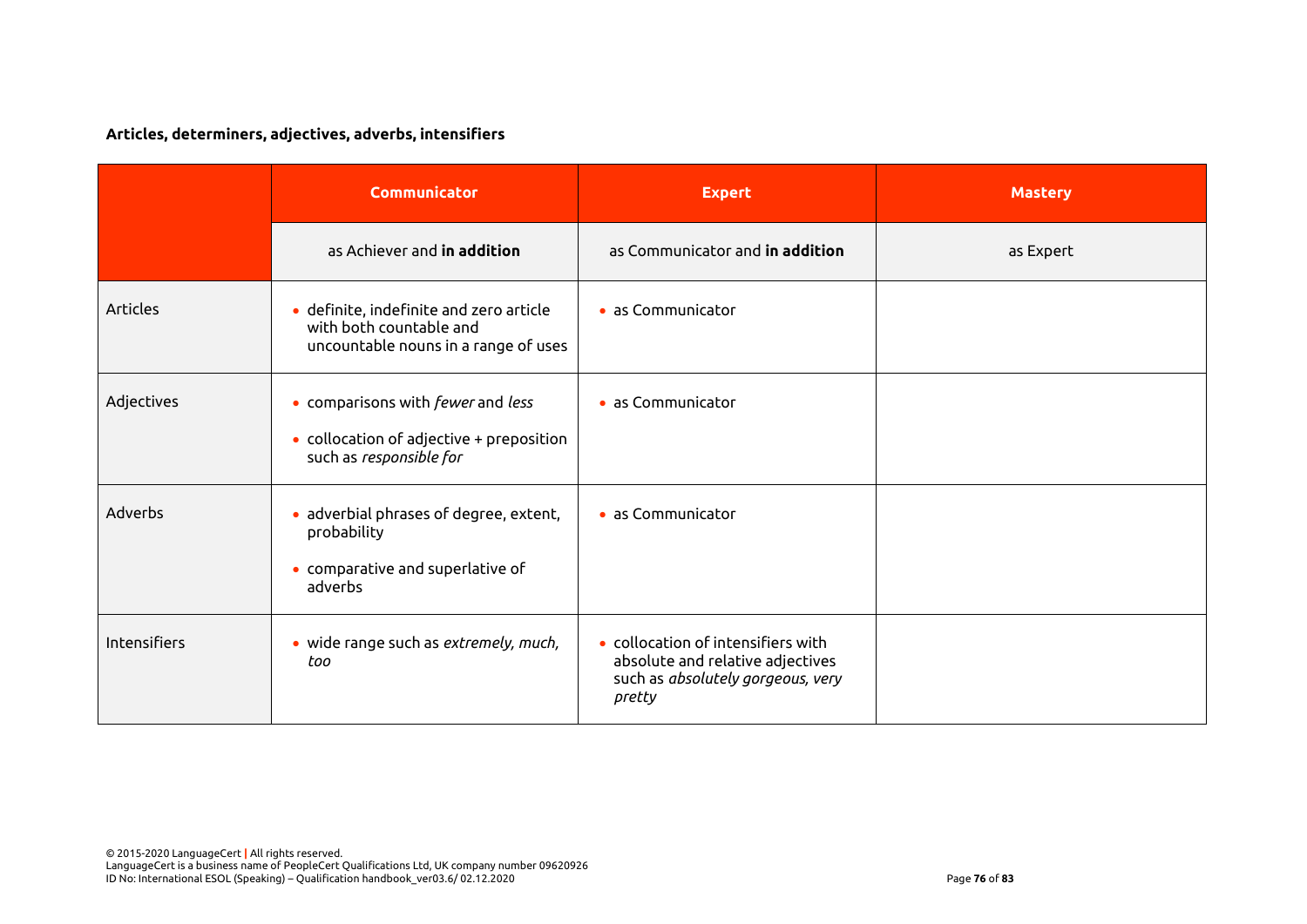#### **Punctuation and spelling**

|                  | <b>Communicator</b>                                                                                                                                                                                                                                                         | <b>Expert</b>                                                                                                                                                                                                  | <b>Mastery</b>                                                                                                                 |
|------------------|-----------------------------------------------------------------------------------------------------------------------------------------------------------------------------------------------------------------------------------------------------------------------------|----------------------------------------------------------------------------------------------------------------------------------------------------------------------------------------------------------------|--------------------------------------------------------------------------------------------------------------------------------|
|                  | as Achiever and in addition                                                                                                                                                                                                                                                 | as Communicator and in addition                                                                                                                                                                                | as Expert and in addition                                                                                                      |
| Punctuation      | • multiple uses of commas<br>• use of apostrophes for possession and<br>omission<br>• use of other punctuation to enhance<br>meaning                                                                                                                                        | • accurate use of all punctuation                                                                                                                                                                              |                                                                                                                                |
| Spelling         | • the correct spelling of words used in<br>work, studies and daily life                                                                                                                                                                                                     | • the correct spelling of words used in<br>work, studies and daily life including<br>familiar technical words                                                                                                  | • the correct spelling of words used in<br>more specialized contexts (such as<br>business, academia, international<br>affairs) |
| <b>Discourse</b> | • a range of discourse markers expressing<br>addition, cause and effect, contrast<br>(however), sequence and time (at a later<br>date)<br>• markers to structure spoken discourse<br>(as I was saying)<br>• use of ellipsis in informal speech and<br>writing (sounds good) | • a range of logical markers (in this<br>respect, accordingly)<br>• sequence markers (subsequently)<br>• a wider range of discourse markers<br>to structure formal and informal<br>speech (can we now turn to) | • a full range of discourse markers<br>adapted to context and register                                                         |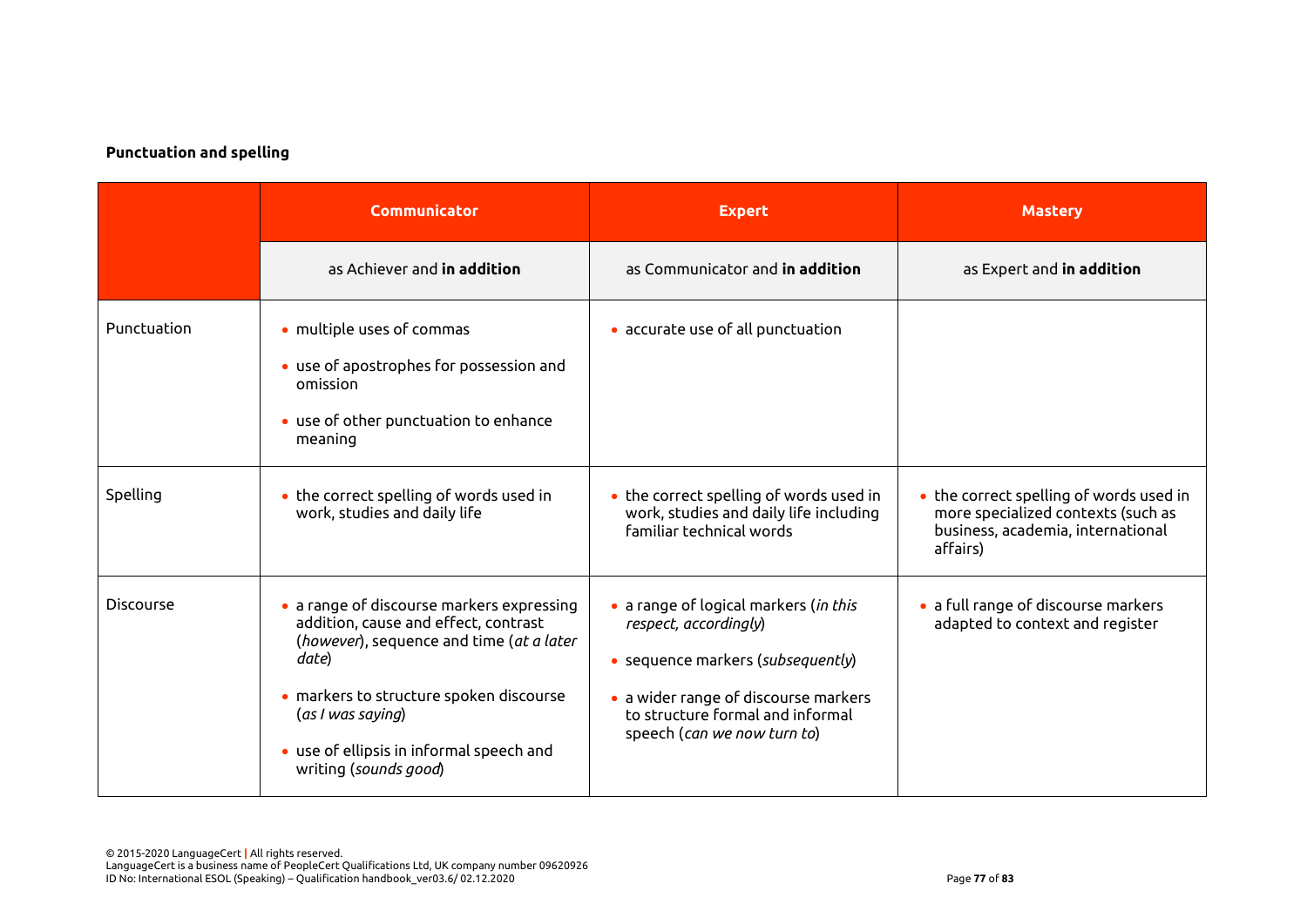## **3. Overview of assessment for International ESOL (Speaking)**

### **3.1 Assessment of the International ESOL (Speaking) examination**

All Marking Examiners are approved by LanguageCert and undergo rigorous and frequent training and moderation, to ensure that grades are awarded strictly in accordance with CEFR levels and LanguageCert examination requirements.

Spoken ESOL examinations are assessed against the following four criteria:

- Task Fulfilment and Coherence: the ability to manage the tasks adequately for the level and link the utterances into coherent speech
- Accuracy and Range of Grammar: the ability to vary and demonstrate control of grammatical structures as appropriate to the task
- Accuracy and Range of Vocabulary: the ability to vary and demonstrate control of lexis and register as appropriate to the task
- Pronunciation, Intonation and Fluency: The ability to produce the sounds of English in order to be understood with appropriate stress and intonation and maintain the flow of speech

Each of the four parts of the test is given equal importance.

Candidates are awarded a mark from 0 to 3 for each of the four criteria, so that the maximum raw marks they can get across the four parts of the test is 12. The marks are then converted to a scaled scored from zero (0) to 50.

#### **Overall Grades**

The grades awarded are High Pass, Pass, or Fail, as per the thresholds below.

Please note that for VISA applicants and for SELT purposes, separate grading arrangements apply, as per the right-hand column in the table below.

|                     | <b>ESOL Pass</b> | <b>ESOL High Pass</b> | <b>Required score for</b><br><b>SELT (B1-C2)</b> |
|---------------------|------------------|-----------------------|--------------------------------------------------|
| <b>Scaled score</b> | 25/50            | 38/50                 | 33/50                                            |

Note that there are different scaled-score requirements for the SELT IESOL examinations. As a result, a High Pass grade will be awarded when the required score for SELT is achieved in a SELT exam.

For the LanguageCert ESOL speaking tests, the assessment of the candidate is not carried out by the test centre's Interlocutor. The exam is recorded, and the LanguageCert Marking Examiners listen to the recording and mark it based on a set of criteria and descriptors of performance for each level. Exams centrally managed by PeopleCert are conducted and marked by Marking Interlocutors.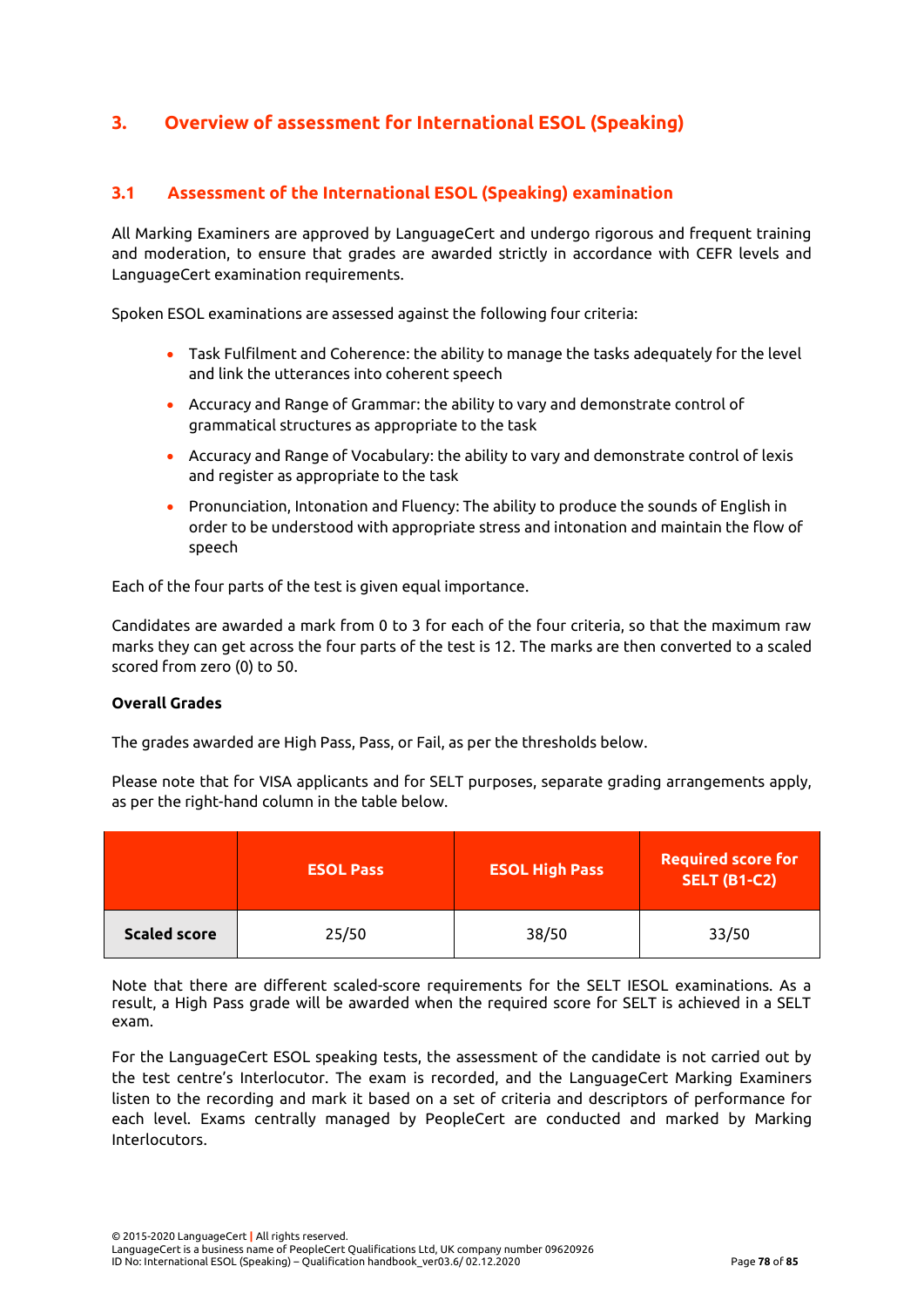## **3.2 International ESOL (Speaking): CEFR Descriptors**

#### **PRELIMINARY – A1 – CEFR Descriptors**

| <b>Overall oral</b><br>production | Can produce simple mainly isolated phrases about people and places.                                                                                                                             |
|-----------------------------------|-------------------------------------------------------------------------------------------------------------------------------------------------------------------------------------------------|
| Accuracy                          | Shows only limited control of a few simple grammatical structures and<br>sentence patterns in a memorised repertoire.                                                                           |
| Range                             | Has a very basic repertoire of words and simple phrases related to personal<br>details and particular concrete situations.                                                                      |
| Phonology                         | Pronunciation of a very limited repertoire of learnt words and phrases can be<br>understood with some effort by native speakers used to dealing with<br>speakers of his/her language group.     |
| Fluency                           | Can manage very short, isolated, mainly pre-packaged utterances, with much<br>pausing to search for expressions, to articulate less familiar words and to<br>repair communication.              |
| Interaction                       | Can ask and answer questions about personal details. Can interact in a simple<br>way but communication is totally dependent on repetition at a slower rate of<br>speech, rephrasing and repair. |
| Coherence                         | Can link words or groups of words with very basic linear connectors like 'and'<br>or 'then'.                                                                                                    |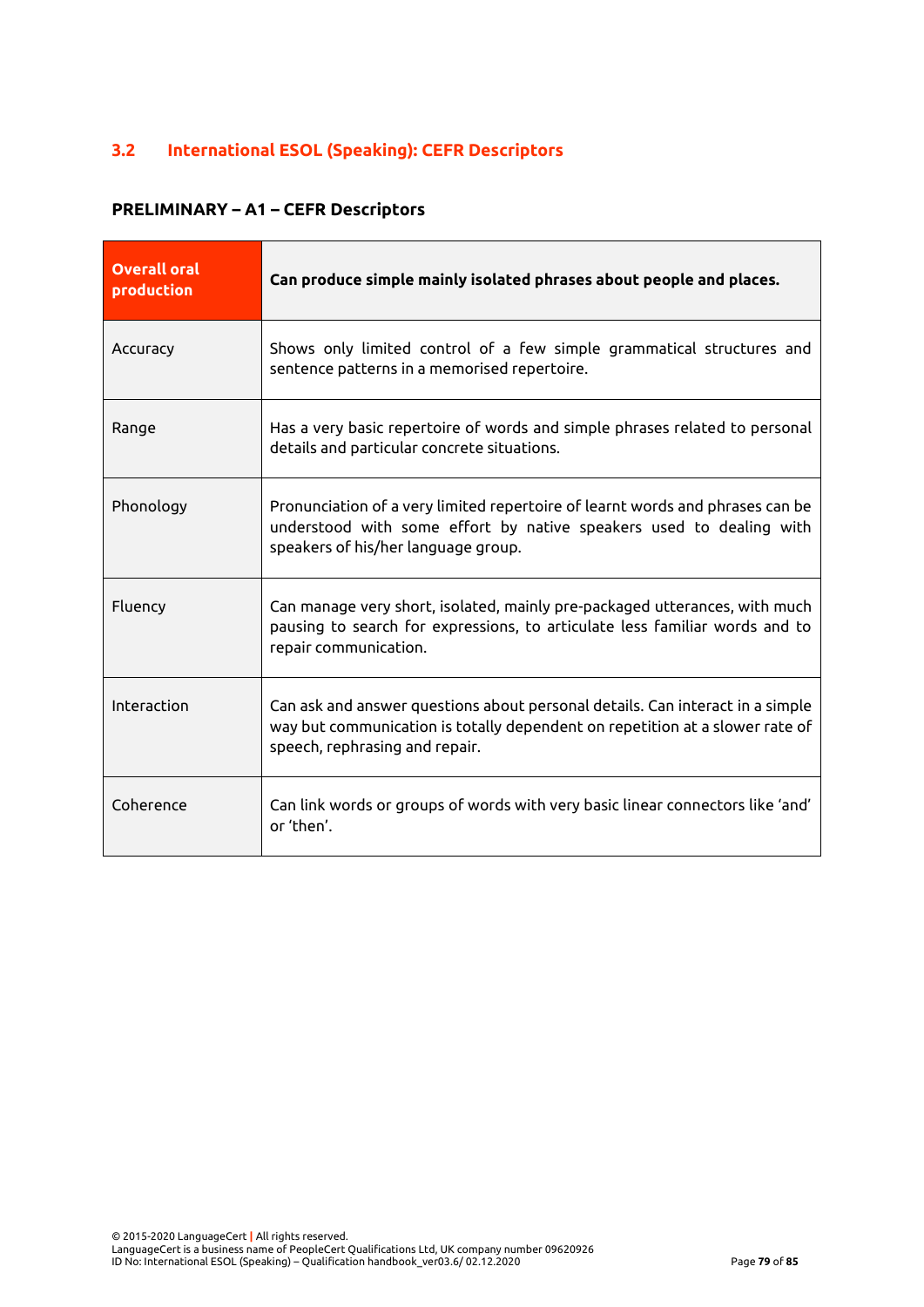## **ACCESS – A2 – CEFR Descriptors**

| <b>Overall oral</b><br>production | Can give a simple description or presentation of people, living or working<br>conditions, daily routines, likes/dislikes, etc. as a short series of simple<br>phrases and sentences linked into a list. |
|-----------------------------------|---------------------------------------------------------------------------------------------------------------------------------------------------------------------------------------------------------|
| Accuracy                          | Uses some simple structures correctly, but still systematically makes basic<br>mistakes.                                                                                                                |
| Range                             | Uses basic sentence patterns with memorised phrases, groups of a few<br>words and formulae in order to communicate limited information in simple<br>everyday situations.                                |
| Phonology                         | Pronunciation is generally clear enough to be understood despite a<br>noticeable foreign accent, but conversational partners will need to ask for<br>repetition from time to time.                      |
| Fluency                           | Can make him/herself understood in very short utterances, even though<br>pauses, false starts and reformulation are very evident.                                                                       |
| Interaction                       | Can answer questions and respond to simple statements. Can indicate when<br>he/she is following but is rarely able to understand enough to keep<br>conversation going of his/her own accord.            |
| Coherence                         | Can link groups of words with simple connectors like 'and', 'but' and<br>'because'.                                                                                                                     |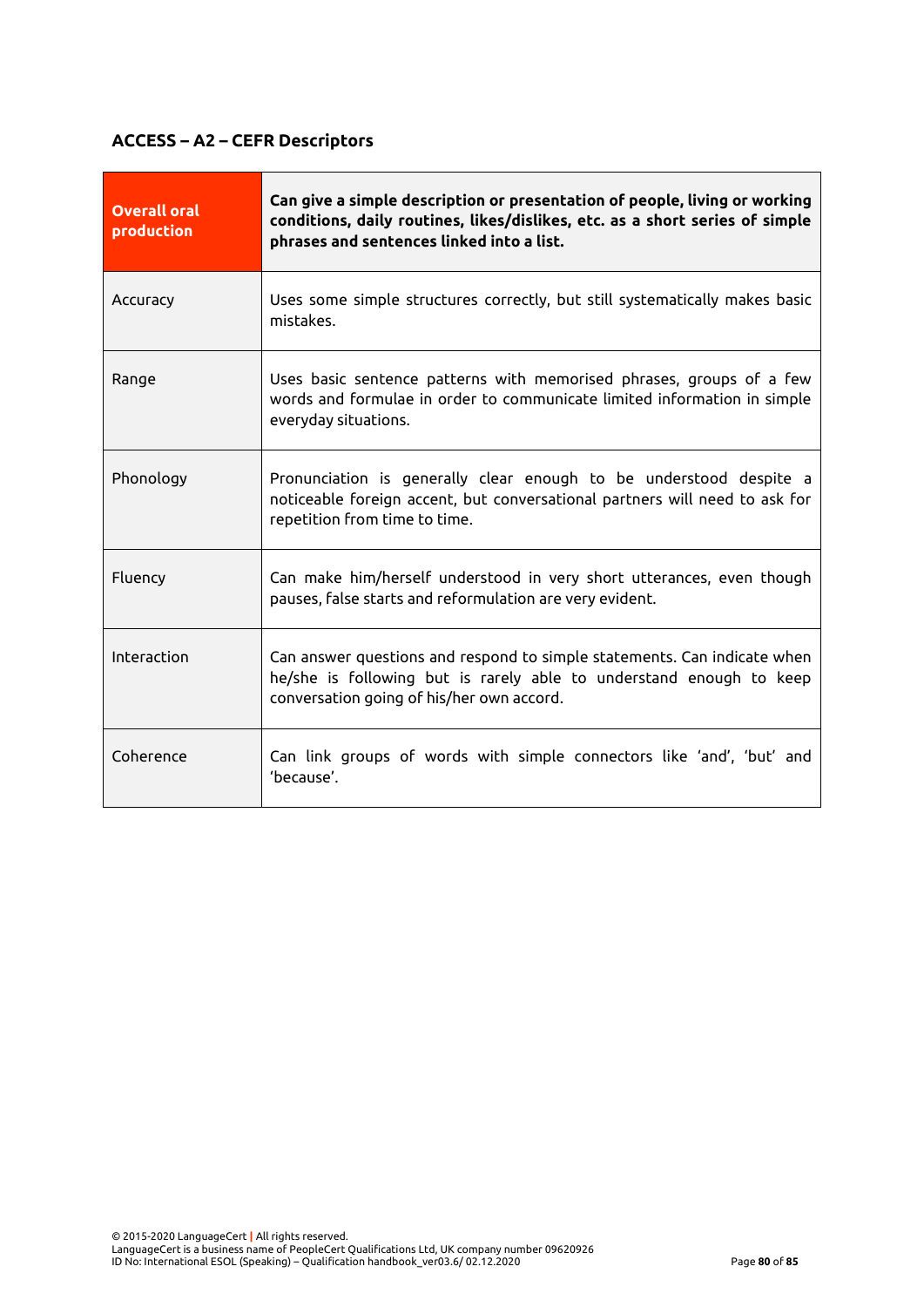## **ACHIEVER – B1 – CEFR Descriptors**

| <b>Overall oral</b><br>production | Can reasonably fluently sustain a straightforward description of one of a<br>variety of subjects within his/her field of interest, presenting it as a linear<br>sequence of points.                                |
|-----------------------------------|--------------------------------------------------------------------------------------------------------------------------------------------------------------------------------------------------------------------|
| Accuracy                          | Uses reasonably accurately a repertoire of frequently used 'routines' and<br>patterns associated with more predictable situations.                                                                                 |
| Range                             | Has enough language to get by, with sufficient vocabulary to express<br>him/herself with some hesitation and circumlocutions on topics such as family,<br>hobbies and interests, work, travel, and current events. |
| Phonology                         | Pronunciation is clearly intelligible even if a foreign accent is sometimes evident<br>and occasional mispronunciations occur.                                                                                     |
| Fluency                           | Can keep going comprehensibly, even though pausing for grammatical and<br>lexical planning and repair is very evident, especially in longer stretches of free<br>production.                                       |
| Interaction                       | Can initiate, maintain and close simple face-to-face conversation on topics that<br>are familiar or of personal interest. Can repeat back part of what someone has<br>said to confirm mutual understanding.        |
| Coherence                         | Can link a series of shorter, discrete simple elements into a connected, linear<br>sequence of points.                                                                                                             |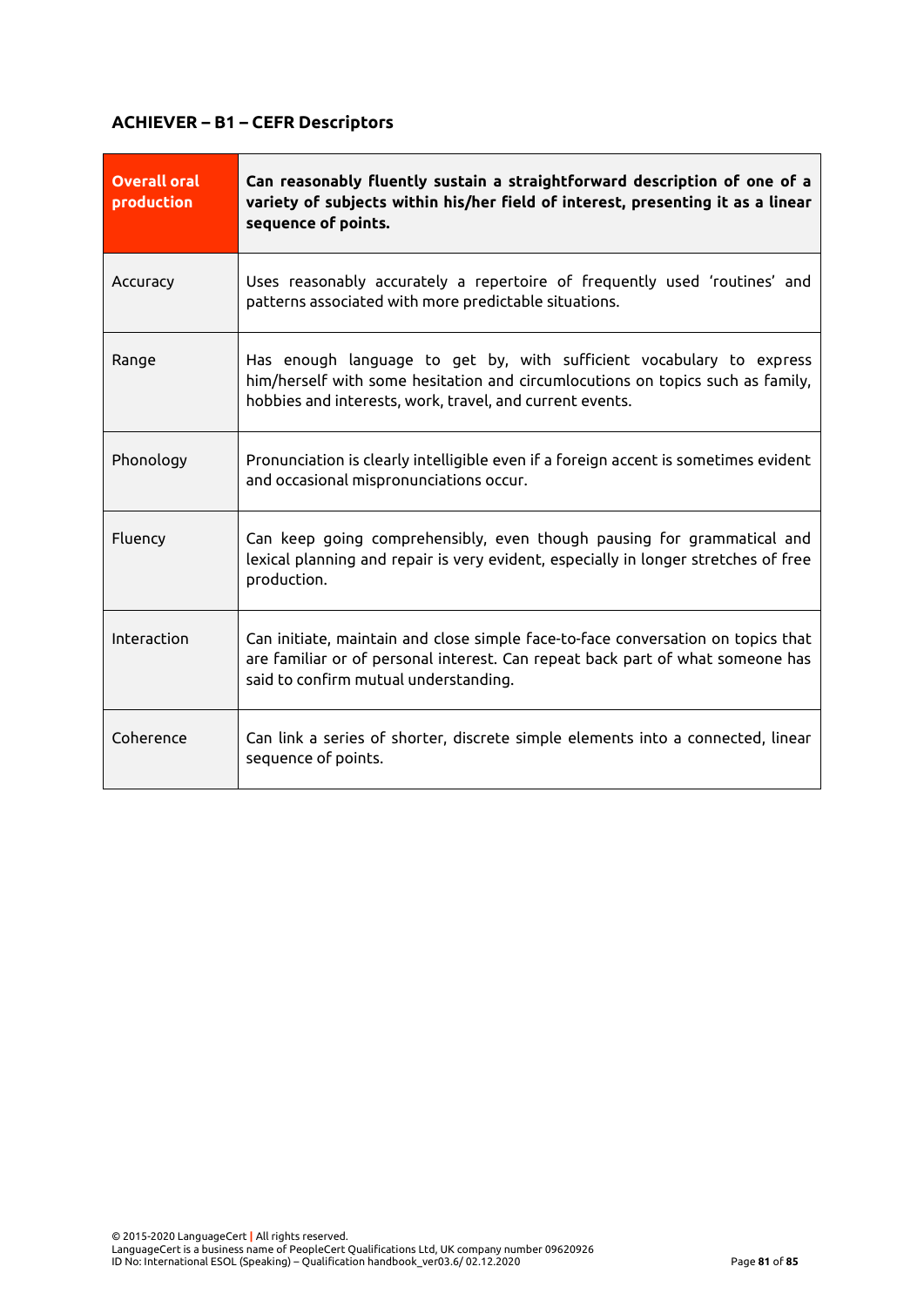## **COMMUNICATOR – B2 – CEFR Descriptors**

| <b>Overall oral</b><br>production | Can give clear, systematically developed descriptions and presentations,<br>with appropriate highlighting of significant points, and relevant supporting<br>detail.                                                                                                |  |
|-----------------------------------|--------------------------------------------------------------------------------------------------------------------------------------------------------------------------------------------------------------------------------------------------------------------|--|
|                                   | Can give clear, detailed descriptions and presentations on a wide range of<br>subjects related to his/her field of interest, expanding and supporting ideas<br>with subsidiary points and relevant examples.                                                       |  |
| Accuracy                          | Shows a relatively high degree of grammatical control. Does not make errors<br>which cause misunderstanding, and can correct most of his/her mistakes.                                                                                                             |  |
| Range                             | Has a sufficient range of language to be able to give clear descriptions, express<br>viewpoints on most general topics, without much conspicuous searching for<br>words, using some complex sentence forms to do so.                                               |  |
| Phonology                         | Has acquired a clear, natural, pronunciation and intonation.                                                                                                                                                                                                       |  |
| Fluency                           | Can produce stretches of language with a fairly even tempo; although he/she<br>can be hesitant as he/she searches for patterns and expressions. There are few<br>noticeably long pauses.                                                                           |  |
| Interaction                       | Can initiate discourse, take his/her turn when appropriate and end conversation<br>when he/she needs to, though he/she may not always do this elegantly. Can help<br>the discussion along on familiar ground confirming comprehension, inviting<br>others in, etc. |  |
| Coherence                         | Can use a limited number of cohesive devices to link his/her utterances into<br>clear, coherent discourse, though there may be some 'jumpiness' in a long<br>contribution.                                                                                         |  |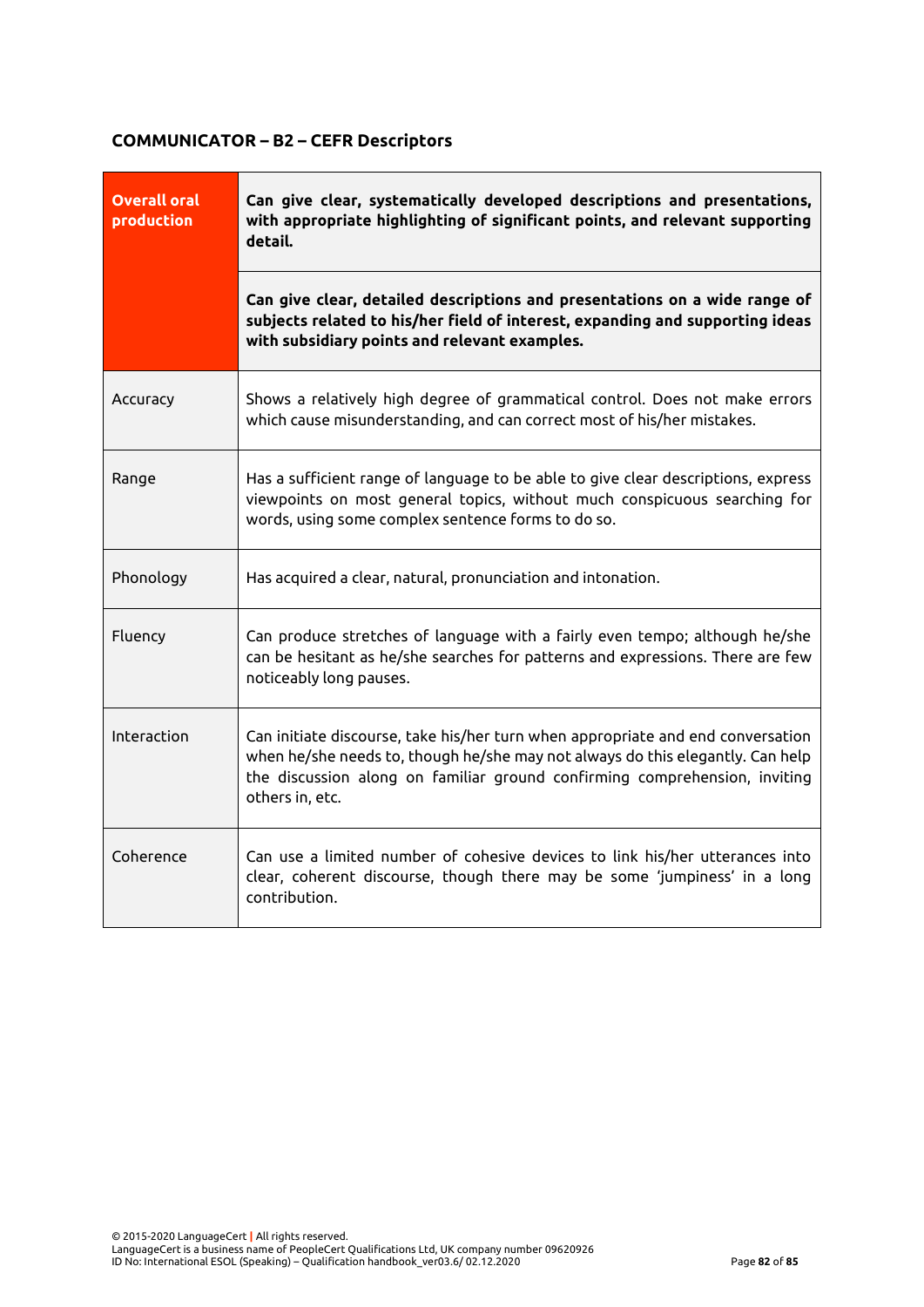# **EXPERT – C1 – CEFR Descriptors**

| <b>Overall oral</b><br>production | Can give clear, detailed descriptions and presentations on complex<br>subjects, integrating sub-themes, developing particular points and<br>rounding off with an appropriate conclusion.                                                                                         |  |
|-----------------------------------|----------------------------------------------------------------------------------------------------------------------------------------------------------------------------------------------------------------------------------------------------------------------------------|--|
| Accuracy                          | Consistently maintains a high degree of grammatical accuracy; errors are<br>rare, difficult to spot and generally corrected when they do occur.                                                                                                                                  |  |
| Range                             | Has a good command of broad range of language allowing him/her to select a<br>formulation to express him/herself clearly in an appropriate style on a wide<br>range of general, academic, professional or leisure topics without having to<br>restrict what he/she wants to say. |  |
| Phonology                         | Can vary intonation and place sentence stress correctly in order to express<br>finer shades of meaning.                                                                                                                                                                          |  |
| Fluency                           | Can express him/herself fluently and spontaneously, almost effortlessly. Only<br>a conceptually difficult subject can hinder a natural, smooth flow of language.                                                                                                                 |  |
| Interaction                       | Can select a suitable phrase from a readily available range of discourse<br>functions to preface his remarks in order to get or to keep the floor and to<br>relate his/her own contributions skillfully to those of other speakers.                                              |  |
| Coherence                         | Can produce clear, smoothly flowing, well-structured speech, showing<br>controlled use of organisational patterns, connectors and cohesive devices.                                                                                                                              |  |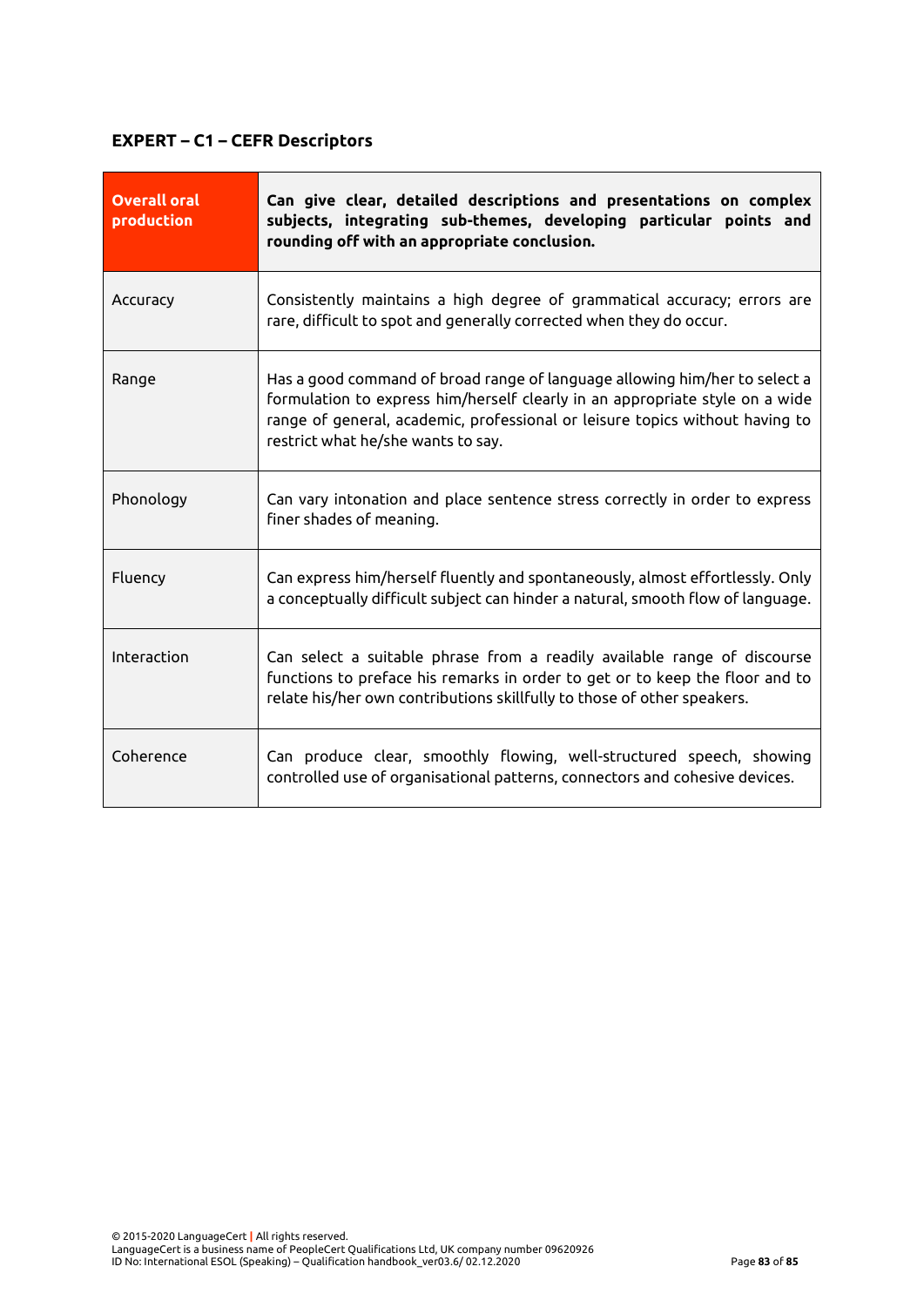## **MASTERY – C2 – CEFR Descriptors**

| <b>Overall oral</b><br>production | Can produce clear, smoothly flowing well-structured speech with an<br>effective logical structure which helps the recipient to notice and<br>remember significant points.                                                                                           |  |
|-----------------------------------|---------------------------------------------------------------------------------------------------------------------------------------------------------------------------------------------------------------------------------------------------------------------|--|
| Accuracy                          | Maintains consistent grammatical control of complex language, even while<br>attention is otherwise engaged (e.g. in forward planning, in monitoring<br>others' reactions).                                                                                          |  |
| Range                             | Shows great flexibility reformulating ideas in differing linguistic forms to<br>convey finer shades of meaning precisely, to give emphasis, to differentiate<br>and to eliminate ambiguity. Also has a good command of idiomatic<br>expressions and colloquialisms. |  |
| Phonology                         | Can vary intonation and place sentence stress correctly in order to express<br>finer shades of meaning.                                                                                                                                                             |  |
| Fluency                           | Can express him/herself spontaneously at length with a natural colloquial<br>flow, avoiding or backtracking around any difficulty so smoothly that the<br>interlocutor is hardly aware of it.                                                                       |  |
| Interaction                       | Can interact with ease and skill, picking up and using non-verbal and<br>intonational cues apparently effortlessly.<br>Can interweave<br>his/her<br>contribution into the joint discourse with fully natural turn-taking,<br>referencing, allusion making, etc.     |  |
| Coherence                         | Can create coherent and cohesive discourse making full and appropriate use<br>of a variety of organisational patterns and a wide range of connectors and<br>other cohesive devices.                                                                                 |  |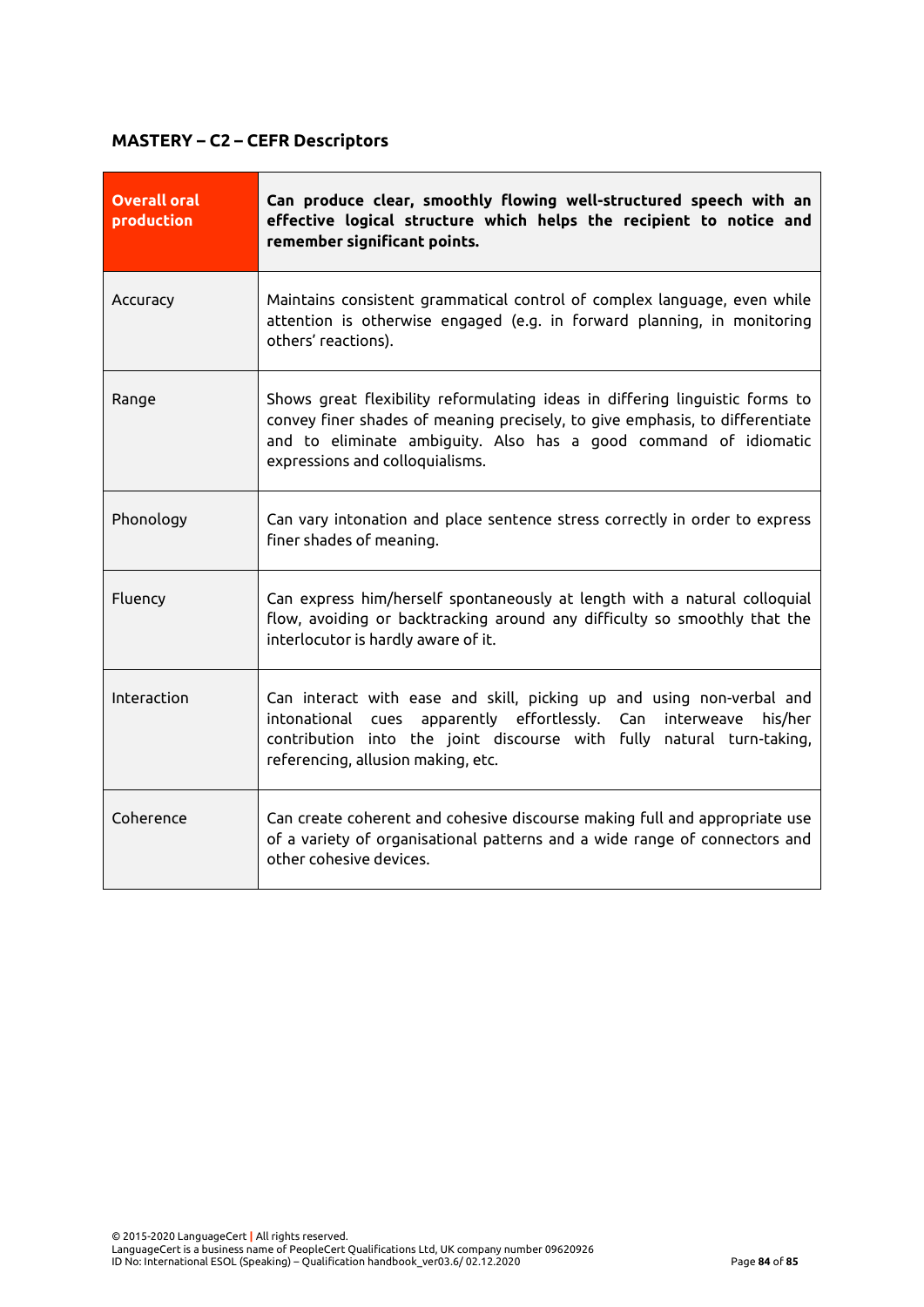#### **4 Access Arrangements**

Access arrangements are reasonable adjustments and a reasonable adjustment must be applied for using the LanguageCert Reasonable Adjustment and Special Considerations Policy.

Access arrangements allow candidates with learning difficulties, disabilities or temporary injuries to show what they know and can do without changing the demands of the assessment. Examples include: a reader to read the questions and a scribe to write the answers.

Access arrangements are agreed before an assessment. For some arrangements, including readers and scribes, centres must apply to LanguageCert for permission before the examination. Please refer to the LanguageCert Reasonable Adjustment and Special Considerations Policy for the specific timeframes to apply for permission. For information on arrangements not listed here, please contact LanguageCert. Specific contact details can be located in the LanguageCert "Contact us Guide".

The International English for Speakers of Other Languages (Speaking) examination assesses the candidate's speaking ability and oral communication skills. As a result, certain access arrangements cannot be permitted or are not applicable. Examples are given in the table below.

| <b>Access Arrangement</b>                     | <b>Definition</b>                                                 | <b>Speaking</b> |
|-----------------------------------------------|-------------------------------------------------------------------|-----------------|
| <b>Extra Time</b>                             |                                                                   | Yes             |
| Reader                                        | Someone who reads the questions to the candidate                  | N/A             |
| <b>Braille or Modified</b><br>question papers | A range of formats are available, including large print           | Yes             |
| <b>Practical Assistant</b>                    | Someone who helps with practical tasks not related to<br>the test | Yes             |
| Supervised rest breaks                        | The candidate must remain under exam conditions                   | Yes             |
| Sign Language<br>Interpreter                  | To sign the questions                                             | No              |
| Transcript                                    | Where the candidate's handwriting is illegible                    | N/A             |

Exemptions can only be considered as a last resort. For more information, please contact LanguageCert.